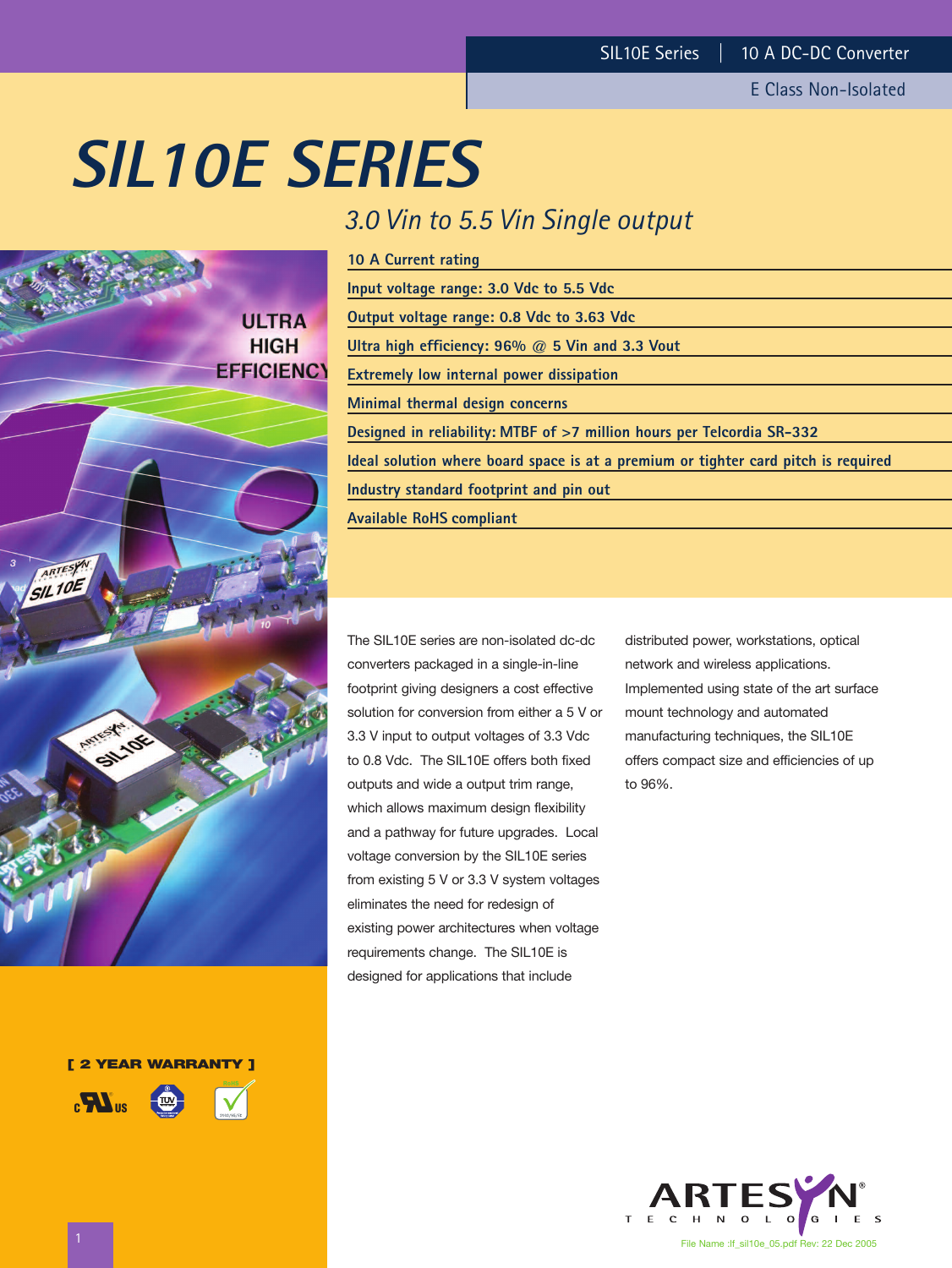*Stresses in excess of the maximum ratings can cause permanent damage to the device. Operation of the device is not implied at these or any other conditions in excess of those given in the specification. Exposure to absolute maximum ratings can adversely affect device reliability.*

#### **Absolute Maximum Ratings**

| <b>Characteristic</b>      | <b>Symbol</b>          | <b>Min</b> | Typ | <b>Max</b> | <b>Units</b> | <b>Notes and Conditions</b>    |
|----------------------------|------------------------|------------|-----|------------|--------------|--------------------------------|
| Input voltage - continuous | $V_{\text{in (cont)}}$ | $-0.3$     |     | 5.5        | V DC         | $V_{in}(+) - V_{in}(-)$        |
| Input voltage - peak/surge | V <sub>surge</sub>     | $-0.3$     |     | 6          | V DC         | 2s max, non-repetitive         |
| Operating temperature      | $T_{op}$               | $-40$      |     | 100        | $^{\circ}C$  | Measured at thermal reference  |
|                            |                        |            |     |            |              | points, See Note 1 for thermal |
|                            |                        |            |     |            |              | de-rating                      |
| Storage temperature        | T <sub>storage</sub>   | $-40$      |     | 125        | $^{\circ}$ C |                                |
| Output power (0V8S)        | $P_{\text{out (max)}}$ | 0          |     | 8.8        | W            |                                |
| Output power (1V0S)        | $P_{\text{out (max)}}$ | 0          |     | 11.0       | W            |                                |
| Output power (1V2S)        | $P_{\text{out (max)}}$ | 0          |     | 13.2       | W            |                                |
| Output power (1V5S)        | Pout (max)             | 0          |     | 16.5       | W            |                                |
| Output power (1V8S)        | Pout (max)             | 0          |     | 19.8       | W            |                                |
| Output power (2V0S)        | $P_{\text{out (max)}}$ | 0          |     | 22.0       | W            |                                |
| Output power (2V5S)        | Pout (max)             | 0          |     | 27.5       | W            |                                |
| Output power (3V3S)        | $P_{\text{out (max)}}$ | 0          |     | 36.3       | W            |                                |
| Output power (3V3W)        | $P_{\text{out (max)}}$ | 0          |     | 36.3       | W            |                                |

*All specifications are typical at nominal input Vin =* 5*V, full load under any resistive load combination at 25*˚*C unless otherwise stated.*

#### **Input Characteristics**

| <b>Characteristic</b>     | <b>Symbol</b>          | <b>Min</b> | <b>Typ</b> | <b>Max</b> | <b>Units</b> | <b>Notes and Conditions</b>                                 |
|---------------------------|------------------------|------------|------------|------------|--------------|-------------------------------------------------------------|
| Input voltage - operating | $V_{\text{in (oper)}}$ | 3          | 5          | 5.5        | V DC         | Note 2                                                      |
| Input current - no load   | lin                    |            | 70         | 150        | mA DC        | V <sub>in</sub> (min) - V <sub>in</sub> (max), enabled      |
| Input current - Quiescent | $\ln$ (off)            |            | 2          |            | mA DC        | Converter disabled                                          |
| Inrush current $(i2t)$    | linrush                |            | 12         |            | $A^2\mu s$   | Complies with ETS300 132 Part 4.7,<br>with recommended LISN |
| Input ripple current      |                        |            | 65         |            | mA rms       | Measured with no external filter                            |
| Input fuse*               |                        |            |            | 12.5       | A            | Slowblow/antisurge HRC                                      |
|                           |                        |            |            |            |              | recommended                                                 |

 $*$  Fuse A - S(T) 1.25 x 0.25 inches SIBA P/N 70-065-65/12.5ARS

**Turn On/Off**

| <b>Turn On/Off</b>                             |                                |            |      |            |              |                                                                                                                                                                                                              |
|------------------------------------------------|--------------------------------|------------|------|------------|--------------|--------------------------------------------------------------------------------------------------------------------------------------------------------------------------------------------------------------|
| <b>Characteristic</b>                          | <b>Symbol</b>                  | <b>Min</b> | Typ  | <b>Max</b> | <b>Units</b> | <b>Notes and Conditions</b>                                                                                                                                                                                  |
| Input voltage - turn on                        | $V_{\text{in (on)}}$           | 2.25       | 2.70 | 3          | V DC         | Will regulate @ $V_{in} > 3V$ if $V_{out} \leq$<br><b>2V5</b>                                                                                                                                                |
| Turn on delay - enabled,<br>then power applied | T <sub>delay</sub><br>(power)  |            | 20   |            | msec         | With the enable signal asserted,<br>this is the time from when the<br>input voltage reaches the<br>minimum specified operating<br>voltage until the output voltage<br>is within the total regulation<br>band |
| Turn on delay - power<br>applied, then enabled | T <sub>delay</sub><br>(enable) |            | 20   |            | msec         | $V_{in} = V_{in}$ (nom), then enabled.<br>This is the time taken until the<br>output voltage is within the total<br>error band                                                                               |
| Rise time                                      | T <sub>rise</sub>              |            | 15   |            | msec         | From 10% to 90%; full resistive<br>load, no external capacitance                                                                                                                                             |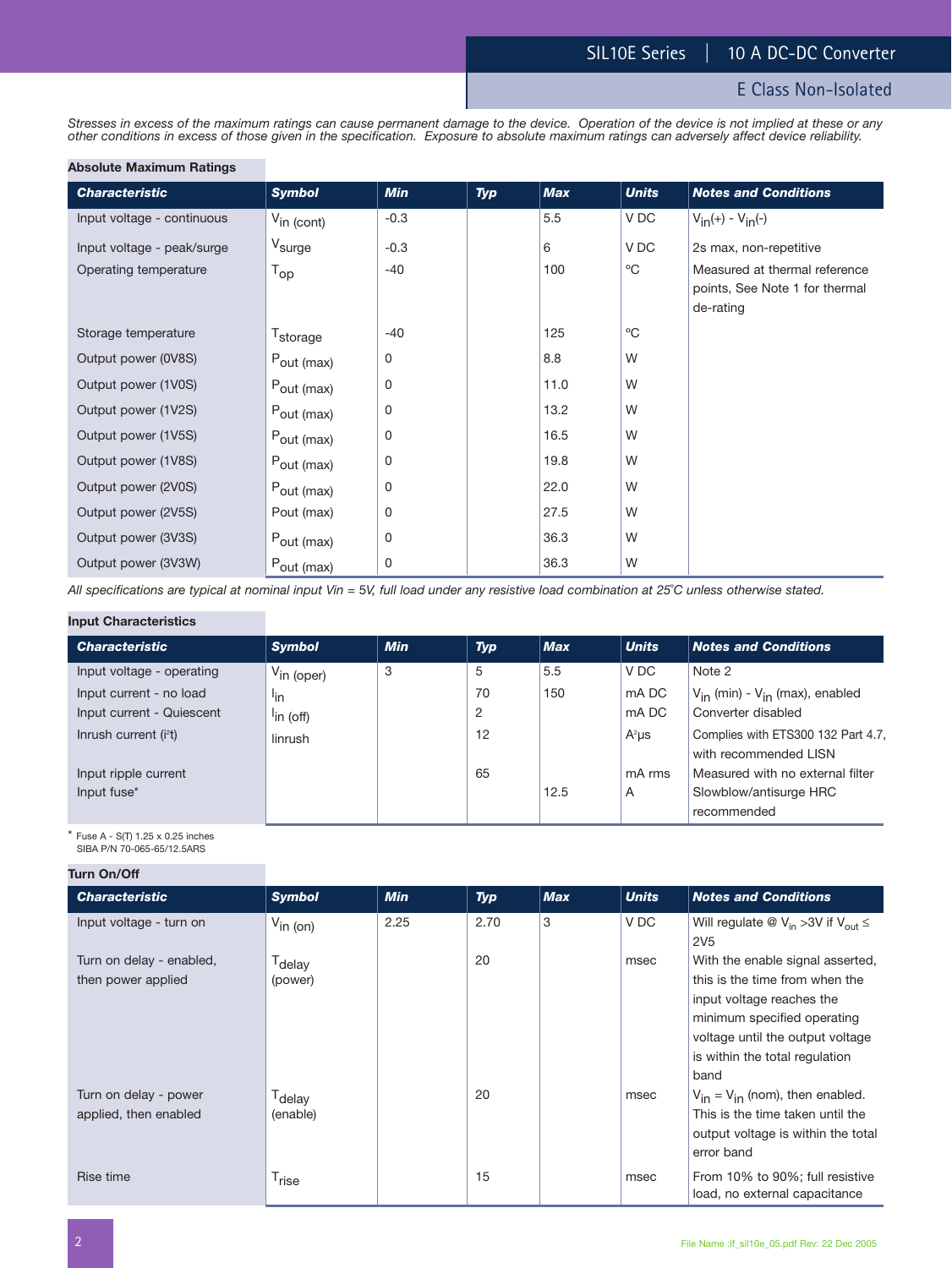# E Class Non-Isolated

| Characteristic - Signal Name Symbol                                        |                           | <b>Min</b> | <b>Typ</b> | <b>Max</b> | <b>Units</b> | <b>Notes and Conditions</b>                                                                                   |
|----------------------------------------------------------------------------|---------------------------|------------|------------|------------|--------------|---------------------------------------------------------------------------------------------------------------|
| At remote/control ON/OFF pin<br>Open collector or equivalent<br>compatible |                           |            |            |            |              | See Notes 2 and 3<br>See Application Note 134 for<br>Remote ON/OFF details                                    |
| Control pin open circuit voltage                                           | $V_{\text{ih}}$           |            | 0          |            | V            | $I_{ih} = 0 \mu A$ ; open circuit voltage                                                                     |
| High level input current                                                   | l <sub>ih</sub>           |            |            | 300        | μA           | Current flowing into control pin<br>when pin is pulled high                                                   |
| High level input voltage                                                   | $V_{\text{ih}}$           | 1.2        |            |            | Vin          | Converter guaranteed OFF when<br>control pin is greater than V <sub>ih</sub><br>(min)                         |
| Acceptable high level<br>leakage current                                   | <sup>l</sup> ih (leakage) |            |            | $-10$      | μA           | Acceptable leakage current from<br>control pin into the open<br>collector driver ( $neg = from$<br>converter) |
| Low level input voltage                                                    | $V_{\text{il}}$           | 0          |            | 0.5        | V            | Converter guaranteed ON<br>when control pin is<br>less than $V_{il}$ (max)                                    |
| Low level input current                                                    | ازا                       |            |            | 20         | μA           | $V_{\text{il}} = 6.4 \text{ V}$                                                                               |

#### **Reliability and Service Life**

| <b>Characteristic</b>     | <b>Symbol</b> | <b>Min</b> | Typ | Max | <b>Units</b> | <b>Notes and Conditions</b>                                                                                             |
|---------------------------|---------------|------------|-----|-----|--------------|-------------------------------------------------------------------------------------------------------------------------|
| Mean time between failure | <b>MTBF</b>   | 680,000    |     |     | Hours        | MIL-HDBK-217F,<br>$V_{in} = V_{in (nom)}$ ; $I_{out} = I_{out}$<br>$(max)$ ; ambient 25°C;<br>ground benign environment |
| Mean time between failure | <b>MTBF</b>   | 7,042,000  |     |     | Hours        | Telcordia SR-332                                                                                                        |
| Mean time between failure | <b>MTBF</b>   | <b>TBA</b> |     |     | Hours        | Demonstrated. This entry will be<br>periodically updated as the<br>number of test hours increase                        |

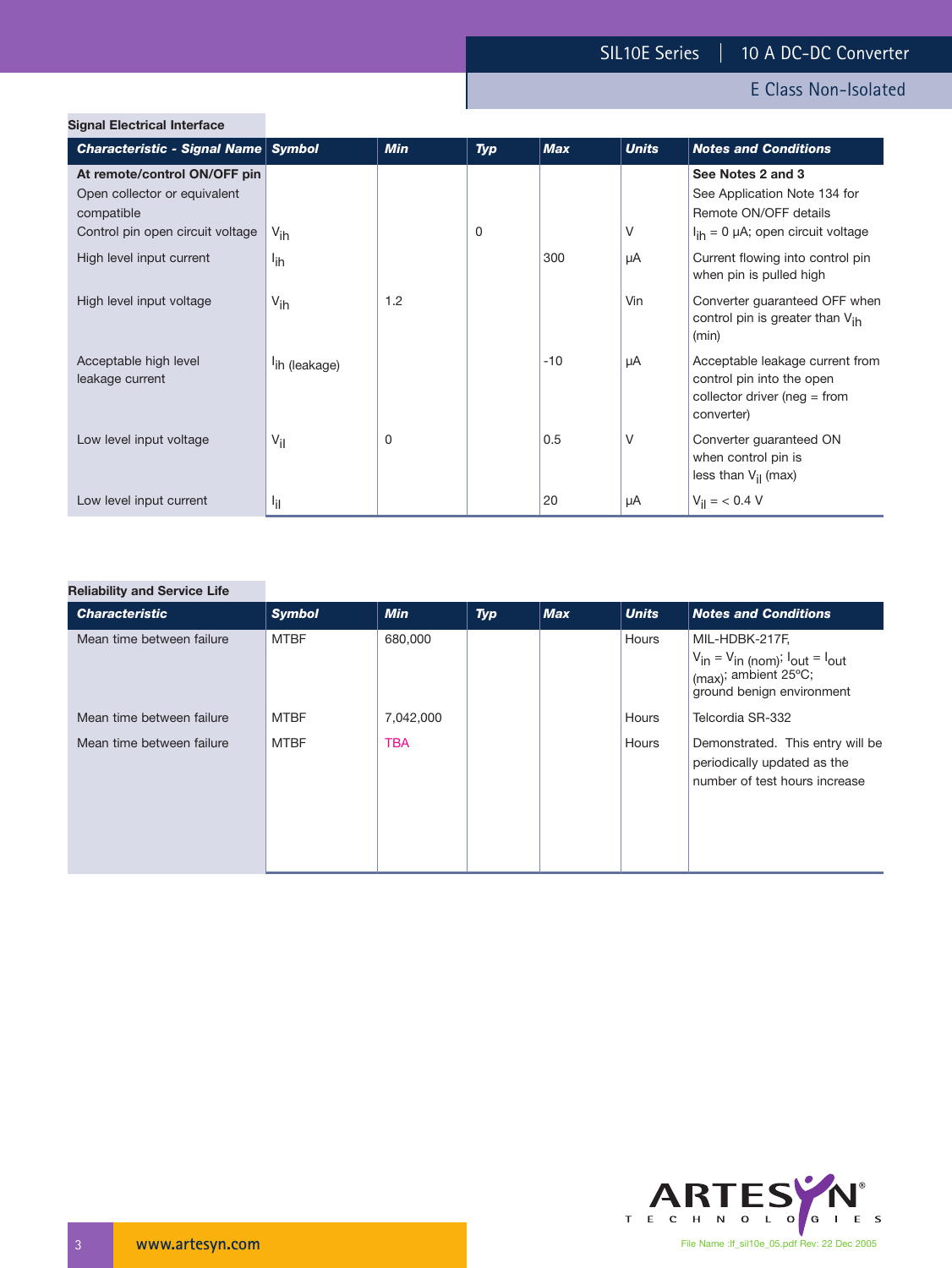**Other Specifications**

| <b>Characteristic</b> | <b>Symbol</b> | <b>Min</b> | <b>Typ</b> | <b>Max</b> | <b>Units</b> | <b>Notes and Conditions</b> |
|-----------------------|---------------|------------|------------|------------|--------------|-----------------------------|
| Switching frequency   | <b>SW</b>     |            | 300        |            | kHz          | Fixed frequency             |
| Weight                |               |            | ىي         |            |              |                             |

#### **EMC**

**Electromagnetic Compatibility**

| <b>Phenomenon</b> | <b>Port</b> | <b>Standard</b> | <b>Test level</b> |           | $ $ Criteria $ $ Notes and conditions |
|-------------------|-------------|-----------------|-------------------|-----------|---------------------------------------|
| Immunity:         |             |                 |                   |           |                                       |
| <b>ESD</b>        | Enclosure   | EN61000-4-2     | 6kV contact       | <b>NP</b> | As per ETS 300 386-1 table 5          |
|                   |             |                 | 8kV air           |           |                                       |

#### **Performance criteria:**

NP: Normal Performance: EUT shall withstand applied test and operate within relevant limits as specified without damage.

RP: Reduced Performance: EUT shall withstand applied test. Reduced performance is permitted within specified limits, resumption to normal performance shall occur at the cessation of the test.

LFS: Loss of Function (self recovery): EUT shall withstand applied test without damage, temporary loss of function permitted during test. Unit will self recover to normal performance after test.

#### **Referenced ETSI standards:**

ETS 300 386-1 table 5 (1997): Public telecommunication network equipment, EMC requirements

ETS 300 132-2 (1996): Power supply interface at the input to telecommunication equipment: Part 2 operated by direct current (DC)

ETR 283 (1997): Transient voltages at interface A on telecommunication direct current (DC) power distributions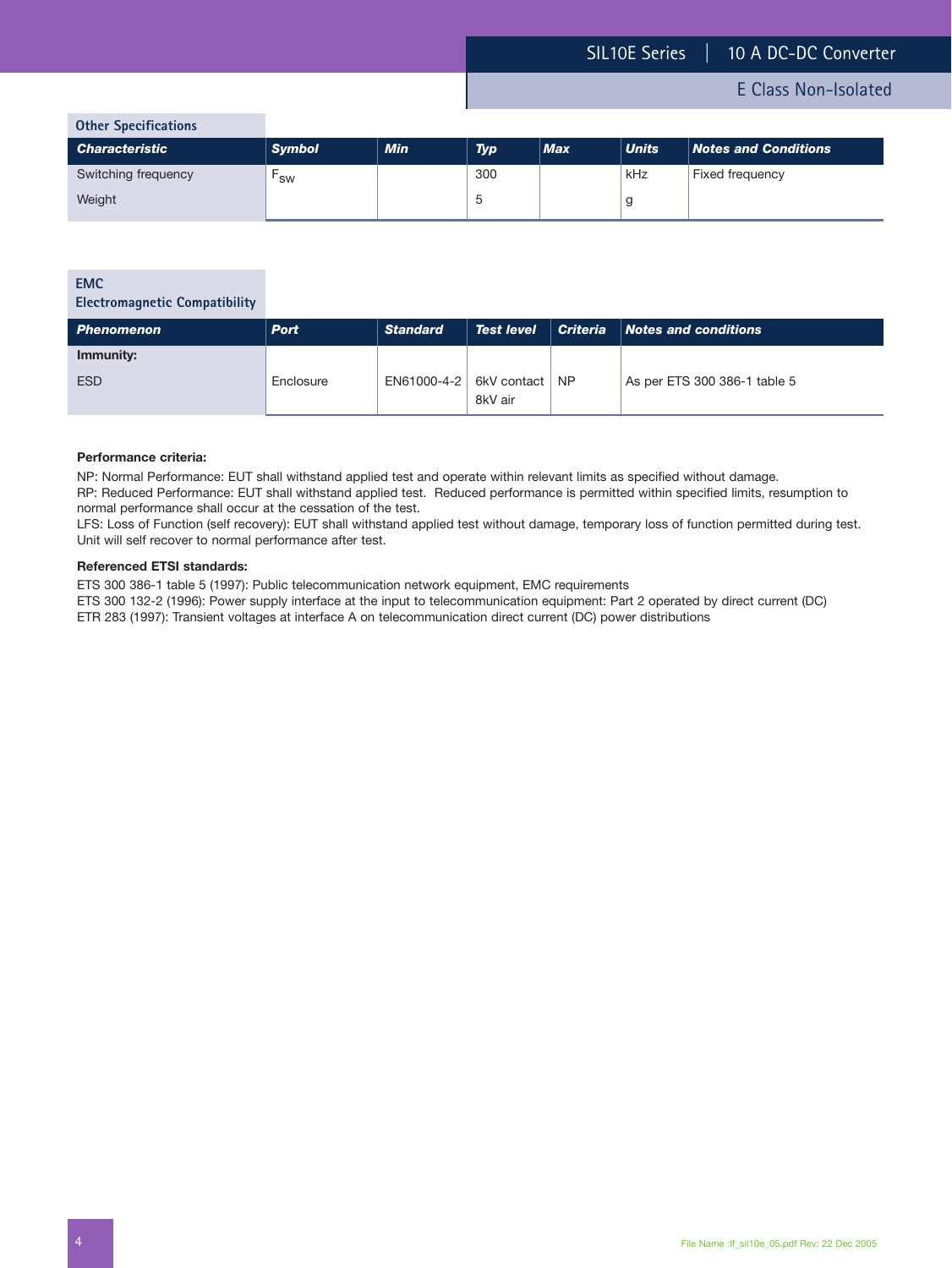| <b>Safety Agency Approvals</b> |                  |
|--------------------------------|------------------|
| <b>Characteristic</b>          |                  |
| UL                             | E174104          |
| TÜV                            | B02 12 38572 035 |

| <b>Material Ratings</b>                                  |         |
|----------------------------------------------------------|---------|
| <b>Characteristic - Signal Name Notes and Conditions</b> |         |
| Flammability rating                                      | UL94V-0 |

| <b>Model Numbers</b>          |                                |                                 |                                 |                                     |                                       |
|-------------------------------|--------------------------------|---------------------------------|---------------------------------|-------------------------------------|---------------------------------------|
| <b>Model</b><br><b>Number</b> | <b>Input</b><br><b>Voltage</b> | <b>Output</b><br><b>Voltage</b> | <b>Output Current</b><br>(Max.) | <b>Typical</b><br><b>Efficiency</b> | <b>Max. Load</b><br><b>Regulation</b> |
| SIL10E-05S0V8-VJ              | $3.0 - 5.5VDC$                 | 0.8V                            | 10A                             | 83%                                 | 1.5%                                  |
| SIL10E-05S0V8-HJ              | $3.0 - 5.5VDC$                 | 0.8V                            | 10A                             | 83%                                 | 1.5%                                  |
| SIL10E-05S1V0-VJ              | $3.0 - 5.5VDC$                 | 1.0V                            | 10A                             | 86%                                 | 1.5%                                  |
| SIL10E-05S1V0-HJ              | $3.0 - 5.5VDC$                 | 1.0V                            | 10A                             | 86%                                 | 1.5%                                  |
| SIL10E-05S1V2-VJ              | $3.0 - 5.5VDC$                 | 1.2V                            | 10A                             | 88%                                 | 1.0%                                  |
| SIL10E-05S1V2-HJ              | $3.0 - 5.5VDC$                 | 1.2V                            | 10A                             | 88%                                 | 1.0%                                  |
| SIL10E-05S1V5-VJ              | $3.0 - 5.5VDC$                 | 1.5V                            | 10A                             | 90%                                 | 1.0%                                  |
| SIL10E-05S1V5-HJ              | $3.0 - 5.5VDC$                 | 1.5V                            | 10A                             | 90%                                 | 1.0%                                  |
| SIL10E-05S1V8-VJ              | $3.0 - 5.5VDC$                 | 1.8V                            | 10A                             | 92%                                 | 1.0%                                  |
| SIL10E-05S1V8-HJ              | $3.0 - 5.5VDC$                 | 1.8V                            | 10A                             | 92%                                 | 1.0%                                  |
| SIL10E-05S2V0-VJ              | $3.0 - 5.5VDC$                 | 2.0V                            | 10A                             | 93%                                 | 1.0%                                  |
| SIL10E-05S2V0-HJ              | $3.0 - 5.5VDC$                 | 2.0V                            | 10A                             | 93%                                 | 1.0%                                  |
| SIL10E-05S2V5-VJ              | $3.0 - 5.5VDC$                 | 2.5V                            | 10A                             | 94%                                 | 1.0%                                  |
| SIL10E-05S2V5-HJ              | $3.0 - 5.5VDC$                 | 2.5V                            | 10A                             | 94%                                 | 1.0%                                  |
| SIL10E-05S3V3-VJ              | $4.5 - 5.5VDC$                 | 3.3V                            | 10A                             | 95%                                 | 1.0%                                  |
| SIL10E-05S3V3-HJ              | $4.5 - 5.5VDC$                 | 3.3V                            | 10A                             | 95%                                 | 1.0%                                  |
| SIL10E-05W3V3-VJ              | $4.5 - 5.5VDC$                 | 3.3V                            | 10A                             | 95%                                 | 1.0%                                  |
| SIL10E-05W3V3-HJ              | $4.5 - 5.5VDC$                 | 3.3V                            | 10A                             | 95%                                 | 1.0%                                  |

#### **RoHS Compliance Ordering Information**



The 'J' at the end of the part number indicates that the part is Pb-free (RoHS 6/6 compliant). TSE RoHS 5/6 (non Pb-free) compliant versions may be available on special request, please contact your local sales representative for details.

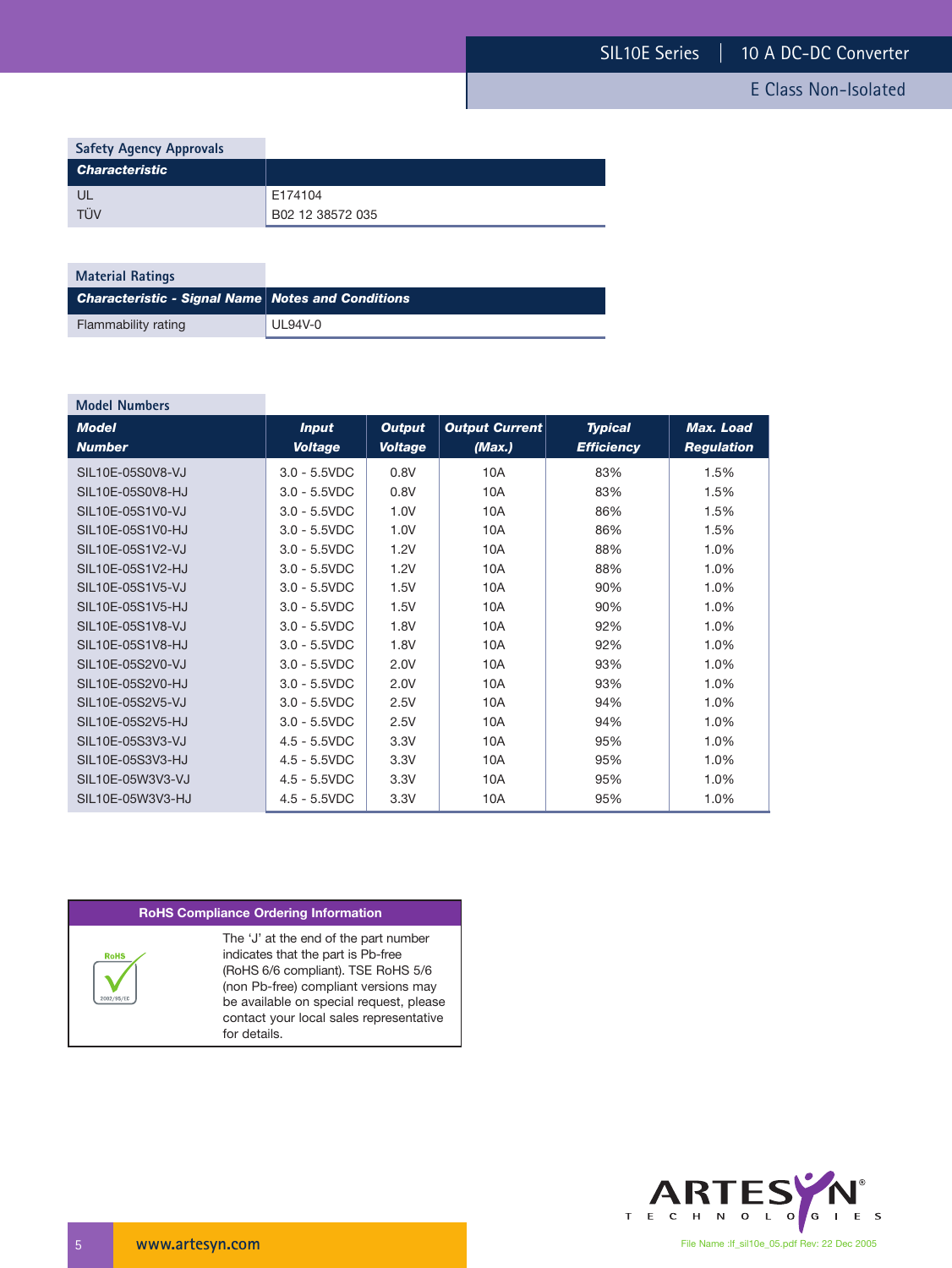E Class Non-Isolated

# **0V8S Model**

**Input Characteristics**

| <b>Notes and Conditions</b>                        |
|----------------------------------------------------|
| $V_{in} = V_{in}$ (nom); $I_{out} = I_{out}$       |
| $I_{\text{out}} = I_{\text{out}}$ (max.), measured |
|                                                    |
| Recommended customer                               |
| $\vert$ (max.); $V_{\Omega} = V_{\Omega}$ (nom)    |

#### **0V8S Model**

| <b>Characteristic</b>          | <b>Symbol</b>        | <b>Min</b> | Typ | <b>Max</b> | <b>Units</b> | <b>Notes and Conditions</b>                                                  |
|--------------------------------|----------------------|------------|-----|------------|--------------|------------------------------------------------------------------------------|
| Nominal set-point voltage      | Vo (nom)             | 0.778      | 0.8 | 0.822      | V DC         | $V_{in} = V_{in}$ (nom); $I_{out} = I_{out}$ (nom)                           |
| Total regulation band          | $V_{\rm O}$          | 0.76       |     | 0.834      | V DC         | For all line, static load and<br>temperature until end of life               |
| Line regulation                |                      |            |     |            | %            | $I_{\text{out}} = I_{\text{out}}$ (nom);<br>$V_{in}$ (min) to $V_{in}$ (max) |
| Load regulation                |                      |            |     | 1.5        | %            | $V_{in} = V_{in}$ (nom);<br>$I_{\text{out}}$ (min) to $I_{\text{out}}$ (max) |
| Output current continuous      | <sup>l</sup> out     | 0          |     | 10         | A DC         |                                                                              |
| Output current - short circuit | ${}^{\mathsf{I}}$ sc |            |     | 20         | A rms        | Continuous, unit auto recovers<br>from short, $V_0 < 100$ mV                 |
| Output voltage - noise         | $V_{p-p}$            |            |     | 50         | mV pk-pk     | Measurement bandwidth:                                                       |
|                                | $V_{rms}$            |            |     | 25         | mV rms       | 20 MHz. See Application Note                                                 |
|                                |                      |            |     |            |              | 134 for measurement set-up                                                   |
|                                |                      |            |     |            |              | details                                                                      |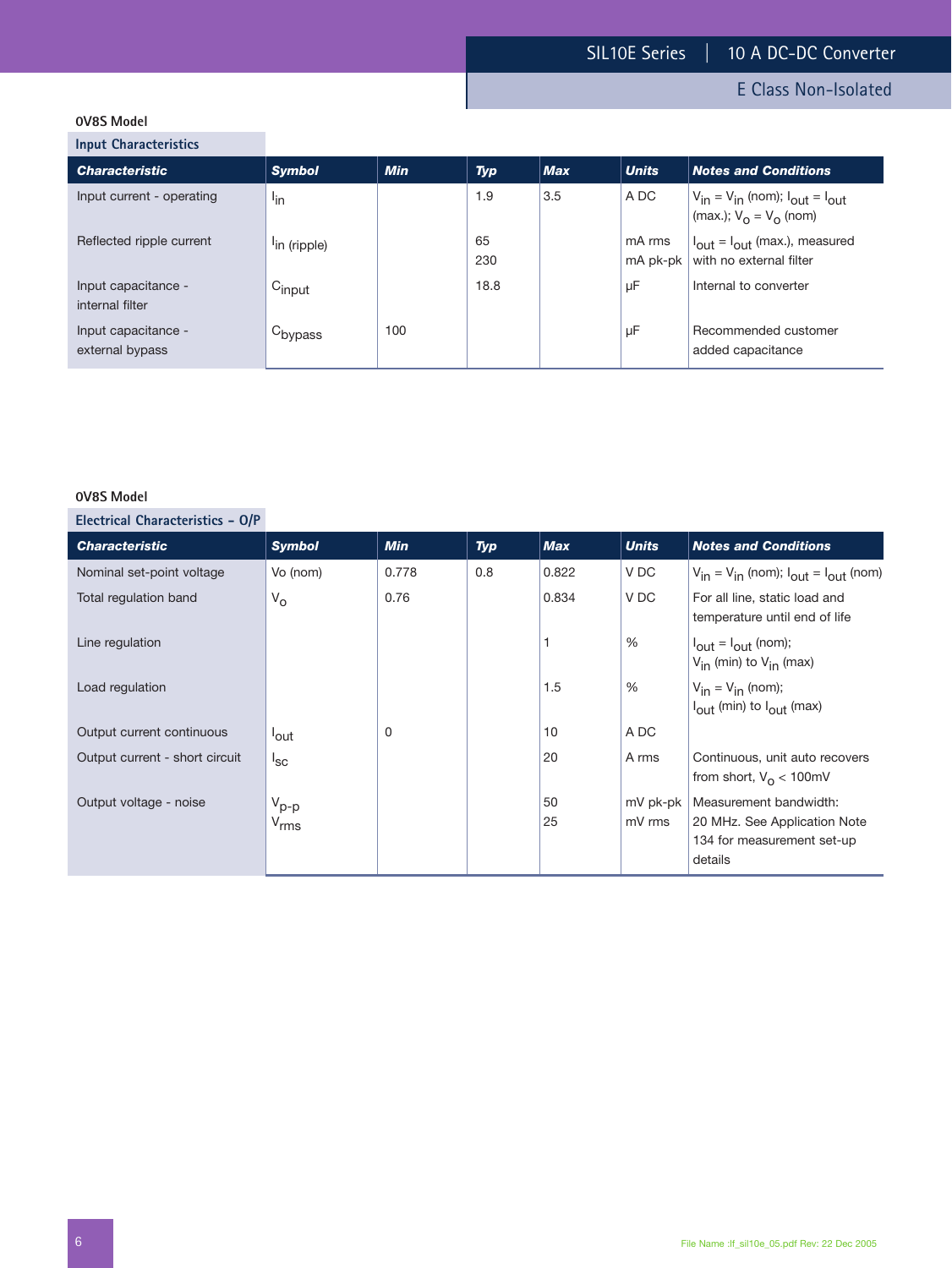E Class Non-Isolated

#### **0V8S Model**

**Electrical Characteristics - O/P**

| <b>Characteristic</b>                        | <b>Symbol</b>         | <b>Min</b> | Typ | <b>Max</b> | <b>Units</b> | <b>Notes and Conditions</b>                                                                                                                |
|----------------------------------------------|-----------------------|------------|-----|------------|--------------|--------------------------------------------------------------------------------------------------------------------------------------------|
| Load transient response -<br>peak deviation  | V <sub>dynamic</sub>  |            | 50  |            | mV           | Peak deviation for 50% to 75%<br>step load, $di/dt = 100$ mA/usec.<br>Measurement taken with no<br>external capacitors                     |
| Load transient response -<br><i>recovery</i> | <sup>1</sup> recovery |            | 50  |            | usec         | Settling time to within 1% of<br>output set point voltage for 50%<br>to 75% step load. Measurement<br>taken with no external<br>capacitors |
| External load capacitance                    | $C_{ext}$             | $\Omega$   |     | 10,000     | μF           |                                                                                                                                            |

#### **0V8S Model**

#### **Protection and Control Features**

| <b>Characteristic</b>    | <b>Symbol</b> | <b>Min</b> | <b>Typ</b> | <b>Max</b> | <b>Units</b> | <b>Notes and Conditions</b>                                                                                                             |
|--------------------------|---------------|------------|------------|------------|--------------|-----------------------------------------------------------------------------------------------------------------------------------------|
| Allowable output voltage |               | 10         |            | 10         | %<br>%       | Trim up (% of $V_0$ nom).<br>Trim down (% of $V_0$ nom)<br>See Application Note 134 for<br>details of trim equations and<br>trim curves |
| Remote sense voltage     |               |            |            | 10         | %            | If Trim up is invoked de-rate<br>power accordingly (remote<br>sense + trim $\leq 10\%$ )                                                |

#### **0V8S Model**

**Efficiency**

| <b>Characteristic</b> | <b>Symbol</b> | <b>Min</b> | <b>Typ</b> | <b>Max</b> | <b>Units</b> | <b>Notes and Conditions</b>                                                 |
|-----------------------|---------------|------------|------------|------------|--------------|-----------------------------------------------------------------------------|
| Efficiency            |               | 82         | 83         |            | %            | $ I_{\text{out}}  = 100\% I_{\text{out}}$ (max),<br>$V_{in} = V_{in}$ (nom) |
| Efficiency            |               | 83         | 84         |            | %            | $ I_{\text{out}} = 50\% I_{\text{out}}$ (max),<br>$V_{in} = V_{in}$ (nom)   |

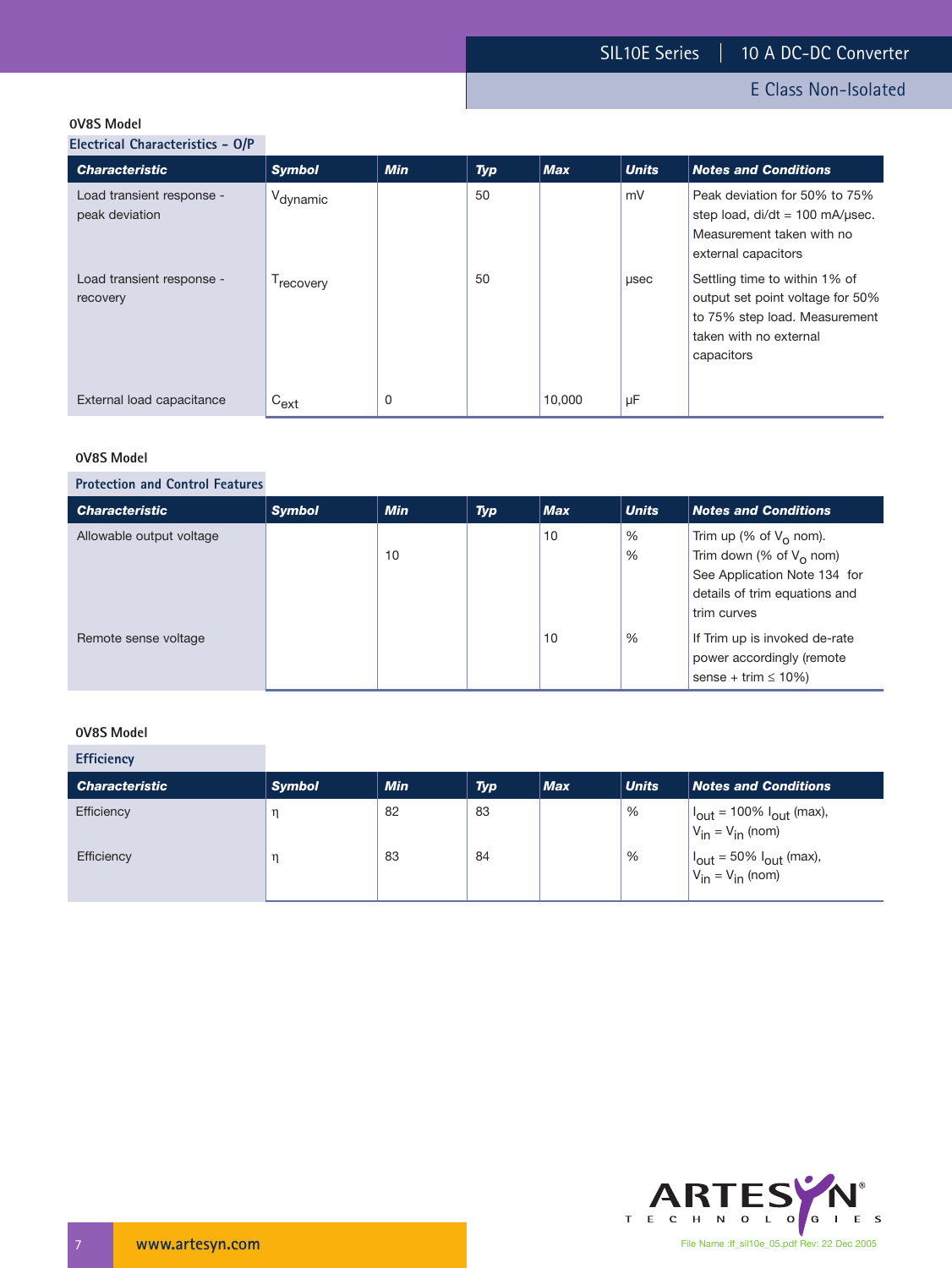E Class Non-Isolated

# **1V0S Model**

**Input Characteristics**

| <b>Characteristic</b>                  | <b>Symbol</b>            | <b>Min</b> | <b>Typ</b> | <b>Max</b>     | <b>Units</b>       | <b>Notes and Conditions</b>                                                       |
|----------------------------------------|--------------------------|------------|------------|----------------|--------------------|-----------------------------------------------------------------------------------|
| Input current - operating              | <sup>l</sup> in          |            | 2.3        | $\overline{4}$ | A DC               | $V_{in} = V_{in}$ (nom); $I_{out} = I_{out}$<br>$\vert$ (max.); $V_0 = V_0$ (nom) |
| Reflected ripple current               | <sup>l</sup> in (ripple) |            | 65<br>230  |                | mA rms<br>mA pk-pk | $I_{\text{out}} = I_{\text{out}}$ (max.), measured<br>with no external filter     |
| Input capacitance -<br>internal filter | Cinput                   |            | 18.8       |                | μF                 | Internal to converter                                                             |
| Input capacitance -<br>external bypass | C <sub>bypass</sub>      | 100        |            |                | μF                 | Recommended customer<br>added capacitance                                         |

#### **1V0S Model**

| <b>Characteristic</b>          | <b>Symbol</b>        | <b>Min</b> | Typ | <b>Max</b> | <b>Units</b> | <b>Notes and Conditions</b>                                                  |
|--------------------------------|----------------------|------------|-----|------------|--------------|------------------------------------------------------------------------------|
| Nominal set-point voltage      | Vo (nom)             | 0.97       | 1.0 | 1.03       | V DC         | $V_{in} = V_{in}$ (nom); $I_{out} = I_{out}$ (nom)                           |
| Total regulation band          | $V_{\rm O}$          | 0.953      |     | 1.047      | V DC         | For all line, static load and<br>temperature until end of life               |
| Line regulation                |                      |            |     |            | $\%$         | $I_{\text{out}} = I_{\text{out}}$ (nom);<br>$V_{in}$ (min) to $V_{in}$ (max) |
| Load regulation                |                      |            |     | 1.5        | %            | $V_{in} = V_{in}$ (nom);<br>$I_{\text{out}}$ (min) to $I_{\text{out}}$ (max) |
| Output current continuous      | <sup>l</sup> out     | 0          |     | 10         | A DC         |                                                                              |
| Output current - short circuit | ${}^{\mathsf{I}}$ sc |            |     | 20         | A rms        | Continuous, unit auto recovers<br>from short, $V_{\Omega}$ < 100mV           |
| Output voltage - noise         | $V_{p-p}$            |            |     | 50         | mV pk-pk     | Measurement bandwidth:                                                       |
|                                | $V_{rms}$            |            |     | 25         | mV rms       | 20 MHz. See Application Note                                                 |
|                                |                      |            |     |            |              | 134 for measurement set-up                                                   |
|                                |                      |            |     |            |              | details                                                                      |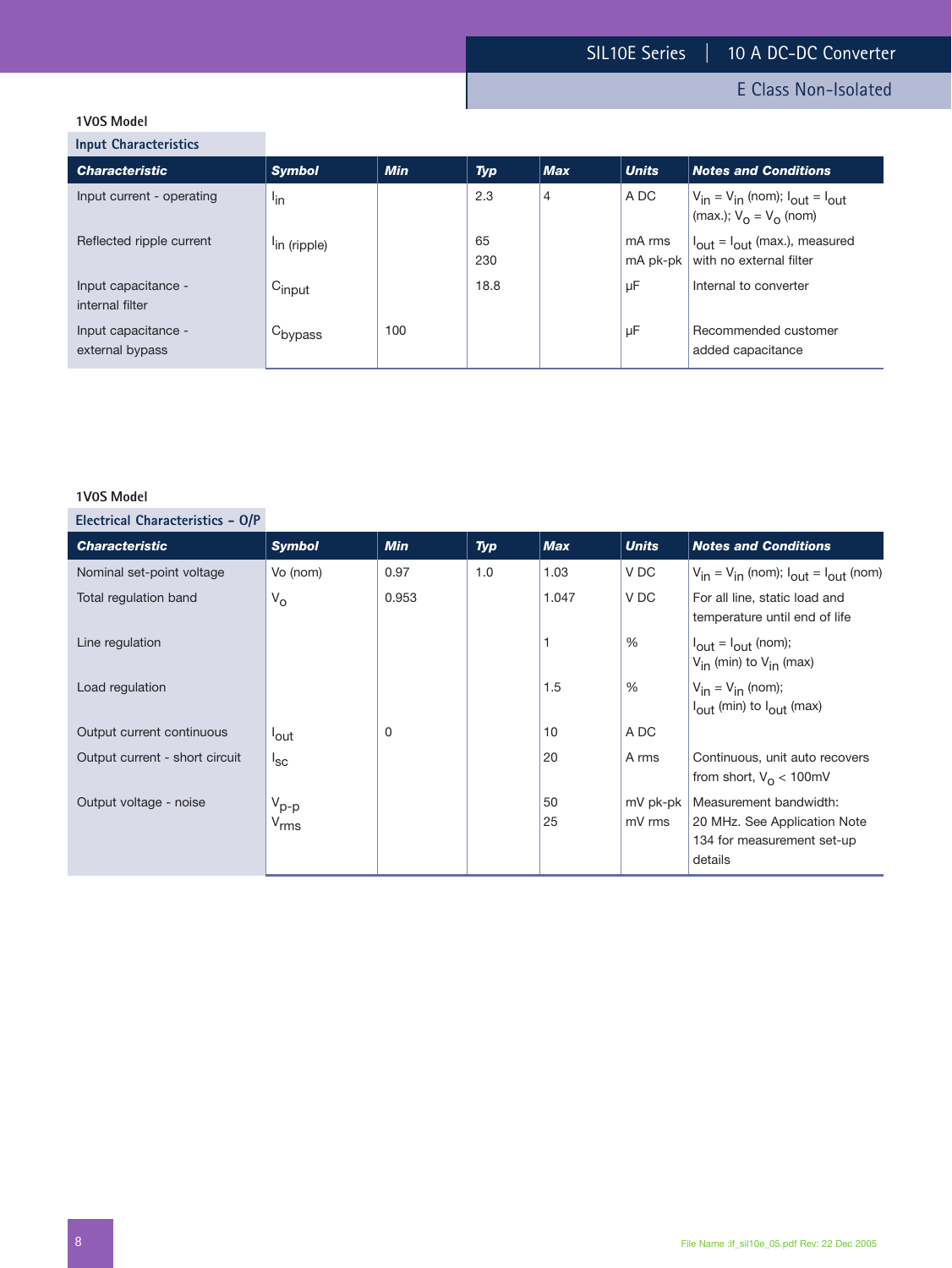E Class Non-Isolated

#### **1V0S Model**

**Electrical Characteristics - O/P**

| <b>Characteristic</b>                       | <b>Symbol</b>         | <b>Min</b> | <b>Typ</b> | <b>Max</b> | <b>Units</b> | <b>Notes and Conditions</b>                                                                                                                |
|---------------------------------------------|-----------------------|------------|------------|------------|--------------|--------------------------------------------------------------------------------------------------------------------------------------------|
| Load transient response -<br>peak deviation | V <sub>dynamic</sub>  |            | 50         |            | mV           | Peak deviation for 50% to 75%<br>step load, $di/dt = 100$ mA/usec.<br>Measurement taken with no<br>external capacitors                     |
| Load transient response -<br>recovery       | <sup>1</sup> recovery |            | 50         |            | usec         | Settling time to within 1% of<br>output set point voltage for 50%<br>to 75% step load. Measurement<br>taken with no external<br>capacitors |
| External load capacitance                   | $C_{ext}$             | 0          |            | 10.000     | μF           |                                                                                                                                            |

#### **1V0S Model**

#### **Protection and Control Features**

| <b>Characteristic</b>    | <b>Symbol</b> | <b>Min</b> | <b>Typ</b> | <b>Max</b> | <b>Units</b> | <b>Notes and Conditions</b>                                                                                                             |
|--------------------------|---------------|------------|------------|------------|--------------|-----------------------------------------------------------------------------------------------------------------------------------------|
| Allowable output voltage |               | 10         |            | 10         | %<br>%       | Trim up (% of $V_0$ nom).<br>Trim down (% of $V_0$ nom)<br>See Application Note 134 for<br>details of trim equations and<br>trim curves |
| Remote sense voltage     |               |            |            | 10         | %            | If Trim up is invoked de-rate<br>power accordingly (remote<br>sense + trim $\leq 10\%$ )                                                |

#### **1V0S Model**

**Efficiency**

| <b>Characteristic</b> | <b>Symbol</b> | <b>Min</b> | <b>Typ</b> | <b>Max</b> | <b>Units</b> | <b>Notes and Conditions</b>                                                 |
|-----------------------|---------------|------------|------------|------------|--------------|-----------------------------------------------------------------------------|
| Efficiency            |               | 85         | 86         |            | %            | $ I_{\text{out}}  = 100\% I_{\text{out}}$ (max),<br>$V_{in} = V_{in}$ (nom) |
| Efficiency            |               | 86         | 87         |            | $\%$         | $ I_{\text{out}} = 50\% I_{\text{out}}$ (max),<br>$V_{in} = V_{in}$ (nom)   |

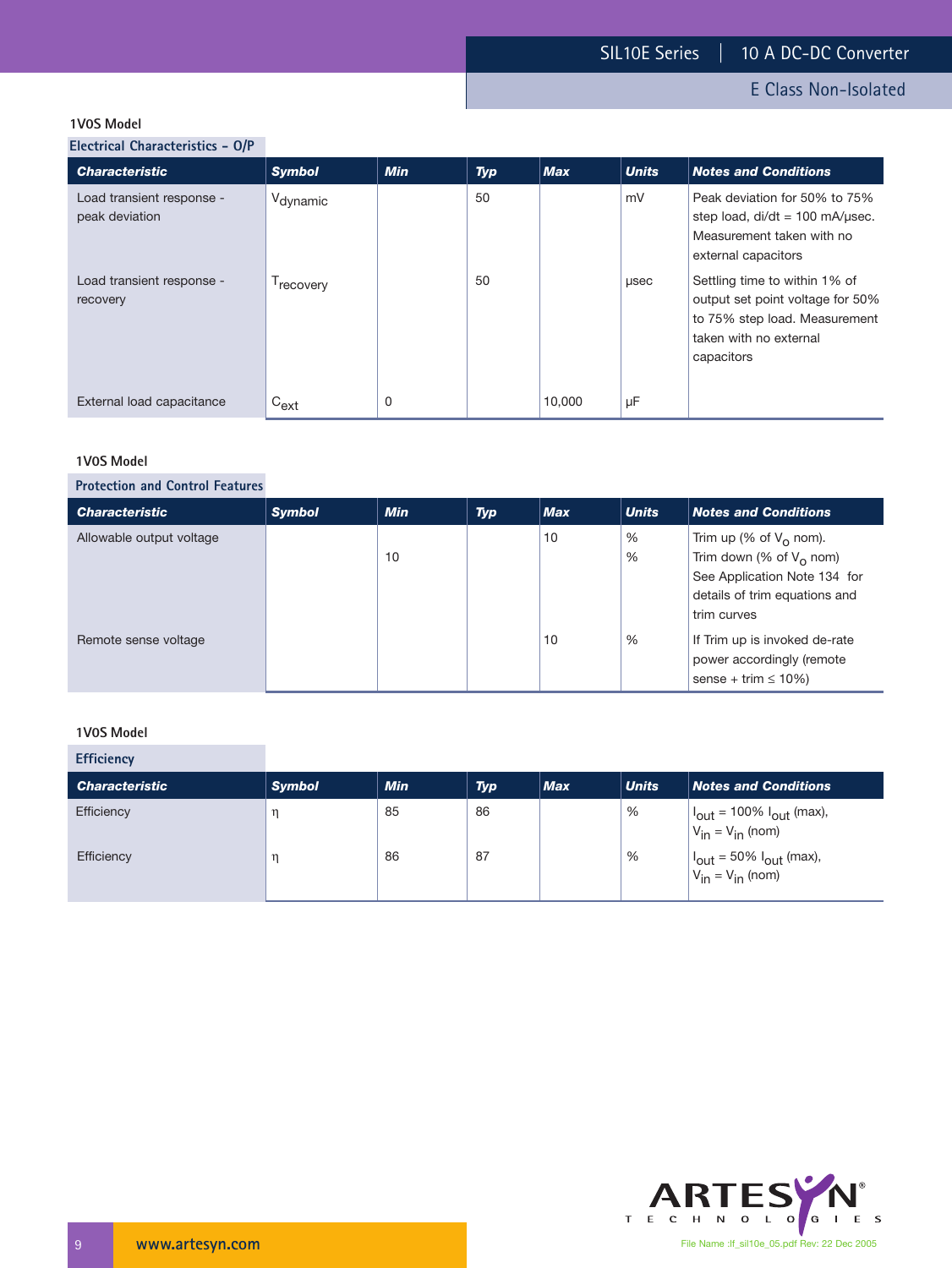E Class Non-Isolated

# **1V2S Model**

**Input Characteristics**

| $$ pace of $$ and $$ and $$ and $$     |                          |            |            |                |                    |                                                                                                 |
|----------------------------------------|--------------------------|------------|------------|----------------|--------------------|-------------------------------------------------------------------------------------------------|
| <b>Characteristic</b>                  | <b>Symbol</b>            | <b>Min</b> | <b>Typ</b> | <b>Max</b>     | <b>Units</b>       | <b>Notes and Conditions</b>                                                                     |
| Input current - operating              | <sup>l</sup> in          |            | 2.7        | $\overline{4}$ | A DC               | $V_{in} = V_{in}$ (nom); $I_{out} = I_{out}$<br>$\vert$ (max.); $V_{\Omega} = V_{\Omega}$ (nom) |
| Reflected ripple current               | <sup>l</sup> in (ripple) |            | 65<br>230  |                | mA rms<br>mA pk-pk | $I_{\text{out}} = I_{\text{out}}$ (max.), measured<br>with no external filter                   |
| Input capacitance -<br>internal filter | $C_{input}$              |            | 18.8       |                | μF                 | Internal to converter                                                                           |
| Input capacitance -<br>external bypass | C <sub>bypass</sub>      | 100        |            |                | μF                 | Recommended customer<br>added capacitance                                                       |
|                                        |                          |            |            |                |                    |                                                                                                 |

#### **1V2S Model**

| <b>Characteristic</b>          | <b>Symbol</b>        | <b>Min</b> | <b>Typ</b> | <b>Max</b> | <b>Units</b> | <b>Notes and Conditions</b>                                                  |
|--------------------------------|----------------------|------------|------------|------------|--------------|------------------------------------------------------------------------------|
| Nominal set-point voltage      | Vo (nom)             | 1.17       | 1.2        | 1.34       | V DC         | $V_{in} = V_{in}$ (nom); $I_{out} = I_{out}$ (nom)                           |
| Total regulation band          | $V_{\rm O}$          | 1.143      |            | 1.256      | V DC         | For all line, static load and<br>temperature until end of life               |
| Line regulation                |                      |            |            |            | %            | $I_{\text{out}} = I_{\text{out}}$ (nom);<br>$V_{in}$ (min) to $V_{in}$ (max) |
| Load regulation                |                      |            |            |            | %            | $V_{in} = V_{in}$ (nom);<br>$I_{\text{out}}$ (min) to $I_{\text{out}}$ (max) |
| Output current continuous      | <sup>l</sup> out     | 0          |            | 10         | A DC         |                                                                              |
| Output current - short circuit | ${}^{\mathsf{I}}$ sc |            |            | 20         | A rms        | Continuous, unit auto recovers<br>from short, $V_0 < 100$ mV                 |
| Output voltage - noise         | $V_{p-p}$            |            |            | 50         | mV pk-pk     | Measurement bandwidth:                                                       |
|                                | $V_{rms}$            |            |            | 25         | mV rms       | 20 MHz. See Application Note<br>134 for measurement set-up<br>details        |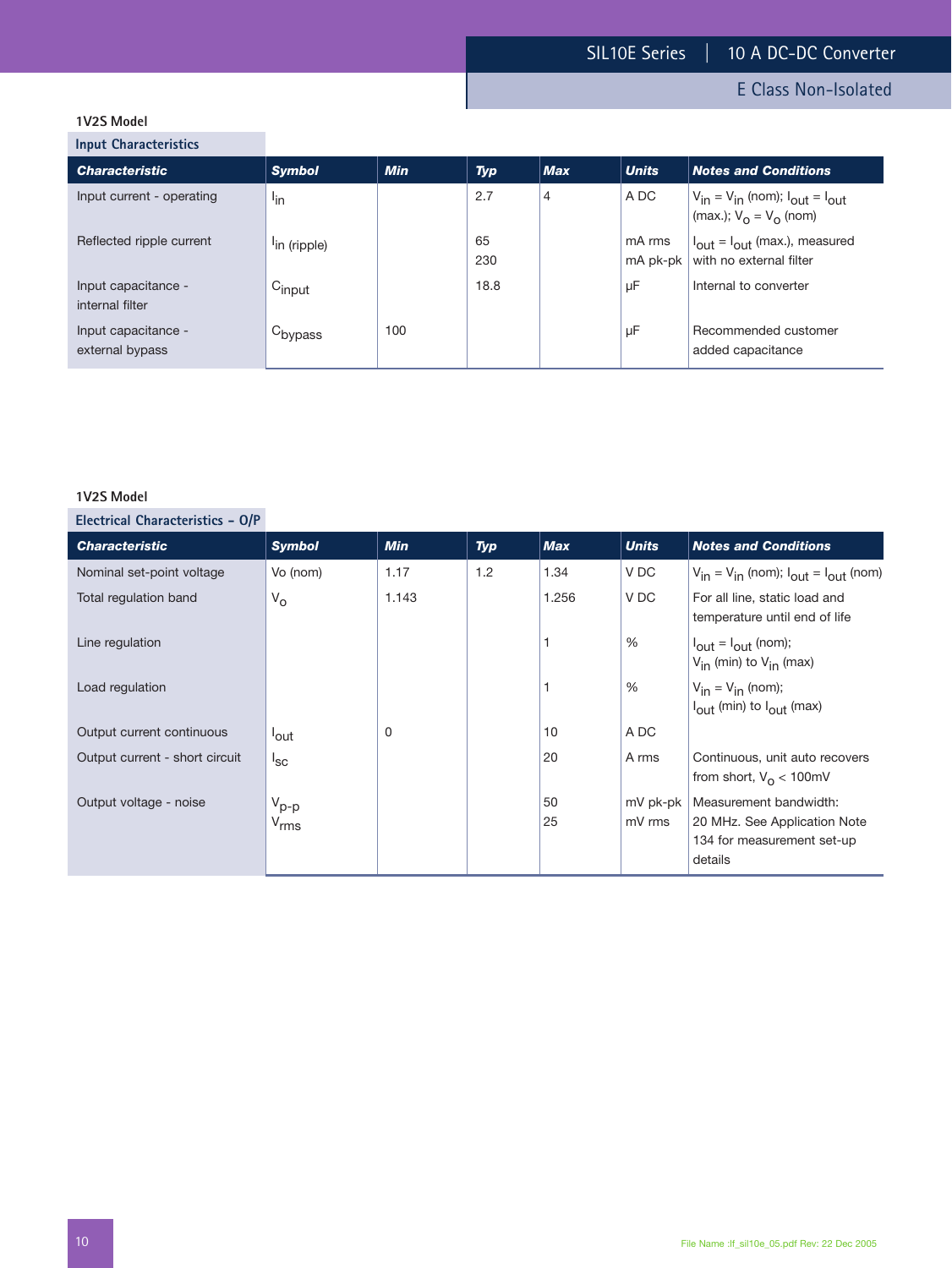E Class Non-Isolated

#### **1V2S Model**

**Electrical Characteristics - O/P**

| <b>Characteristic</b>                       | <b>Symbol</b>         | <b>Min</b> | <b>Typ</b> | <b>Max</b> | <b>Units</b> | <b>Notes and Conditions</b>                                                                                                                |
|---------------------------------------------|-----------------------|------------|------------|------------|--------------|--------------------------------------------------------------------------------------------------------------------------------------------|
| Load transient response -<br>peak deviation | V <sub>dynamic</sub>  |            | 50         |            | mV           | Peak deviation for 50% to 75%<br>step load, di/dt = 100 mA/usec.<br>Measurement taken with no<br>external capacitors                       |
| Load transient response -<br>recovery       | <sup>1</sup> recovery |            | 50         |            | usec         | Settling time to within 1% of<br>output set point voltage for 50%<br>to 75% step load. Measurement<br>taken with no external<br>capacitors |
| External load capacitance                   | $C_{ext}$             | 0          |            | 10,000     | μF           |                                                                                                                                            |

#### **1V2S Model**

#### **Protection and Control Features**

| <b>Characteristic</b>    | <b>Symbol</b> | <b>Min</b> | <b>Typ</b> | <b>Max</b> | <b>Units</b> | <b>Notes and Conditions</b>                                                                                                             |
|--------------------------|---------------|------------|------------|------------|--------------|-----------------------------------------------------------------------------------------------------------------------------------------|
| Allowable output voltage |               | 10         |            | 10         | %<br>%       | Trim up (% of $V_0$ nom).<br>Trim down (% of $V_0$ nom)<br>See Application Note 134 for<br>details of trim equations and<br>trim curves |
| Remote sense voltage     |               |            |            | 10         | %            | If Trim up is invoked de-rate<br>power accordingly (remote<br>sense + trim $\leq 10\%$ )                                                |

#### **1V2S Model**

**Efficiency**

| __________            |               |            |            |            |              |                                                                             |
|-----------------------|---------------|------------|------------|------------|--------------|-----------------------------------------------------------------------------|
| <b>Characteristic</b> | <b>Symbol</b> | <b>Min</b> | <b>Typ</b> | <b>Max</b> | <b>Units</b> | <b>Notes and Conditions</b>                                                 |
| Efficiency            |               | 87         | 88         |            | %            | $ I_{\text{out}}  = 100\% I_{\text{out}}$ (max),<br>$V_{in} = V_{in}$ (nom) |
| Efficiency            |               | 88         | 89         |            | %            | $ I_{\text{out}} = 50\% I_{\text{out}}$ (max),<br>$V_{in} = V_{in}$ (nom)   |

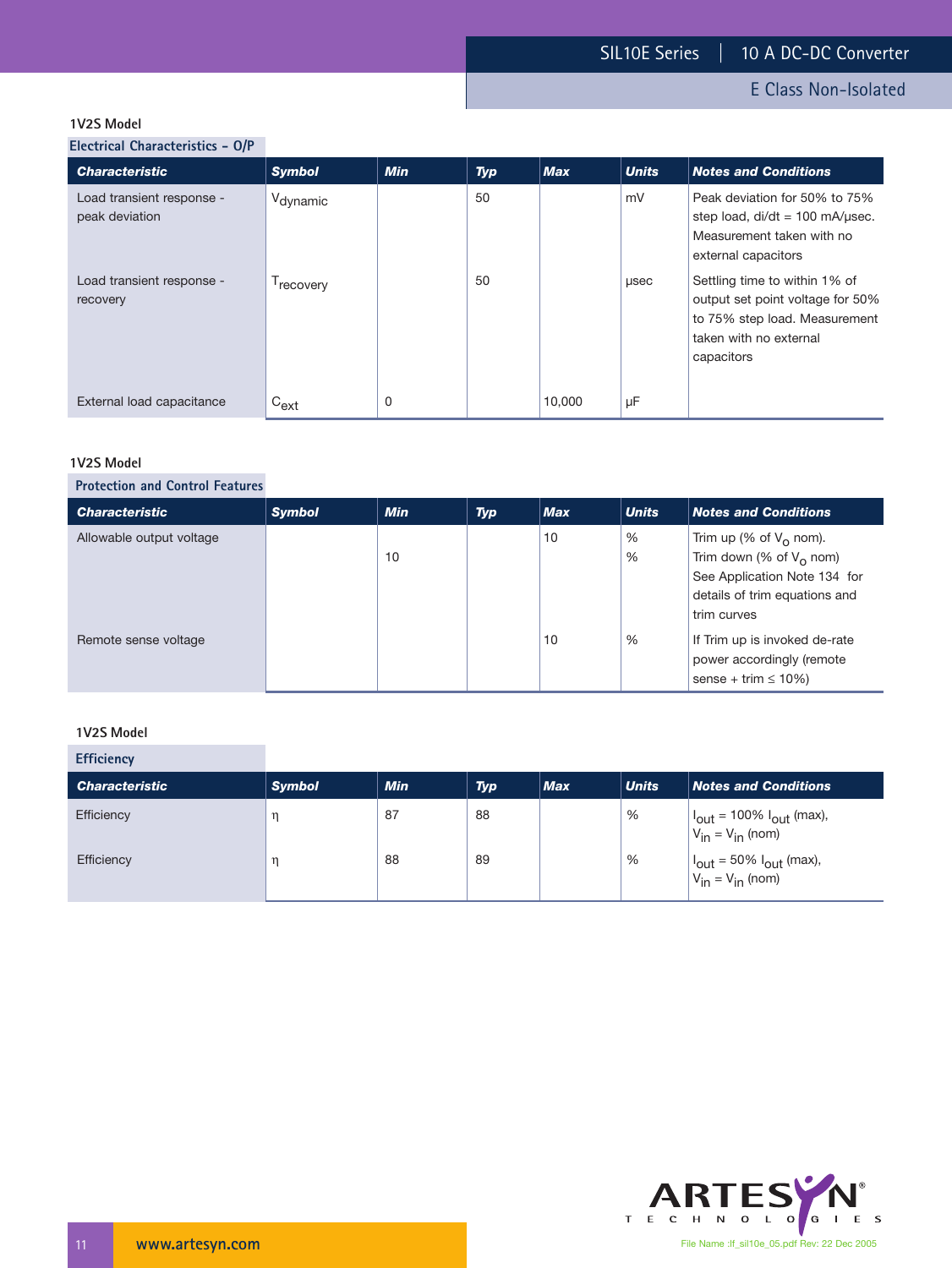E Class Non-Isolated

# **1V5S Model**

**Input Characteristics**

| $$ pace of $$ and $$ and $$ and $$     |                          |            |            |            |                    |                                                                                                 |
|----------------------------------------|--------------------------|------------|------------|------------|--------------------|-------------------------------------------------------------------------------------------------|
| <b>Characteristic</b>                  | <b>Symbol</b>            | <b>Min</b> | <b>Typ</b> | <b>Max</b> | <b>Units</b>       | <b>Notes and Conditions</b>                                                                     |
| Input current - operating              | <sup>l</sup> in          |            | 3.3        | 5          | A DC               | $V_{in} = V_{in}$ (nom); $I_{out} = I_{out}$<br>$\vert$ (max.); $V_{\Omega} = V_{\Omega}$ (nom) |
| Reflected ripple current               | <sup>l</sup> in (ripple) |            | 65<br>230  |            | mA rms<br>mA pk-pk | $I_{\text{out}} = I_{\text{out}}$ (max.), measured<br>with no external filter                   |
| Input capacitance -<br>internal filter | $C_{input}$              |            | 18.8       |            | μF                 | Internal to converter                                                                           |
| Input capacitance -<br>external bypass | C <sub>bypass</sub>      | 100        |            |            | μF                 | Recommended customer<br>added capacitance                                                       |
|                                        |                          |            |            |            |                    |                                                                                                 |

#### **1V5S Model**

| <b>Characteristic</b>          | <b>Symbol</b>        | <b>Min</b> | <b>Typ</b> | <b>Max</b> | <b>Units</b> | <b>Notes and Conditions</b>                                                  |
|--------------------------------|----------------------|------------|------------|------------|--------------|------------------------------------------------------------------------------|
| Nominal set-point voltage      | Vo (nom)             | 1.46       | 1.5        | 1.54       | V DC         | $V_{in} = V_{in}$ (nom); $I_{out} = I_{out}$ (nom)                           |
| Total regulation band          | $V_{\rm O}$          | 1.43       |            | 1.57       | V DC         | For all line, static load and<br>temperature until end of life               |
| Line regulation                |                      |            |            |            | %            | $I_{\text{out}} = I_{\text{out}}$ (nom);<br>$V_{in}$ (min) to $V_{in}$ (max) |
| Load regulation                |                      |            |            |            | %            | $V_{in} = V_{in}$ (nom);<br>$I_{\text{out}}$ (min) to $I_{\text{out}}$ (max) |
| Output current continuous      | <sup>l</sup> out     | 0          |            | 10         | A DC         |                                                                              |
| Output current - short circuit | ${}^{\mathsf{I}}$ sc |            |            | 20         | A rms        | Continuous, unit auto recovers<br>from short, $V_0 < 100$ mV                 |
| Output voltage - noise         | $V_{p-p}$            |            |            | 50         | mV pk-pk     | Measurement bandwidth:                                                       |
|                                | $V_{rms}$            |            |            | 25         | mV rms       | 20 MHz. See Application Note<br>134 for measurement set-up<br>details        |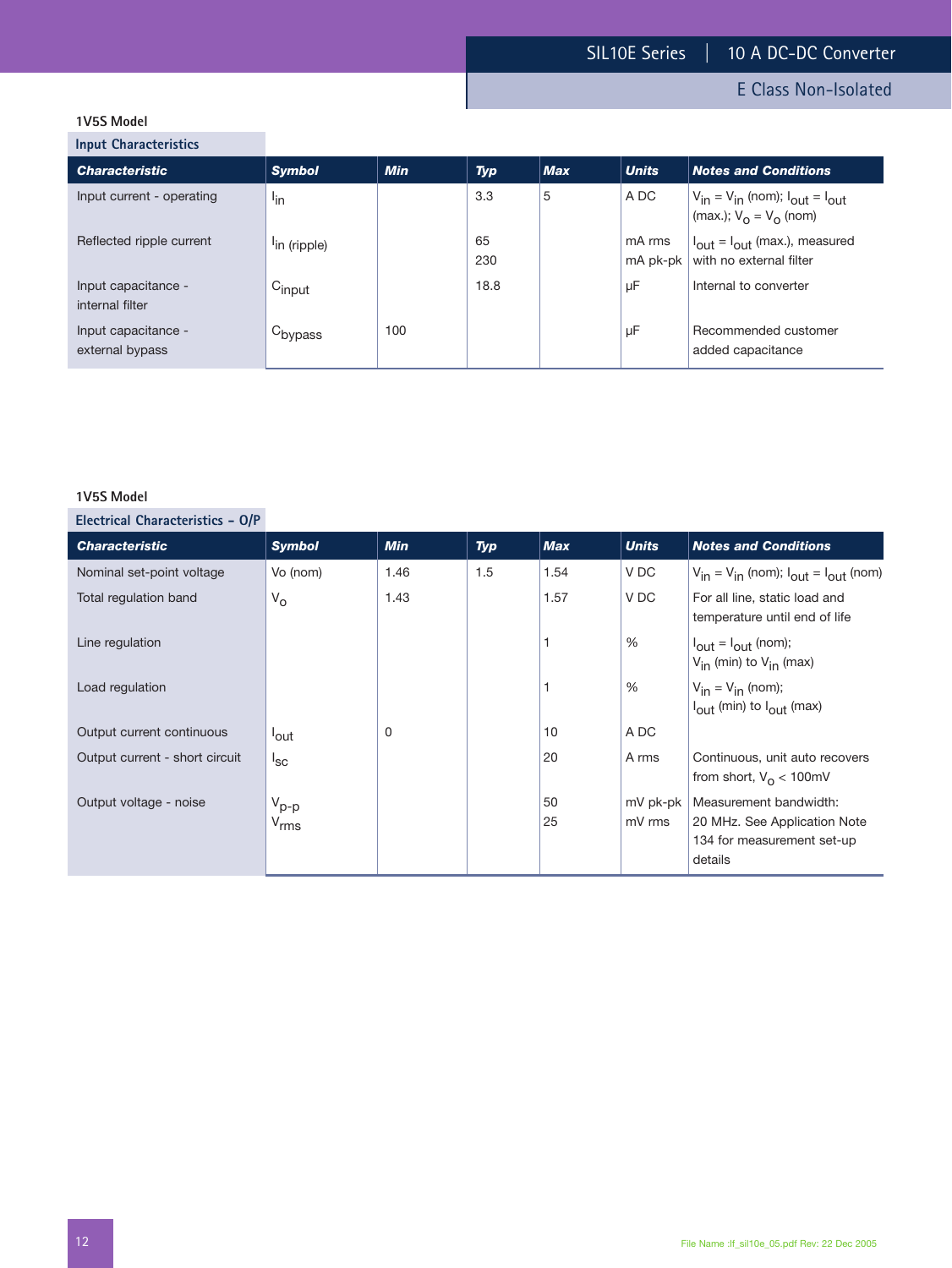E Class Non-Isolated

#### **1V5S Model**

**Electrical Characteristics - O/P**

| <b>Characteristic</b>                       | <b>Symbol</b>         | <b>Min</b> | Typ | <b>Max</b> | <b>Units</b> | <b>Notes and Conditions</b>                                                                                                                |
|---------------------------------------------|-----------------------|------------|-----|------------|--------------|--------------------------------------------------------------------------------------------------------------------------------------------|
| Load transient response -<br>peak deviation | V <sub>dynamic</sub>  |            | 50  |            | mV           | Peak deviation for 50% to 75%<br>step load, $di/dt = 100$ mA/usec.<br>Measurement taken with no<br>external capacitors                     |
| Load transient response -<br>recovery       | <sup>1</sup> recovery |            | 50  |            | usec         | Settling time to within 1% of<br>output set point voltage for 50%<br>to 75% step load. Measurement<br>taken with no external<br>capacitors |
| External load capacitance                   | $C_{ext}$             | 0          |     | 10,000     | μF           |                                                                                                                                            |

#### **1V5S Model**

#### **Protection and Control Features**

| <b>Characteristic</b>    | <b>Symbol</b> | <b>Min</b> | <b>Typ</b> | <b>Max</b> | <b>Units</b> | <b>Notes and Conditions</b>                                                                                                                    |
|--------------------------|---------------|------------|------------|------------|--------------|------------------------------------------------------------------------------------------------------------------------------------------------|
| Allowable output voltage |               | 10         |            | 10         | %<br>%       | Trim up (% of $V_{\Omega}$ nom).<br>Trim down (% of $V_0$ nom)<br>See Application Note 134 for<br>details of trim equations and<br>trim curves |
| Remote sense voltage     |               |            |            | 10         | %            | If Trim up is invoked de-rate<br>power accordingly (remote<br>sense + trim $\leq 10\%$ )                                                       |

#### **1V5S Model**

**Efficiency**

| <b>Characteristic</b> | <b>Symbol</b> | <b>Min</b> | <b>Typ</b> | <b>Max</b> | <b>Units</b> | <b>Notes and Conditions</b>                                                 |
|-----------------------|---------------|------------|------------|------------|--------------|-----------------------------------------------------------------------------|
| Efficiency            |               | 89         | 90         |            | %            | $ I_{\text{out}}  = 100\% I_{\text{out}}$ (max),<br>$V_{in} = V_{in}$ (nom) |
| Efficiency            |               | 90         | 91         |            | %            | $ I_{\text{out}} = 50\% I_{\text{out}}$ (max),<br>$V_{in} = V_{in}$ (nom)   |

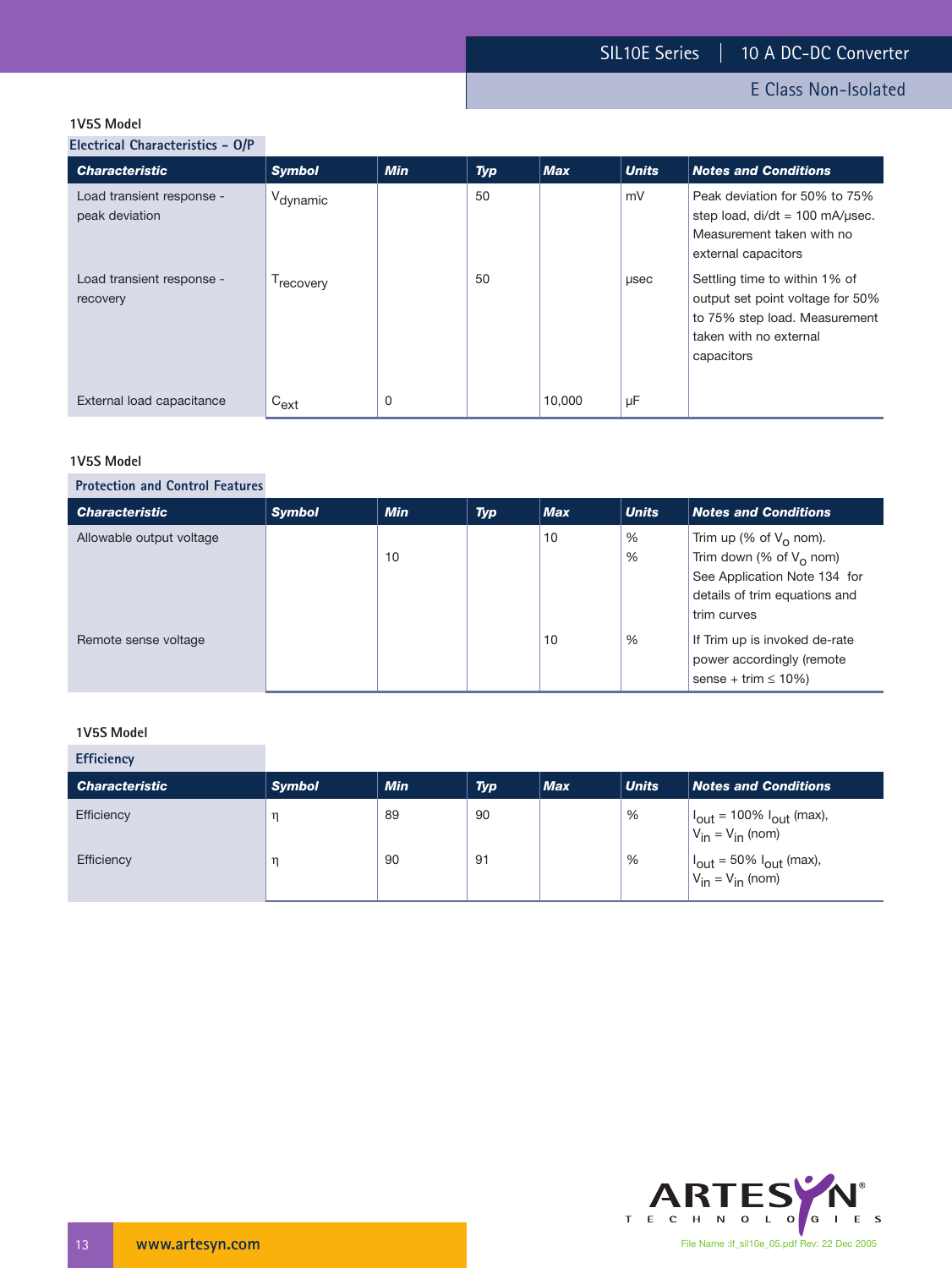E Class Non-Isolated

# **1V8S Model**

**Input Characteristics**

| <b>Characteristic</b>                  | <b>Symbol</b>            | <b>Min</b> | <b>Typ</b> | <b>Max</b> | <b>Units</b>       | <b>Notes and Conditions</b>                                                   |
|----------------------------------------|--------------------------|------------|------------|------------|--------------------|-------------------------------------------------------------------------------|
| Input current - operating              | l <sub>in</sub>          |            | 3.9        | 5          | A DC               | $V_{in} = V_{in}$ (nom); $I_{out} = I_{out}$<br>(max.); $V_0 = V_0$ (nom)     |
| Reflected ripple current               | <sup>l</sup> in (ripple) |            | 65<br>230  |            | mA rms<br>mA pk-pk | $I_{\text{out}} = I_{\text{out}}$ (max.), measured<br>with no external filter |
| Input capacitance -<br>internal filter | Cinput                   |            | 18.8       |            | μF                 | Internal to converter                                                         |
| Input capacitance -<br>external bypass | C <sub>bypass</sub>      | 100        |            |            | μF                 | Recommended customer<br>added capacitance                                     |

#### **1V8S Model**

| <b>Characteristic</b>          | <b>Symbol</b>        | <b>Min</b> | Typ | <b>Max</b> | <b>Units</b> | <b>Notes and Conditions</b>                                                  |
|--------------------------------|----------------------|------------|-----|------------|--------------|------------------------------------------------------------------------------|
| Nominal set-point voltage      | Vo (nom)             | 1.75       | 1.8 | 1.85       | V DC         | $V_{in} = V_{in}$ (nom); $I_{out} = I_{out}$ (nom)                           |
| Total regulation band          | $V_{\rm O}$          | 1.71       |     | 1.89       | V DC         | For all line, static load and<br>temperature until end of life               |
| Line regulation                |                      |            |     |            | $\%$         | $I_{\text{out}} = I_{\text{out}}$ (nom);<br>$V_{in}$ (min) to $V_{in}$ (max) |
| Load regulation                |                      |            |     |            | %            | $V_{in} = V_{in}$ (nom);<br>$I_{\text{out}}$ (min) to $I_{\text{out}}$ (max) |
| Output current continuous      | <sup>l</sup> out     | $\Omega$   |     | 10         | A DC         |                                                                              |
| Output current - short circuit | ${}^{\mathsf{I}}$ sc |            |     | 20         | A rms        | Continuous, unit auto recovers<br>from short, $V_0 < 100$ mV                 |
| Output voltage - noise         | $V_{p-p}$            |            |     | 50         | mV pk-pk     | Measurement bandwidth:                                                       |
|                                | $V_{rms}$            |            |     | 25         | mV rms       | 20 MHz. See Application Note                                                 |
|                                |                      |            |     |            |              | 134 for measurement set-up                                                   |
|                                |                      |            |     |            |              | details                                                                      |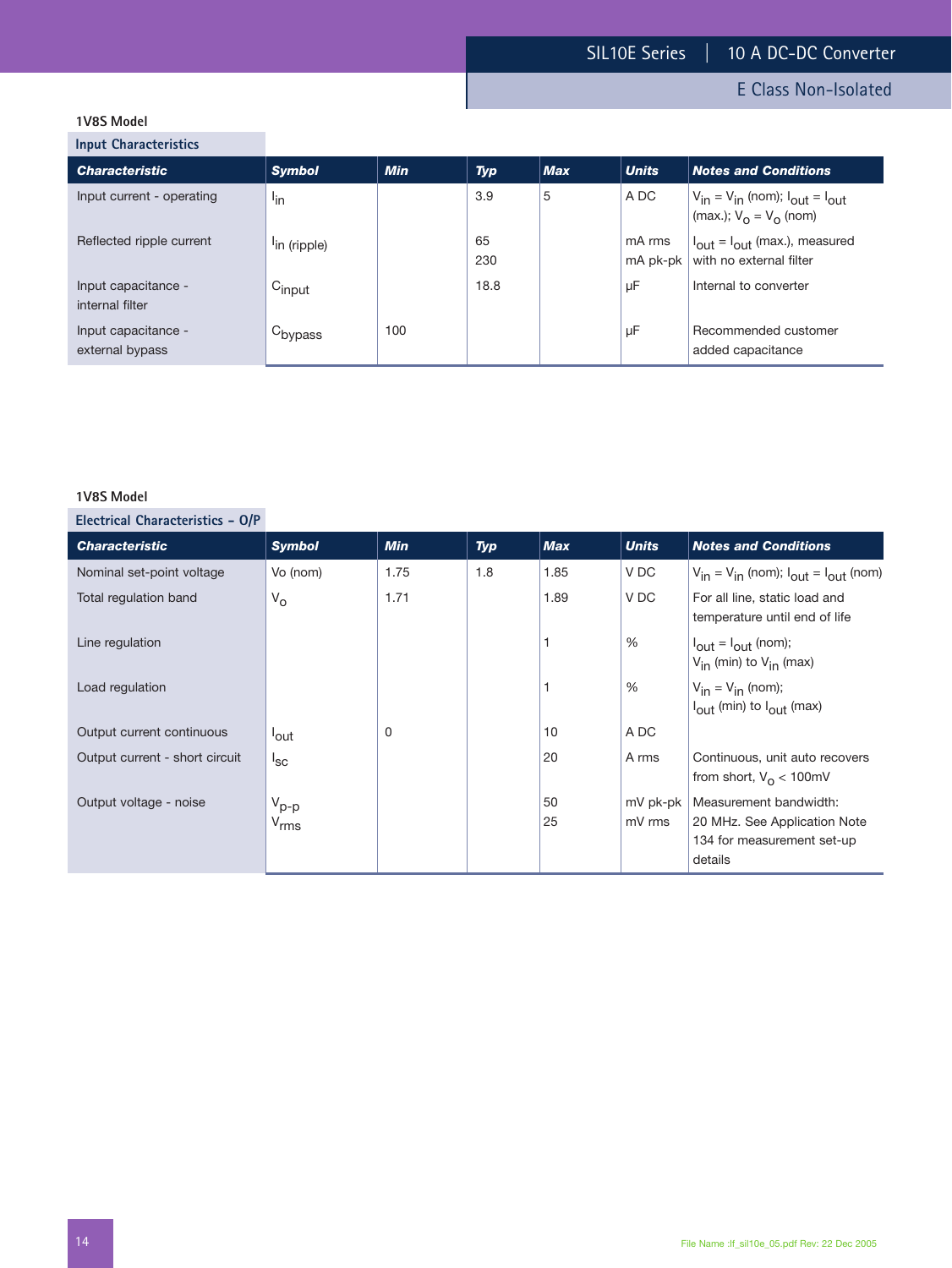E Class Non-Isolated

#### **1V8S Model**

**Electrical Characteristics - O/P**

| <b>Characteristic</b>                       | <b>Symbol</b>         | <b>Min</b> | <b>Typ</b> | <b>Max</b> | <b>Units</b> | <b>Notes and Conditions</b>                                                                                                                |
|---------------------------------------------|-----------------------|------------|------------|------------|--------------|--------------------------------------------------------------------------------------------------------------------------------------------|
| Load transient response -<br>peak deviation | V <sub>dynamic</sub>  |            | 50         |            | mV           | Peak deviation for 50% to 75%<br>step load, $di/dt = 100$ mA/usec.<br>Measurement taken with no<br>external capacitors                     |
| Load transient response -<br>recovery       | <sup>1</sup> recovery |            | 50         |            | usec         | Settling time to within 1% of<br>output set point voltage for 50%<br>to 75% step load. Measurement<br>taken with no external<br>capacitors |
| External load capacitance                   | $C_{ext}$             | 0          |            | 10,000     | μF           |                                                                                                                                            |

#### **1V8S Model**

#### **Protection and Control Features**

| <b>Characteristic</b>    | <b>Symbol</b> | <b>Min</b> | <b>Typ</b> | <b>Max</b> | <b>Units</b> | <b>Notes and Conditions</b>                                                                                                                    |
|--------------------------|---------------|------------|------------|------------|--------------|------------------------------------------------------------------------------------------------------------------------------------------------|
| Allowable output voltage |               | 10         |            | 10         | %<br>%       | Trim up (% of $V_{\Omega}$ nom).<br>Trim down (% of $V_0$ nom)<br>See Application Note 134 for<br>details of trim equations and<br>trim curves |
| Remote sense voltage     |               |            |            | 10         | %            | If Trim up is invoked de-rate<br>power accordingly (remote<br>sense + trim $\leq 10\%$ )                                                       |

#### **1V8S Model**

**Efficiency**

| <b>Characteristic</b> | <b>Symbol</b> | <b>Min</b> | <b>Typ</b> | <b>Max</b> | <b>Units</b> | <b>Notes and Conditions</b>                                                 |
|-----------------------|---------------|------------|------------|------------|--------------|-----------------------------------------------------------------------------|
| Efficiency            |               | 91         | 92         |            | %            | $ I_{\text{out}}  = 100\% I_{\text{out}}$ (max),<br>$V_{in} = V_{in}$ (nom) |
| Efficiency            |               | 92         | 93         |            | %            | $ I_{\text{out}} = 50\% I_{\text{out}}$ (max),<br>$V_{in} = V_{in}$ (nom)   |

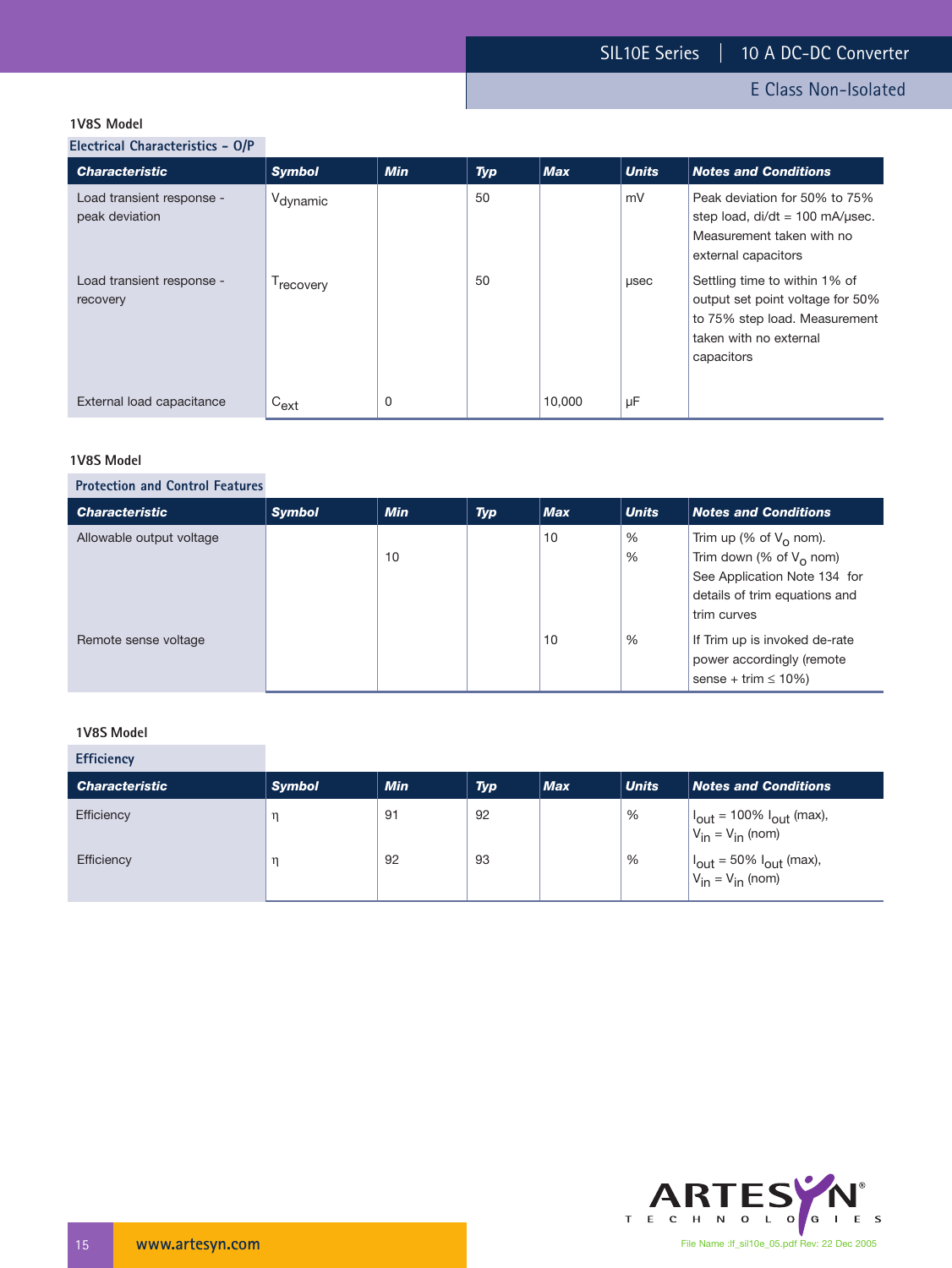E Class Non-Isolated

# **2V0S Model**

**Input Characteristics**

| <b>Characteristic</b>                  | <b>Symbol</b>            | <b>Min</b> | <b>Typ</b> | <b>Max</b> | <b>Units</b>       | <b>Notes and Conditions</b>                                                   |
|----------------------------------------|--------------------------|------------|------------|------------|--------------------|-------------------------------------------------------------------------------|
| Input current - operating              | l <sub>in</sub>          |            | 4.3        | 5          | A DC               | $V_{in}$ = $V_{in}$ (nom); $I_{out}$ = $I_{out}$<br>(max.); $V_0 = V_0$ (nom) |
| Reflected ripple current               | <sup>l</sup> in (ripple) |            | 65<br>230  |            | mA rms<br>mA pk-pk | $I_{\text{out}} = I_{\text{out}}$ (max.), measured<br>with no external filter |
| Input capacitance -<br>internal filter | $C_{input}$              |            | 18.8       |            | μF                 | Internal to converter                                                         |
| Input capacitance -<br>external bypass | C <sub>bypass</sub>      | 100        |            |            | μF                 | Recommended customer<br>added capacitance                                     |

#### **2V0S Model**

| <b>Characteristic</b>          | <b>Symbol</b>    | <b>Min</b> | <b>Typ</b> | <b>Max</b> | <b>Units</b>  | <b>Notes and Conditions</b>                                                  |
|--------------------------------|------------------|------------|------------|------------|---------------|------------------------------------------------------------------------------|
| Nominal set-point voltage      | Vo (nom)         | 1.946      | 2.0        | 2.054      | V DC          | $V_{in} = V_{in}$ (nom); $I_{out} = I_{out}$ (nom)                           |
| Total regulation band          | $V_{\rm O}$      | 1.906      |            | 2.094      | V DC          | For all line, static load and<br>temperature until end of life               |
| Line regulation                |                  |            |            |            | $\frac{0}{0}$ | $I_{\text{out}} = I_{\text{out}}$ (nom);<br>$V_{in}$ (min) to $V_{in}$ (max) |
| Load regulation                |                  |            |            |            | %             | $V_{in} = V_{in}$ (nom);<br>$I_{\text{out}}$ (min) to $I_{\text{out}}$ (max) |
| Output current continuous      | <sup>l</sup> out | 0          |            | 10         | A DC          |                                                                              |
| Output current - short circuit | $I_{SC}$         |            |            | 20         | A rms         | Continuous, unit auto recovers<br>from short, $V_0 < 100$ mV                 |
| Output voltage - noise         | $V_{p-p}$        |            |            | 50         | mV pk-pk      | Measurement bandwidth:                                                       |
|                                | $V_{rms}$        |            |            | 25         | mV rms        | 20 MHz. See Application Note                                                 |
|                                |                  |            |            |            |               | 134 for measurement set-up                                                   |
|                                |                  |            |            |            |               | details                                                                      |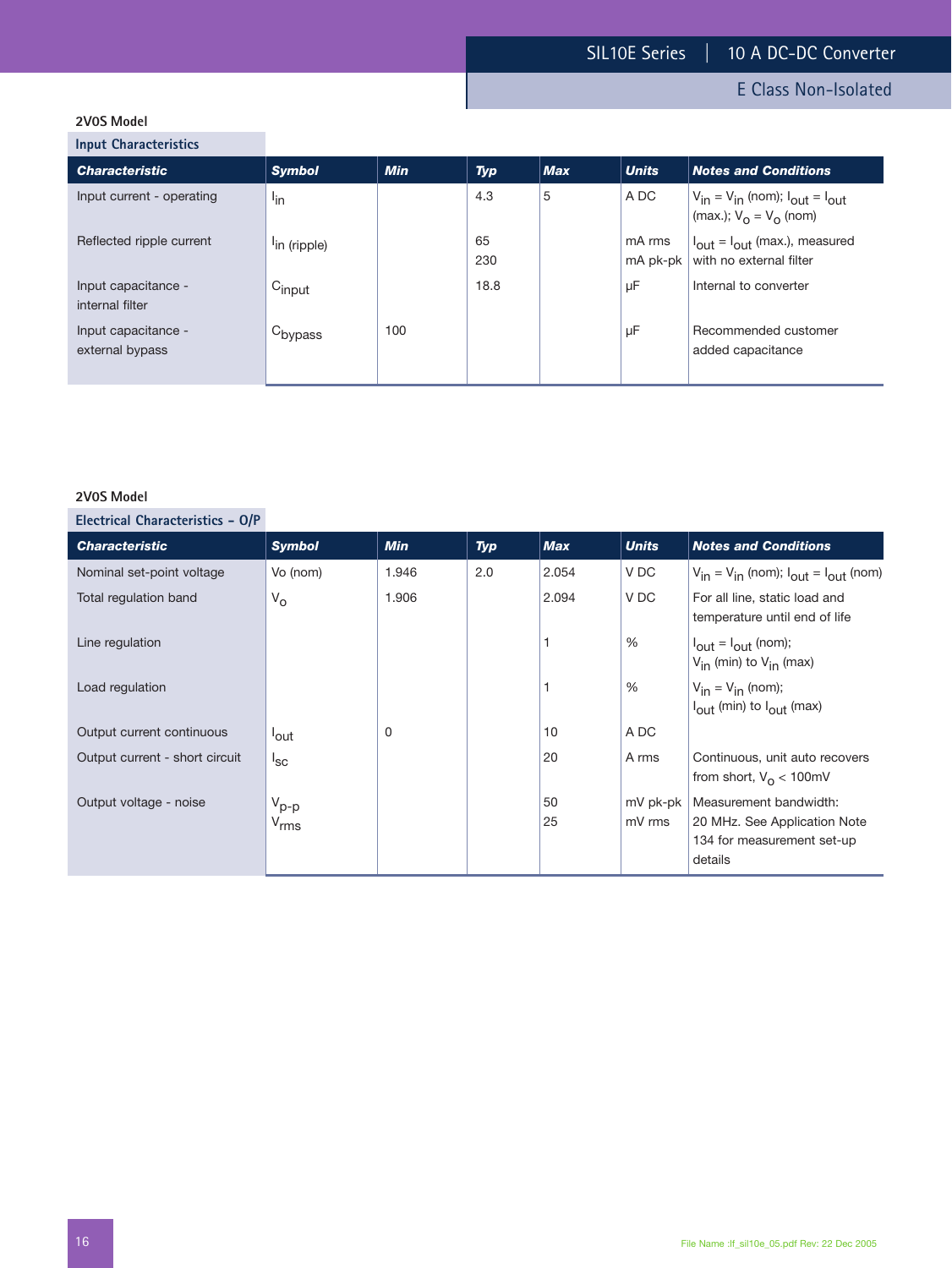E Class Non-Isolated

#### **2V0S Model**

**Electrical Characteristics - O/P**

| <b>Characteristic</b>                       | <b>Symbol</b>         | <b>Min</b> | <b>Typ</b> | <b>Max</b> | <b>Units</b> | <b>Notes and Conditions</b>                                                                                                                |
|---------------------------------------------|-----------------------|------------|------------|------------|--------------|--------------------------------------------------------------------------------------------------------------------------------------------|
| Load transient response -<br>peak deviation | V <sub>dynamic</sub>  |            | 50         |            | mV           | Peak deviation for 50% to 75%<br>step load, $di/dt = 100$ mA/usec.<br>Measurement taken with no<br>external capacitors                     |
| Load transient response -<br>recovery       | <sup>1</sup> recovery |            | 50         |            | usec         | Settling time to within 1% of<br>output set point voltage for 50%<br>to 75% step load. Measurement<br>taken with no external<br>capacitors |
| External load capacitance                   | $C_{ext}$             | 0          |            | 10,000     | μF           |                                                                                                                                            |

#### **2V0S Model**

#### **Protection and Control Features**

| <b>Characteristic</b>    | <b>Symbol</b> | <b>Min</b> | <b>Typ</b> | <b>Max</b> | <b>Units</b> | <b>Notes and Conditions</b>                                                                                                                               |
|--------------------------|---------------|------------|------------|------------|--------------|-----------------------------------------------------------------------------------------------------------------------------------------------------------|
| Allowable output voltage |               | 10         |            | 10         | %<br>%       | Trim up (% of V <sub>o</sub> nom).<br>Trim down (% of V <sub>o</sub> nom)<br>See Application Note 134 for<br>details of trim equations and<br>trim curves |
| Remote sense voltage     |               |            |            | 10         | %            | If Trim up is invoked de-rate<br>power accordingly (remote<br>sense + trim $\leq 10\%$ )                                                                  |

#### **2V0S Model**

**Efficiency**

| <b>Characteristic</b> | <b>Symbol</b> | <b>Min</b> | <b>Typ</b> | <b>Max</b> | <b>Units</b> | <b>Notes and Conditions</b>                                                 |
|-----------------------|---------------|------------|------------|------------|--------------|-----------------------------------------------------------------------------|
| Efficiency            |               | 92         | 93         |            | %            | $ I_{\text{out}}  = 100\% I_{\text{out}}$ (max),<br>$V_{in} = V_{in}$ (nom) |
| Efficiency            |               | 93         | 94         |            | %            | $ I_{\text{out}} = 50\% I_{\text{out}}$ (max),<br>$V_{in} = V_{in}$ (nom)   |

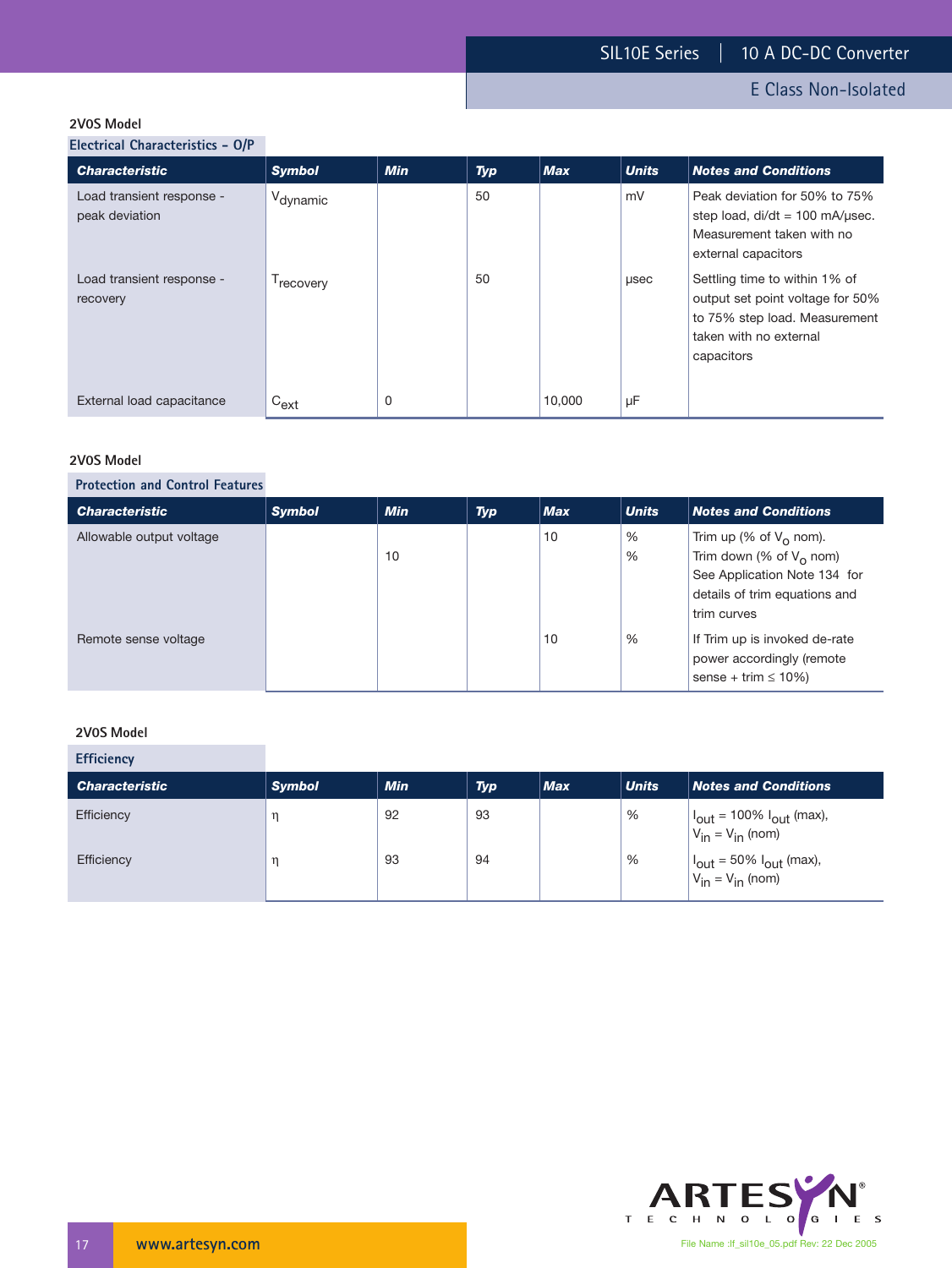# E Class Non-Isolated

# **2V5S Model**

**Input Characteristics**

| mpac characteristics                   |                          |            |            |            |                    |                                                                                         |
|----------------------------------------|--------------------------|------------|------------|------------|--------------------|-----------------------------------------------------------------------------------------|
| <b>Characteristic</b>                  | <b>Symbol</b>            | <b>Min</b> | <b>Typ</b> | <b>Max</b> | <b>Units</b>       | <b>Notes and Conditions</b>                                                             |
| Input current - operating              | l <sub>in</sub>          |            | 5.3        | 6          | A DC               | $V_{in} = V_{in}$ (nom); $I_{out} = I_{out}$<br>(max.); $V_{\Omega} = V_{\Omega}$ (nom) |
| Reflected ripple current               | <sup>l</sup> in (ripple) |            | 65<br>230  |            | mA rms<br>mA pk-pk | $I_{\text{out}} = I_{\text{out}}$ (max.), measured<br>with no external filter           |
| Input capacitance -<br>internal filter | $C_{input}$              |            | 18.8       |            | μF                 | Internal to converter                                                                   |
| Input capacitance -<br>external bypass | C <sub>bypass</sub>      | 100        |            |            | μF                 | Recommended customer<br>added capacitance                                               |

#### **2V5S Model**

| <b>Characteristic</b>          | <b>Symbol</b>        | <b>Min</b> | <b>Typ</b> | <b>Max</b> | <b>Units</b> | <b>Notes and Conditions</b>                                                  |
|--------------------------------|----------------------|------------|------------|------------|--------------|------------------------------------------------------------------------------|
| Nominal set-point voltage      | Vo (nom)             | 2.43       | 2.5        | 2.57       | V DC         | $V_{in} = V_{in}$ (nom); $I_{out} = I_{out}$ (nom)                           |
| Total regulation band          | $V_{\rm O}$          | 2.38       |            | 2.612      | V DC         | For all line, static load and<br>temperature until end of life               |
| Line regulation                |                      |            |            |            | %            | $I_{\text{out}} = I_{\text{out}}$ (nom);<br>$V_{in}$ (min) to $V_{in}$ (max) |
| Load regulation                |                      |            |            |            | %            | $V_{in} = V_{in}$ (nom);<br>$I_{\text{out}}$ (min) to $I_{\text{out}}$ (max) |
| Output current continuous      | <sup>l</sup> out     | 0          |            | 10         | A DC         |                                                                              |
| Output current - short circuit | ${}^{\mathsf{I}}$ sc |            |            | 20         | A rms        | Continuous, unit auto recovers<br>from short, $V_0 < 100$ mV                 |
| Output voltage - noise         | $V_{p-p}$            |            |            | 50         | mV pk-pk     | Measurement bandwidth:                                                       |
|                                | $V_{\rm rms}$        |            |            | 25         | mV rms       | 20 MHz. See Application Note<br>134 for measurement set-up<br>details        |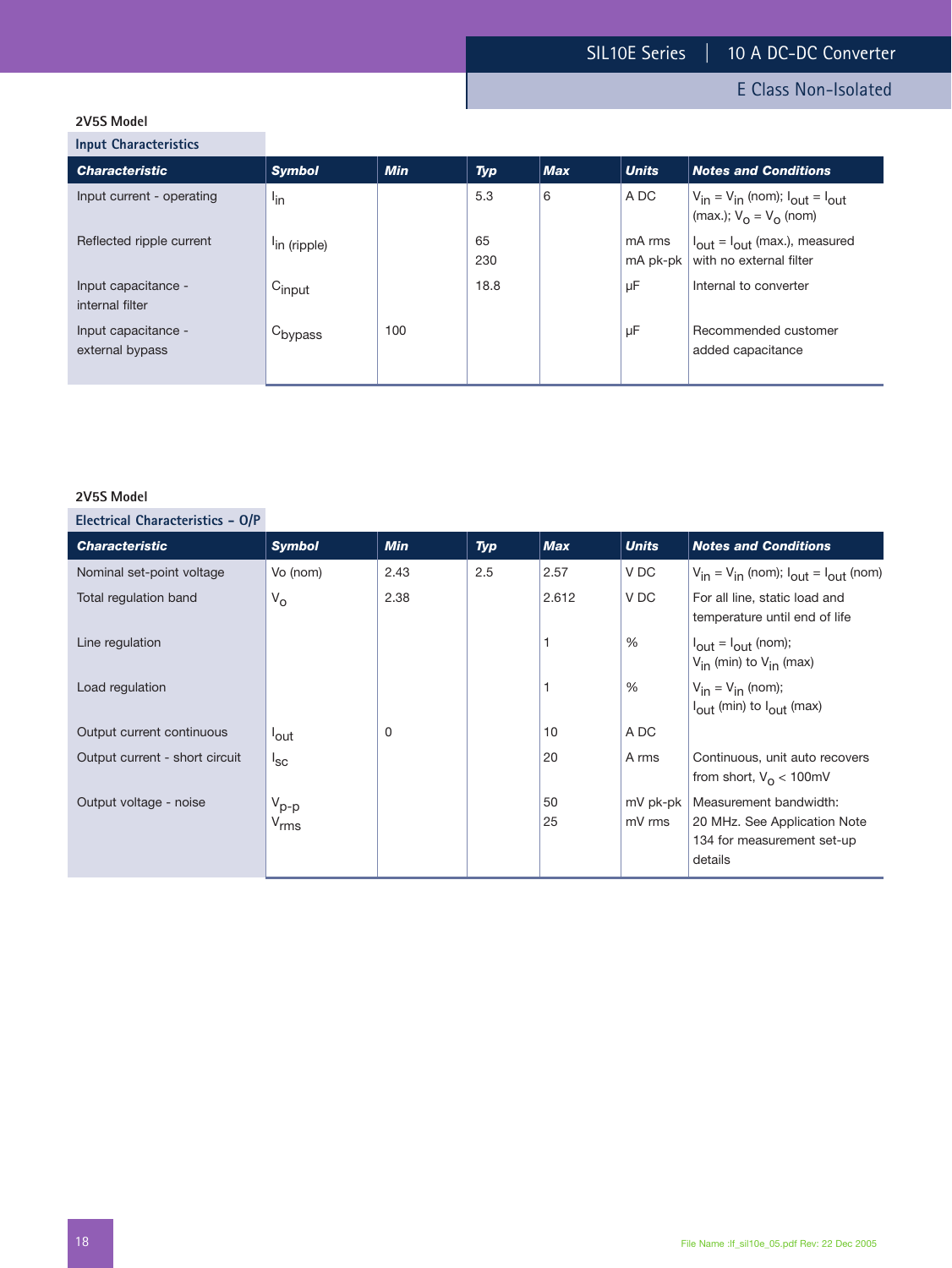E Class Non-Isolated

#### **2V5S Model**

**Electrical Characteristics - O/P**

| <b>Characteristic</b>                       | <b>Symbol</b>         | <b>Min</b> | <b>Typ</b> | <b>Max</b> | <b>Units</b> | <b>Notes and Conditions</b>                                                                                                                |
|---------------------------------------------|-----------------------|------------|------------|------------|--------------|--------------------------------------------------------------------------------------------------------------------------------------------|
| Load transient response -<br>peak deviation | V <sub>dynamic</sub>  |            | 50         |            | mV           | Peak deviation for 50% to 75%<br>step load, $di/dt = 100$ mA/usec.<br>Measurement taken with no<br>external capacitors                     |
| Load transient response -<br>recovery       | <sup>1</sup> recovery |            | 50         |            | usec         | Settling time to within 1% of<br>output set point voltage for 50%<br>to 75% step load. Measurement<br>taken with no external<br>capacitors |
| External load capacitance                   | $C_{ext}$             | 0          |            | 10.000     | μF           |                                                                                                                                            |

#### **2V5S Model**

# **Protection and Control Features**

| <b>Characteristic</b>    | <b>Symbol</b> | <b>Min</b> | <b>Typ</b> | <b>Max</b> | <b>Units</b> | <b>Notes and Conditions</b>                                                                                                             |
|--------------------------|---------------|------------|------------|------------|--------------|-----------------------------------------------------------------------------------------------------------------------------------------|
| Allowable output voltage |               | 10         |            | 10         | %<br>%       | Trim up (% of $V_0$ nom).<br>Trim down (% of $V_0$ nom)<br>See Application Note 134 for<br>details of trim equations and<br>trim curves |
| Remote sense voltage     |               |            |            | 10         | %            | If Trim up is invoked de-rate<br>power accordingly (remote<br>sense + trim $\leq 10\%$ )                                                |

#### **2V5S Model**

**Efficiency**

| <b>Characteristic</b> | <b>Symbol</b> | <b>Min</b> | <b>Typ</b> | <b>Max</b> | <b>Units</b> | <b>Notes and Conditions</b>                                                 |
|-----------------------|---------------|------------|------------|------------|--------------|-----------------------------------------------------------------------------|
| Efficiency            |               | 93         | 94         |            | %            | $ I_{\text{out}}  = 100\% I_{\text{out}}$ (max),<br>$V_{in} = V_{in}$ (nom) |
| Efficiency            |               | 93         | 95         |            | %            | $ I_{\text{out}} = 50\% I_{\text{out}}$ (max),<br>$V_{in} = V_{in}$ (nom)   |

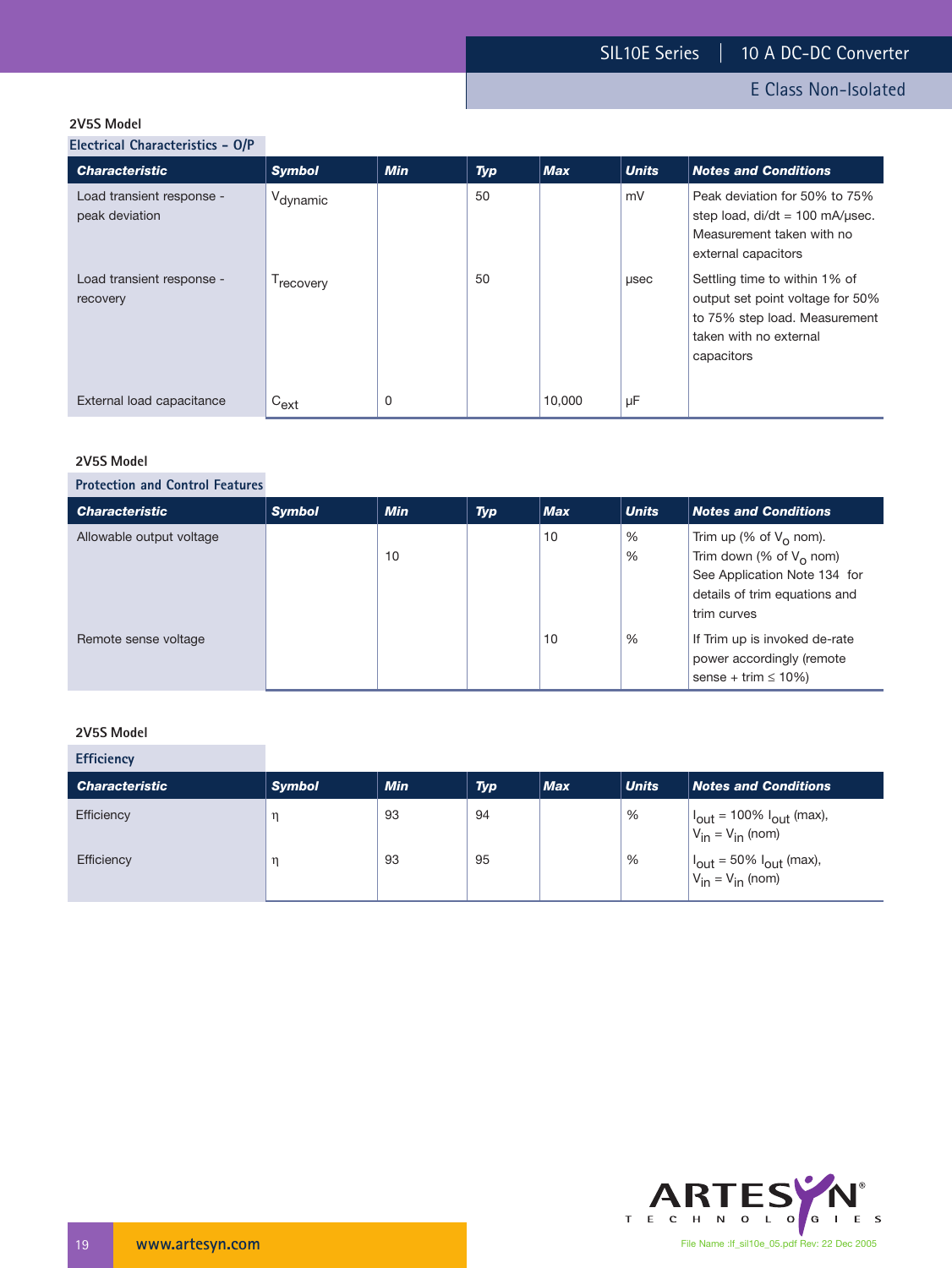E Class Non-Isolated

# **3V3S Model**

**Input Characteristics**

| <b>Characteristic</b>                  | <b>Symbol</b>            | <b>Min</b> | <b>Typ</b> | <b>Max</b> | <b>Units</b>       | <b>Notes and Conditions</b>                                                                                 |
|----------------------------------------|--------------------------|------------|------------|------------|--------------------|-------------------------------------------------------------------------------------------------------------|
| Input current - operating              | <sup>l</sup> in          |            | 7          | 8          | ADC.               | $V_{in} = V_{in}$ (nom);<br>$ I_{\text{out}}  = I_{\text{out}}$ (max.); $V_{\text{o}} = V_{\text{o}}$ (nom) |
| Reflected ripple current               | <sup>l</sup> in (ripple) |            | 65<br>230  |            | mA rms<br>mA pk-pk | $I_{\text{out}} = I_{\text{out}}$ (max.), measured<br>with no external filter                               |
| Input capacitance -<br>internal filter | $C_{input}$              |            | 18.8       |            | μF                 | Internal to converter                                                                                       |
| Input capacitance -<br>External bypass | $C_{\text{bypass}}$      | 100        |            |            | μF                 | Recommended customer<br>added capacitance                                                                   |

#### **3V3S Model**

| <b>Characteristic</b>          | <b>Symbol</b>          | <b>Min</b> | Typ | <b>Max</b> | <b>Units</b>       | <b>Notes and Conditions</b>                                                                |
|--------------------------------|------------------------|------------|-----|------------|--------------------|--------------------------------------------------------------------------------------------|
| Nominal set-point voltage      | $V_{\Omega}$ (nom.)    | 3.21       | 3.3 | 3.39       | <b>VDC</b>         | $V_{in} = V_{in}$ (nom); $I_{out} = I_{out}$ (nom)                                         |
| Total regulation band          | $V_{\rm O}$            | 3.15       |     | 3.45       | <b>VDC</b>         | For all line, static load and<br>temperature until end of life                             |
| Line regulation                |                        |            |     |            | $\frac{0}{0}$      | $I_{\text{out}} = I_{\text{out}}$ (nom);<br>V <sub>in (min)</sub> to V <sub>in</sub> (max) |
| Load regulation                |                        |            |     |            | $\frac{0}{0}$      | $V_{in} = V_{in}$ (nom);<br>$I_{\text{out}}$ (min) to $I_{\text{out}}$ (max)               |
| Output current continuous      | <sup>l</sup> out       | $\Omega$   |     | 10         | ADC                |                                                                                            |
| Output current - short circuit | $I_{SC}$               |            |     | 20         | A rms              | Continuous, unit auto recovers<br>from short, $V_{\Omega}$ < 100mV                         |
| Output voltage - noise         | $V_{p-p}$<br>$V_{rms}$ |            |     | 50<br>25   | mV pk-pk<br>mV rms | Measurement bandwidth 20 MHz<br>See Application Note 134 for<br>set-up details             |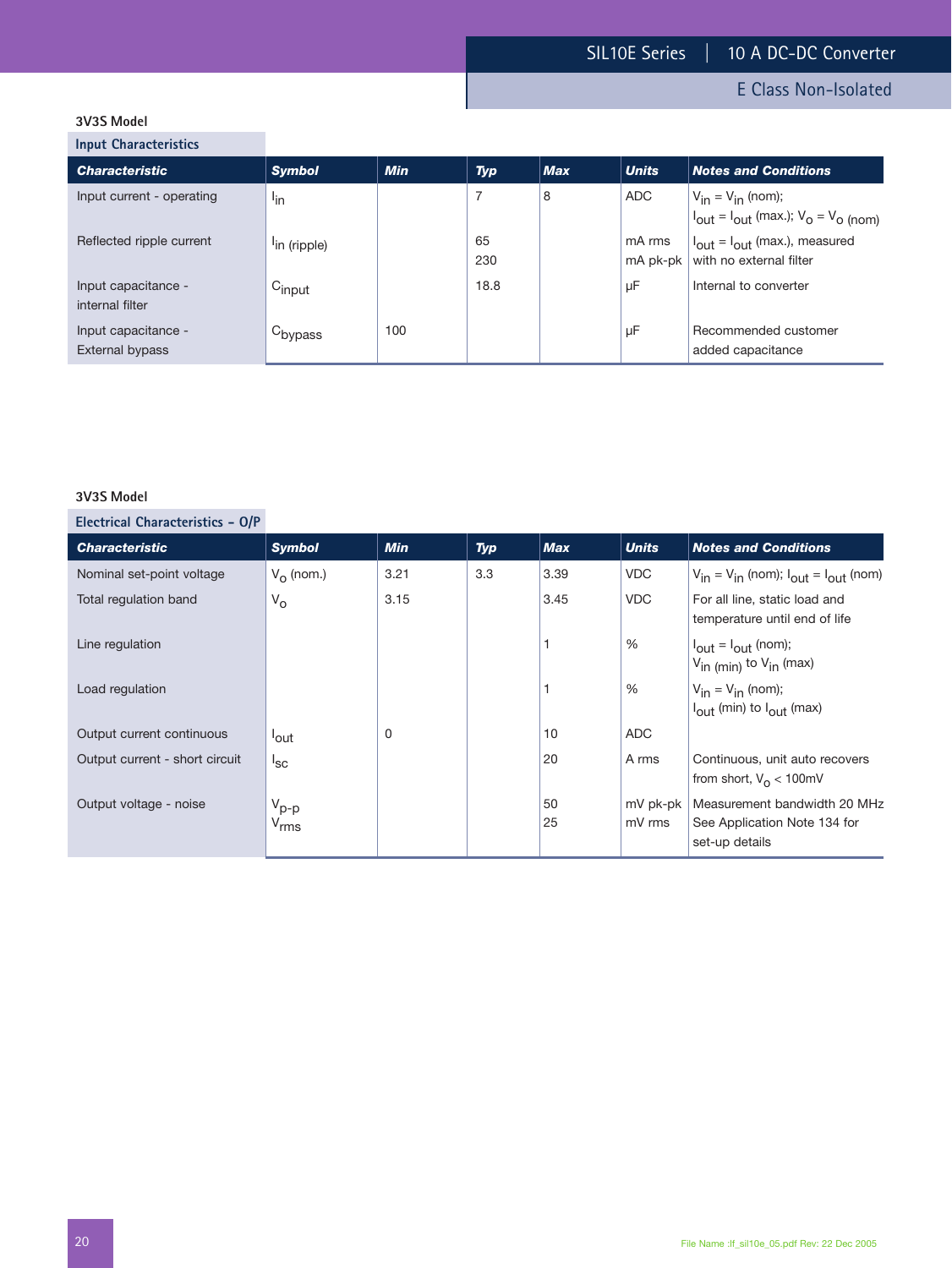E Class Non-Isolated

#### **3V3S Model**

**Electrical Characteristics - O/P**

| <b>Characteristic</b>                       | <b>Symbol</b>         | <b>Min</b> | <b>Typ</b> | <b>Max</b> | <b>Units</b> | <b>Notes and Conditions</b>                                                                                                                |
|---------------------------------------------|-----------------------|------------|------------|------------|--------------|--------------------------------------------------------------------------------------------------------------------------------------------|
| Load transient response -<br>peak deviation | V <sub>dynamic</sub>  |            | 50         |            | mV           | Peak deviation for 50% to 75%<br>step load, $di/dt = 100$ mA/ $\mu$ sec.<br>Measurement taken with no<br>external capacitors               |
| Load transient response -<br>recovery       | <sup>1</sup> recovery |            | 50         |            | usec         | Settling time to within 1% of<br>output set point voltage for 50%<br>to 75% step load. Measurement<br>taken with no external<br>capacitors |
| External load capacitance                   | $C_{ext}$             | 0          |            | 10,000     | μF           |                                                                                                                                            |

#### **3V3S Model**

# **Protection and Control Features**

| <b>Characteristic</b>    | <b>Symbol</b> | <b>Min</b> | Typ | <b>Max</b> | <b>Units</b> | <b>Notes and Conditions</b>                                                                                                                      |
|--------------------------|---------------|------------|-----|------------|--------------|--------------------------------------------------------------------------------------------------------------------------------------------------|
| Allowable output voltage |               | 10         |     | 10         | %<br>%       | Trim up (% of $V_0$ nom).<br>Trim down (% of V <sub>o</sub> nom)<br>See Application Note 134 for<br>details of trim equations and<br>trim curves |
| Remote sense voltage     |               |            |     | 10         | %            | If Trim up is invoked de-rate<br>power accordingly (remote<br>sense + trim $\leq 10\%$ )                                                         |

#### **3V3S Model**

**Efficiency**

| <b>Characteristic</b> | <b>Symbol</b> | <b>Min</b> | <b>Typ</b> | <b>Max</b> | <b>Units</b> | <b>Notes and Conditions</b>                                                        |
|-----------------------|---------------|------------|------------|------------|--------------|------------------------------------------------------------------------------------|
| Efficiency            |               | 94         | 95         |            | %            | $ I_{\text{out}}  = 100\% I_{\text{out}}$ (max),<br>$V_{in} = V_{in}$ (nom)        |
| Efficiency            |               | 94         | 96         |            | %            | $ I_{\text{out}} = 50\%  I_{\text{out}} \text{ (max)},$<br>$V_{in} = V_{in}$ (nom) |

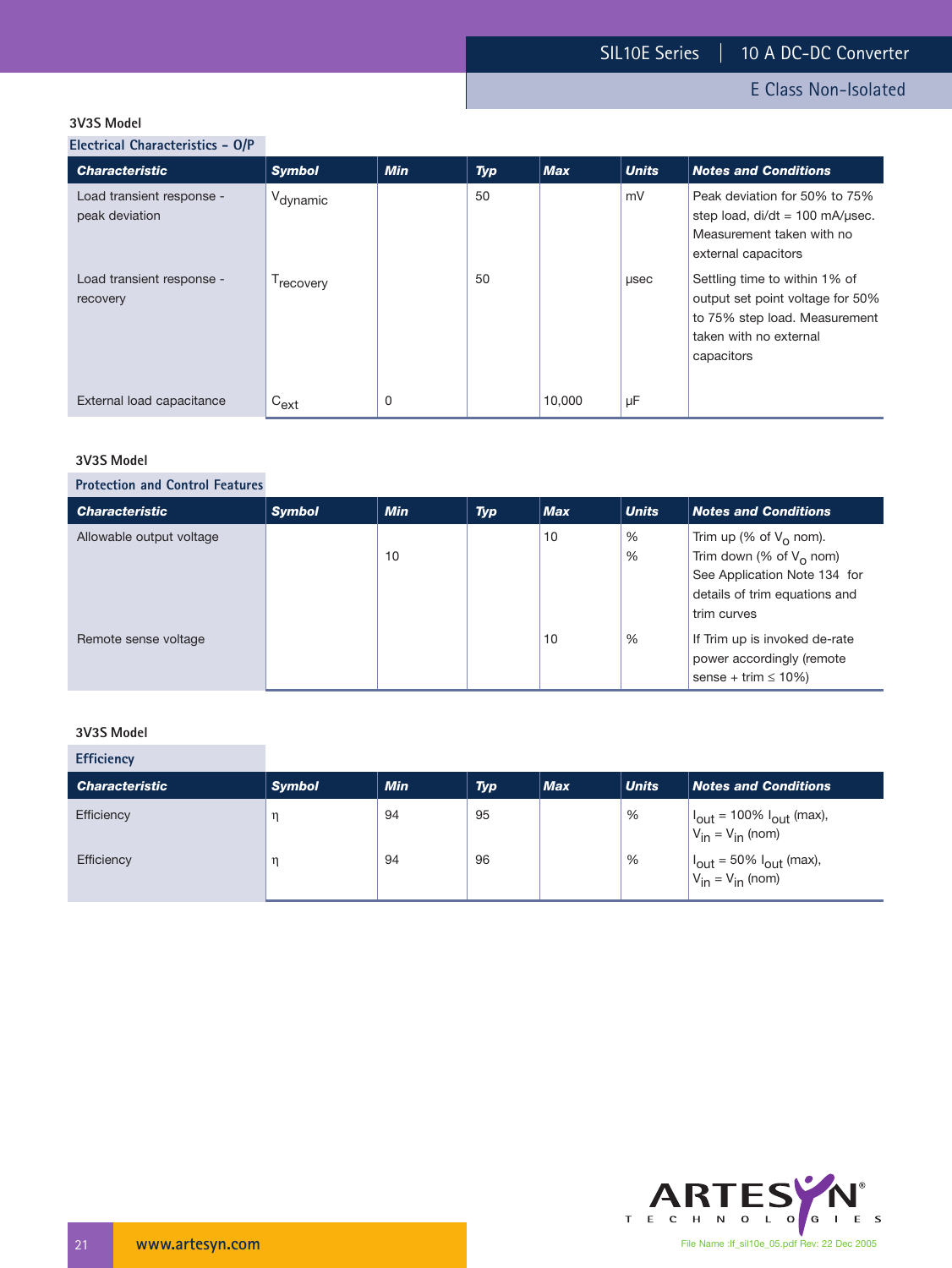E Class Non-Isolated

# **3V3W Model**

**Input Characteristics**

| <b>Characteristic</b>                  | <b>Symbol</b>            | <b>Min</b> | <b>Typ</b> | <b>Max</b> | <b>Units</b>       | <b>Notes and Conditions</b>                                                   |
|----------------------------------------|--------------------------|------------|------------|------------|--------------------|-------------------------------------------------------------------------------|
| Input current - operating              | <sup>l</sup> in          |            |            | 8          | A DC               | $V_{in} = V_{in}$ (nom); $I_{out} = I_{out}$<br>(max.); $V_0 = V_0$ (nom)     |
| Reflected ripple current               | <sup>l</sup> in (ripple) |            | 65<br>230  |            | mA rms<br>mA pk-pk | $I_{\text{out}} = I_{\text{out}}$ (max.), measured<br>with no external filter |
| Input capacitance - internal<br>filter | Cinput                   |            | 18.8       |            | μF                 |                                                                               |
| Input capacitance - external<br>bypass | C <sub>bypass</sub>      | 100        |            |            | μF                 | Recommended customer<br>added capacitance                                     |

#### **3V3W Model**

| <b>Characteristic</b>          | <b>Symbol</b>      | <b>Min</b> | Typ | <b>Max</b> | <b>Units</b>  | <b>Notes and Conditions</b>                                                                   |
|--------------------------------|--------------------|------------|-----|------------|---------------|-----------------------------------------------------------------------------------------------|
| Nominal set-point voltage      | $V_{\Omega}$ (nom) | 3.21       | 3.3 | 3.39       | V DC          | $V_{in} = V_{in}$ (nom); $I_{out} = I_{out}$ (nom)                                            |
| Total regulation band          | $V_{\rm O}$        | 3.15       |     | 3.45       | V DC          | For all line, static load and<br>temperature until end of life.                               |
| Line regulation                |                    |            |     |            | %             | $I_{\text{out}} = I_{\text{out (nom)}}$ ; $V_{\text{in (min)}}$<br>∣ <sup>to V</sup> in (max) |
| Load regulation                |                    |            |     |            | $\frac{0}{0}$ | $V_{in} = V_{in}$ (nom); $I_{out}$ (min) to<br>out (max)                                      |
| Output current continuous      | <sup>l</sup> out   | $\Omega$   |     | 10         | A DC          |                                                                                               |
| Output current - short circuit | $I_{SC}$           |            |     | 20         | A rms         | Continuous, unit auto recovers<br>from short, $V_{\Omega}$ < 100mV                            |
| Output voltage - noise         | $V_{p-p}$          |            |     | 50         | mV pk-pk      | Measurement bandwidth 20 MHz                                                                  |
|                                | $V_{rms}$          |            |     | 25         | mV rms        | See Application Note 134 for                                                                  |
|                                |                    |            |     |            |               | measurement set-up details                                                                    |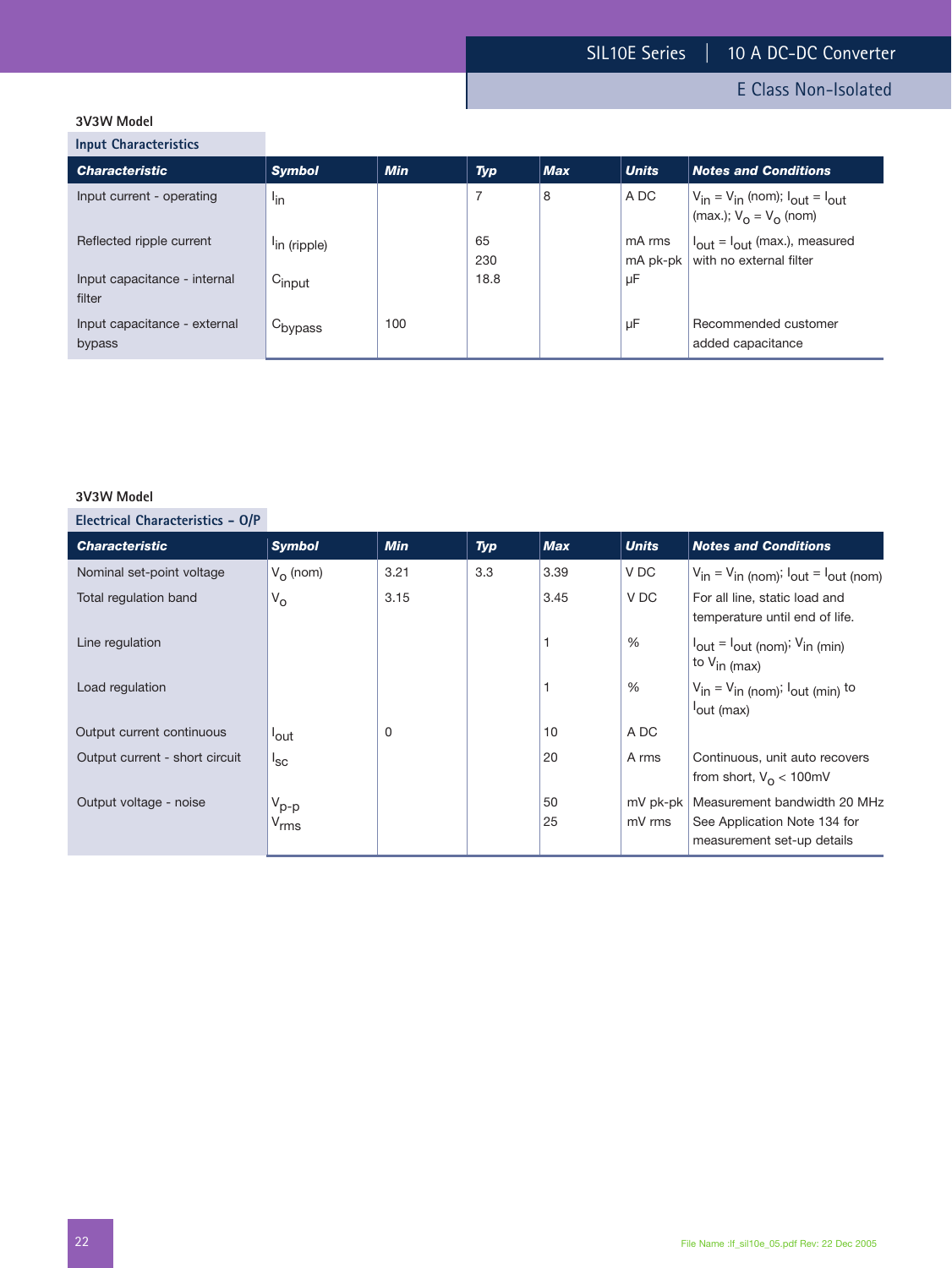E Class Non-Isolated

#### **3V3W Model**

**Electrical Characteristics - O/P**

| <b>Characteristic</b>                       | <b>Symbol</b>         | <b>Min</b> | <b>Typ</b> | <b>Max</b> | <b>Units</b> | <b>Notes and Conditions</b>                                                                                                                |
|---------------------------------------------|-----------------------|------------|------------|------------|--------------|--------------------------------------------------------------------------------------------------------------------------------------------|
| Load transient response -<br>peak deviation | V <sub>dynamic</sub>  |            | 50         |            | mV           | Peak deviation for 50% to 75%<br>step load, $di/dt = 100$ mA/usec.<br>Measurement taken with no<br>external capacitors                     |
| Load transient response -<br>recovery       | <sup>1</sup> recovery |            | 50         |            | usec         | Settling time to within 1% of<br>output set point voltage for 50%<br>to 75% step load. Measurement<br>taken with no external<br>capacitors |
| External load capacitance                   | $C_{ext}$             | 0          |            | 10,000     | μF           |                                                                                                                                            |

#### **3V3W Model**

#### **Protection and Control Features**

| <b>Characteristic</b>    | <b>Symbol</b> | <b>Min</b> | <b>Typ</b> | <b>Max</b> | <b>Units</b> | <b>Notes and Conditions</b>                                                                                                                               |
|--------------------------|---------------|------------|------------|------------|--------------|-----------------------------------------------------------------------------------------------------------------------------------------------------------|
| Allowable output voltage |               | 75         |            | 10         | %<br>%       | Trim up (% of V <sub>o</sub> nom).<br>Trim down (% of V <sub>o</sub> nom)<br>See Application Note 134 for<br>details of trim equations and<br>trim curves |
| Remote sense voltage     |               |            |            | 10         | %            | If Trim up is invoked de-rate<br>power accordingly (remote<br>sense + trim $\leq 10\%$ )                                                                  |

#### **3V3W Model**

| <b>Efficiency</b>     |               |            |            |            |              |                                                                                                                                   |
|-----------------------|---------------|------------|------------|------------|--------------|-----------------------------------------------------------------------------------------------------------------------------------|
| <b>Characteristic</b> | <b>Symbol</b> | <b>Min</b> | <b>Typ</b> | <b>Max</b> | <b>Units</b> | <b>Notes and Conditions</b>                                                                                                       |
| Efficiency            | η             | 94         | 95         |            | %            | $\begin{cases} I_{\text{out}} = 100\% \text{ lout (max)} \\ V_{\text{in}} = V_{\text{in (nom)}} \end{cases}$                      |
| Efficiency            | η             | 94         | 96         |            | %            | $\begin{vmatrix} I_{\text{out}} = 50\% & I_{\text{out}} (\text{max}) \\ V_{\text{in}} = V_{\text{in}} (\text{nom}) \end{vmatrix}$ |

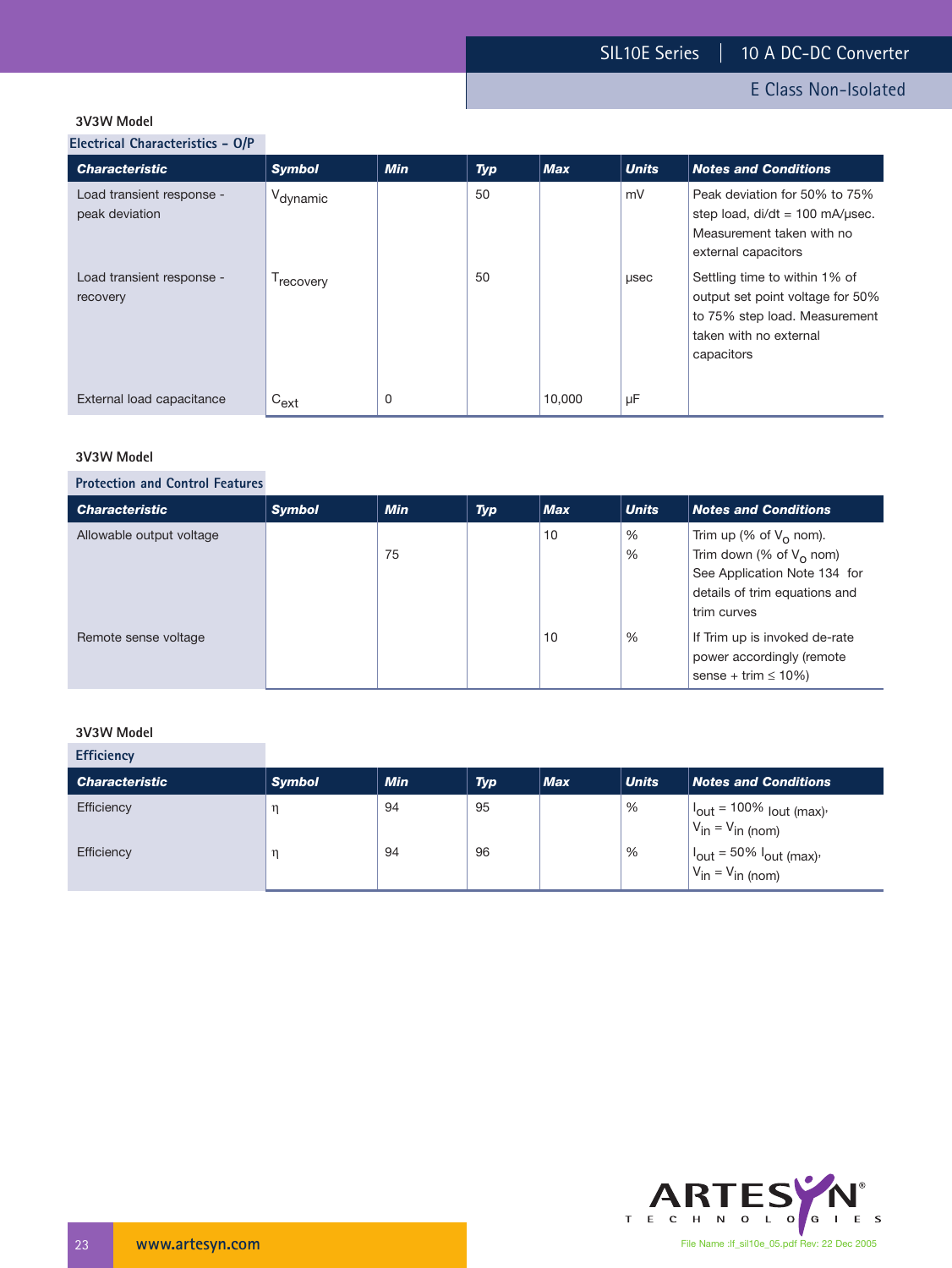Ch4 Max<br>41.58 A

Ch4 RMS<br>8.814 A

Ch2 Max<br>44.90mV

Ch<sub>2</sub> Min<br>-10.20mV

**0V8S Model**



**Figure 5: Typical Power-up Characteristic**

**Figure 6: Control On/Off Characteristic**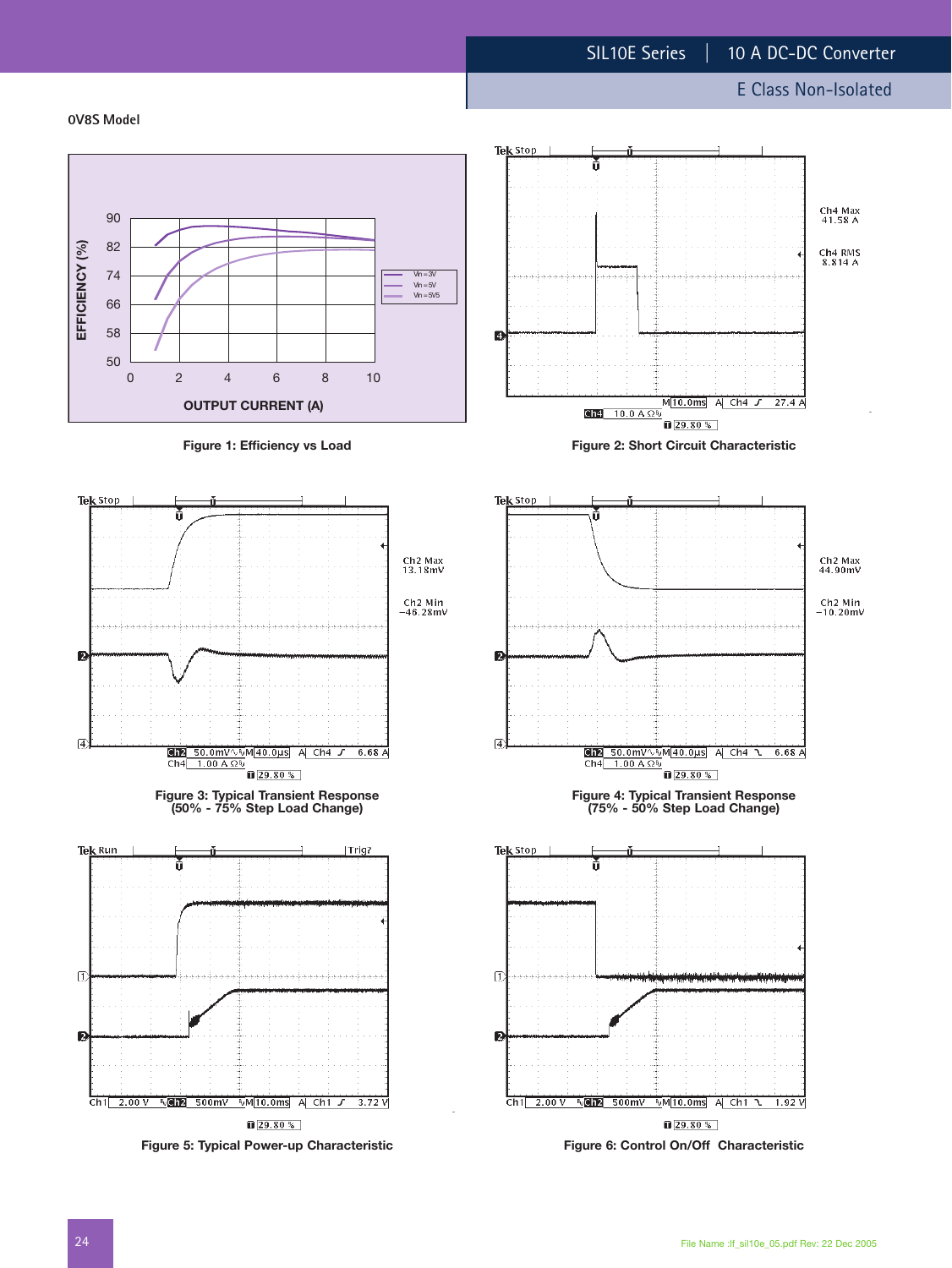E Class Non-Isolated





**Figure 7: Typical Ripple and Noise**

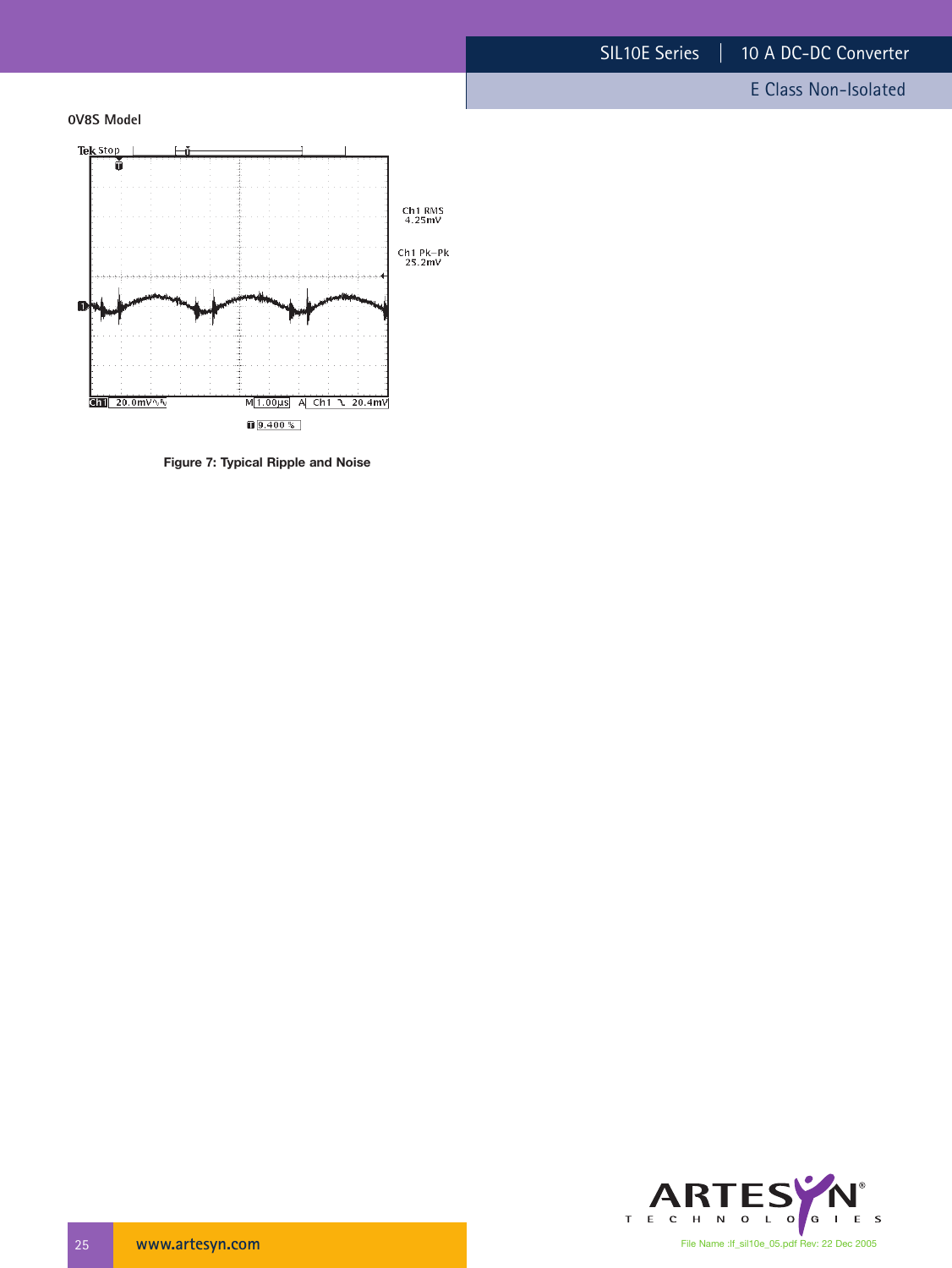#### **1V0S Model**



**Figure 12: Typical Power-up Characteristic**

 $129.80%$ 

Ch1 2.00 V & GT2 500mV & M10.0ms A Ch1  $J$  3.72 V



 $\sqrt{29.80\%}$ **Figure 13: Control On/Off Characteristic**

Ch1 2.00 V % 202 500 mV % M 10.0 ms A Ch1 1 1.92 V

Ø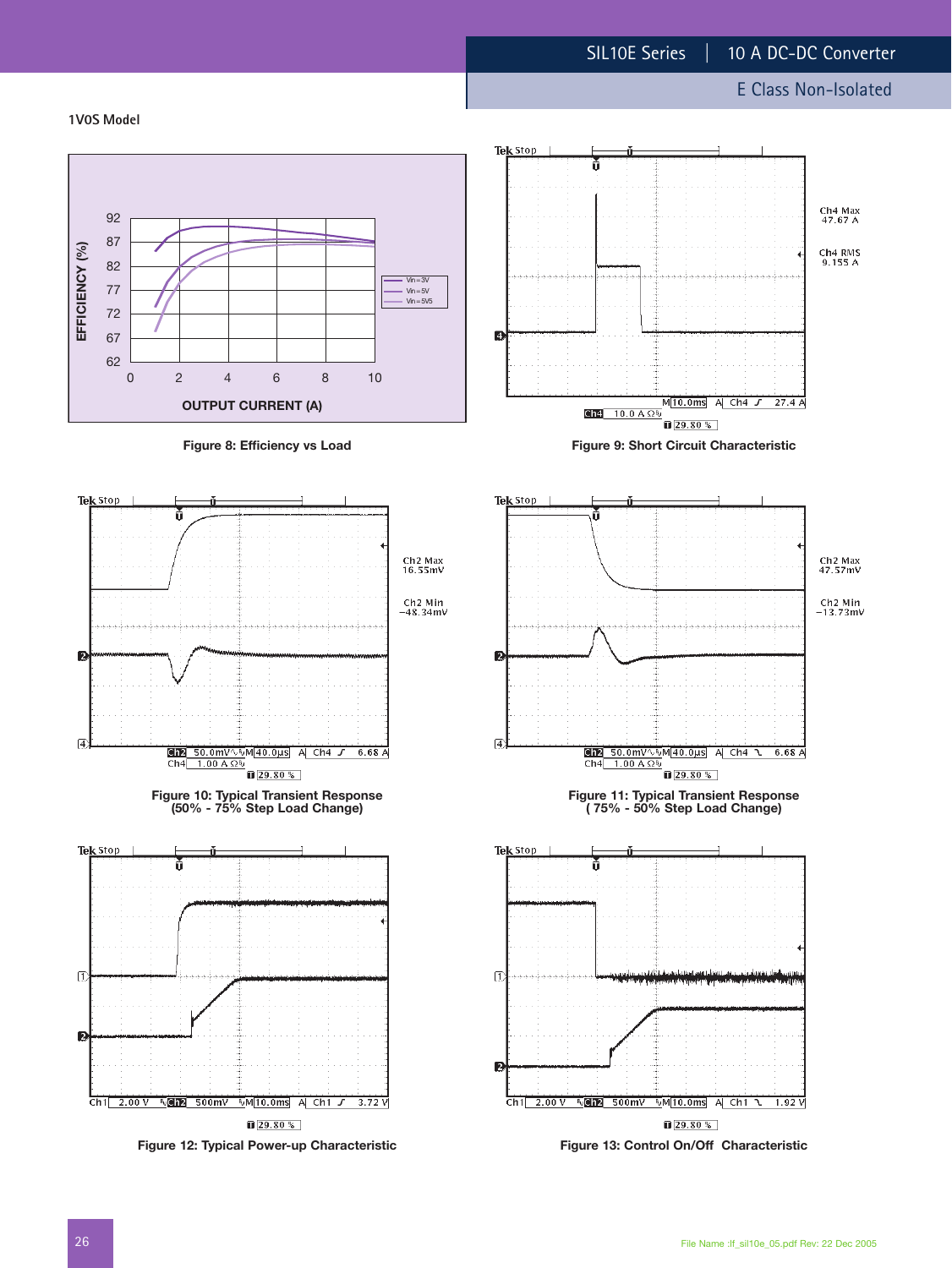E Class Non-Isolated





**Figure 14: Typical Ripple and Noise**

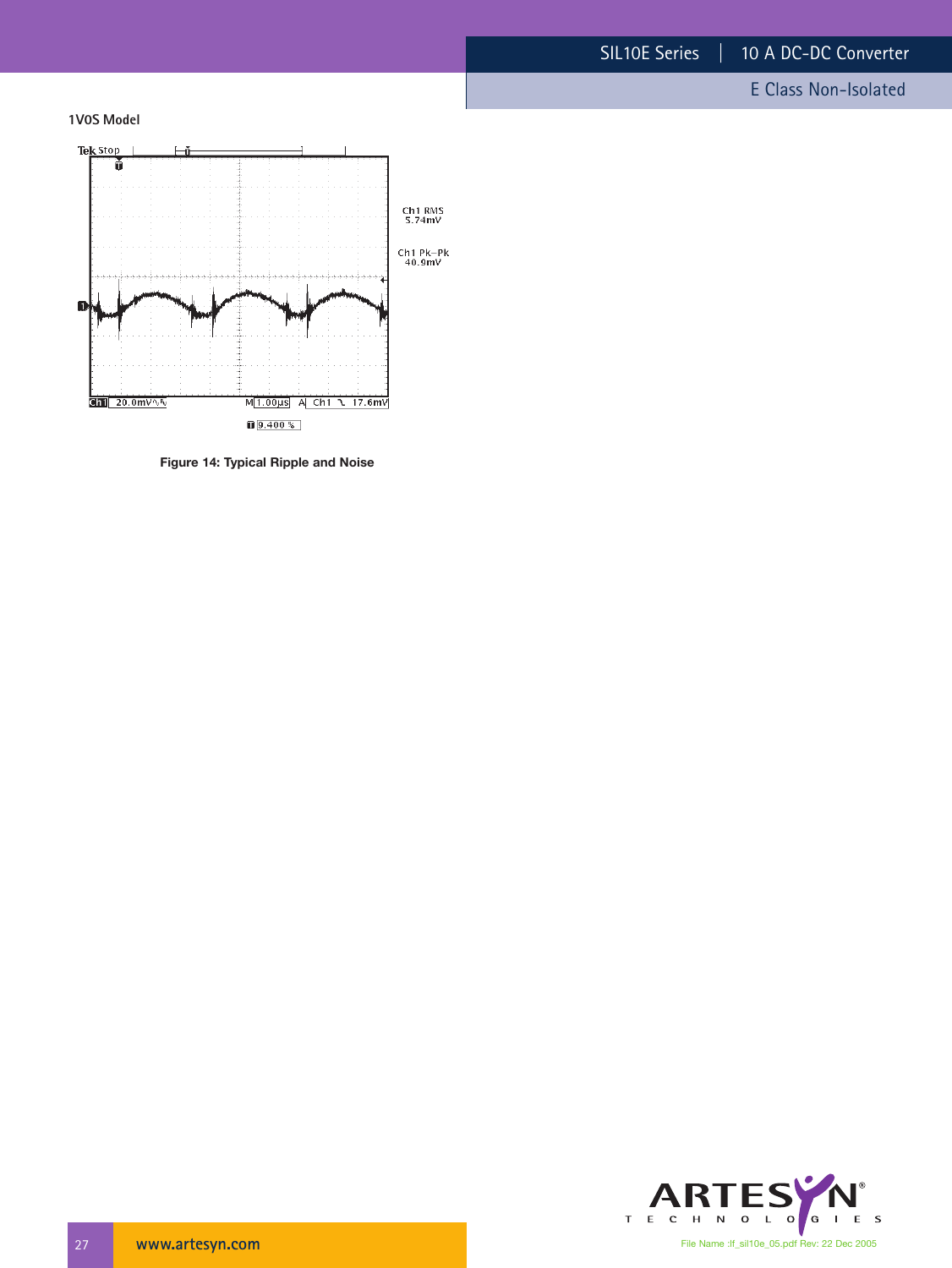Ch4 Max<br>44.44 A

Ch4 RMS<br>8.404 A

#### **1V2S Model**



 $\sqrt{29.80\%}$ **Figure 20: Control On/Off Characteristic**

# $M[10.0ms]$  A Ch4  $J$  27.4 A  $\sqrt{29.80\%}$



**Figure 19: Typical Power-up Characteristic**

 $129.80%$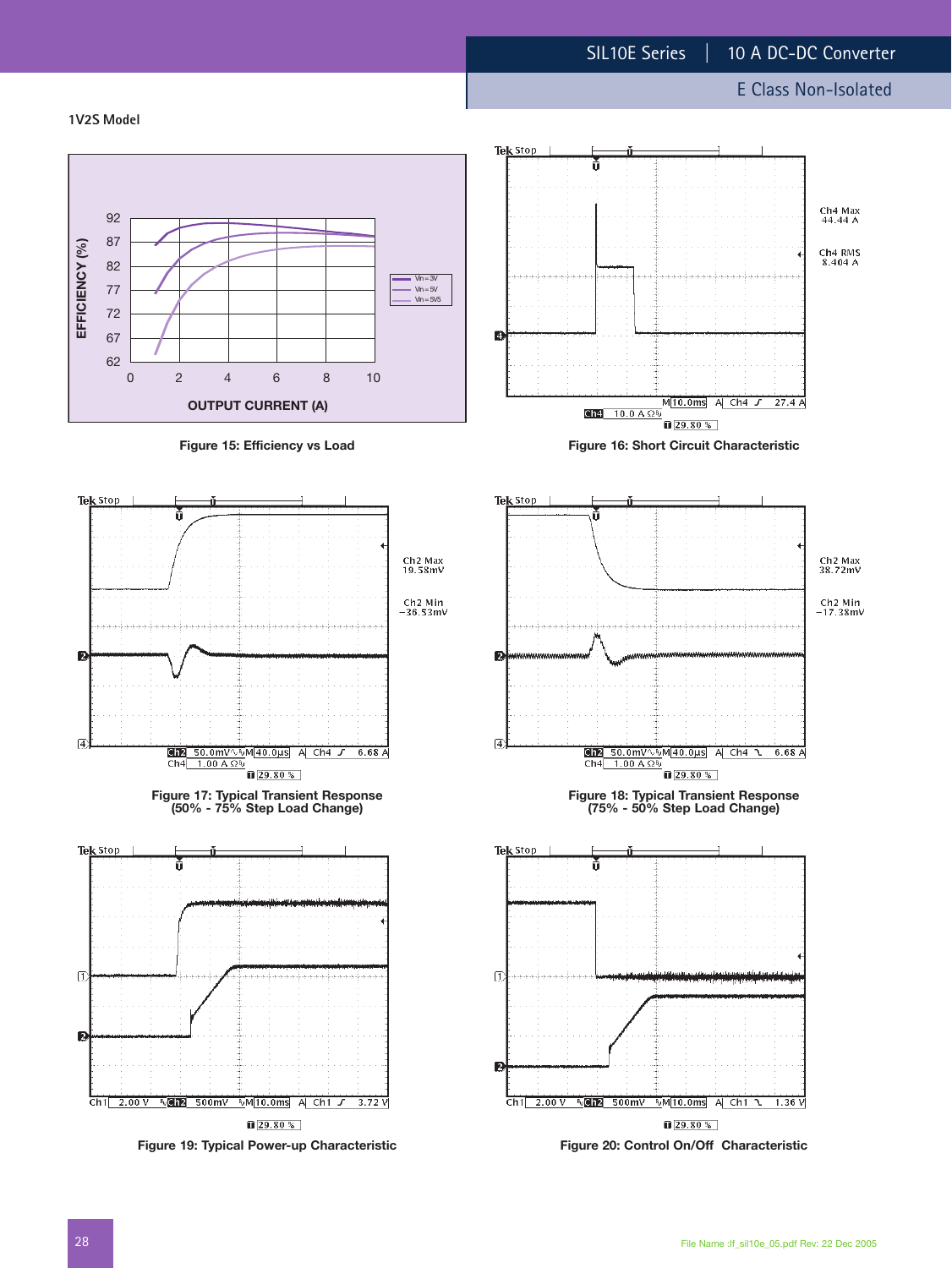E Class Non-Isolated





**Figure 21: Typical Ripple and Noise**

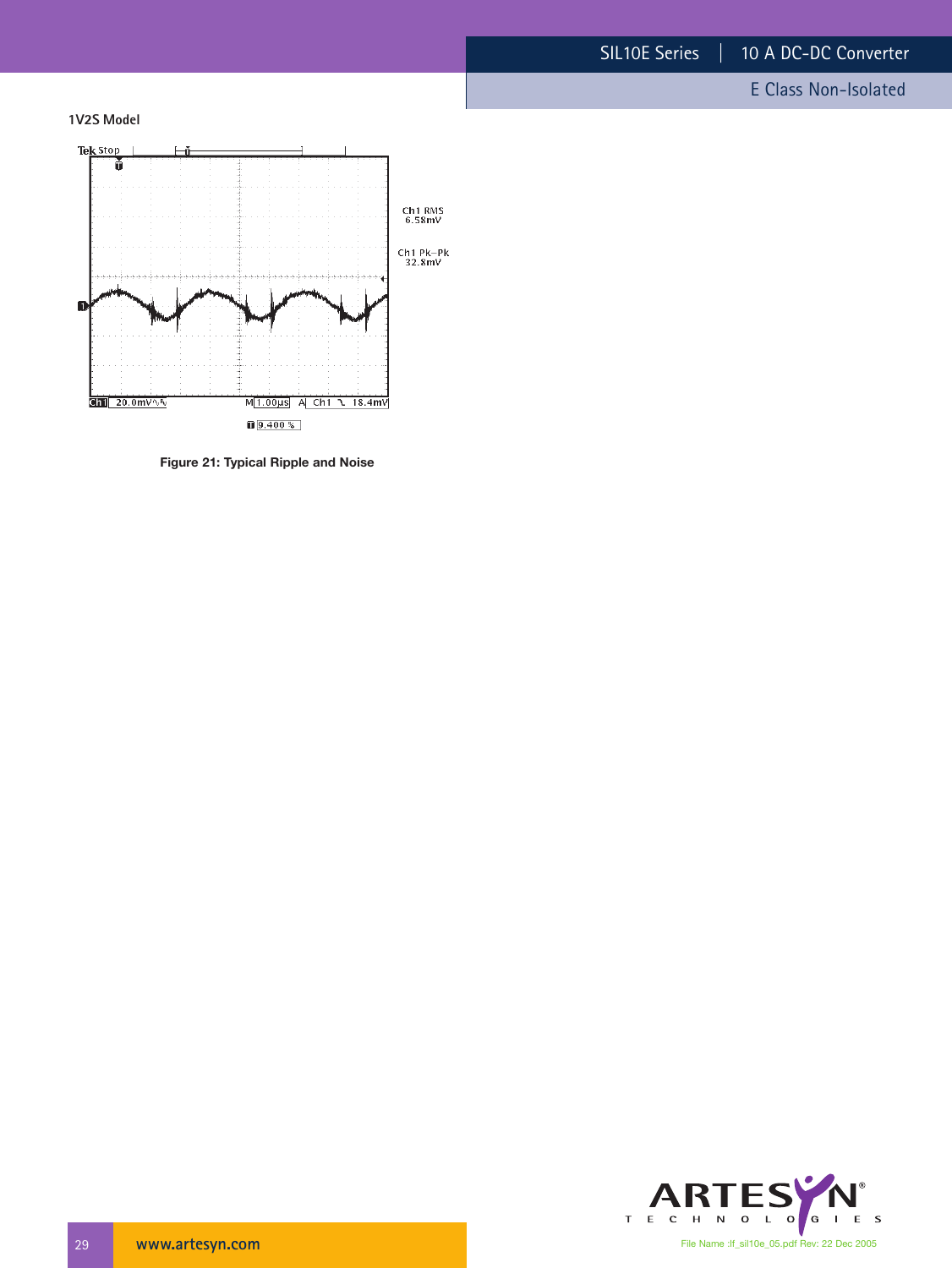**1V5S Model**









**Figure 26: Typical Power-up Characteristic**





 $\mathbf{z}$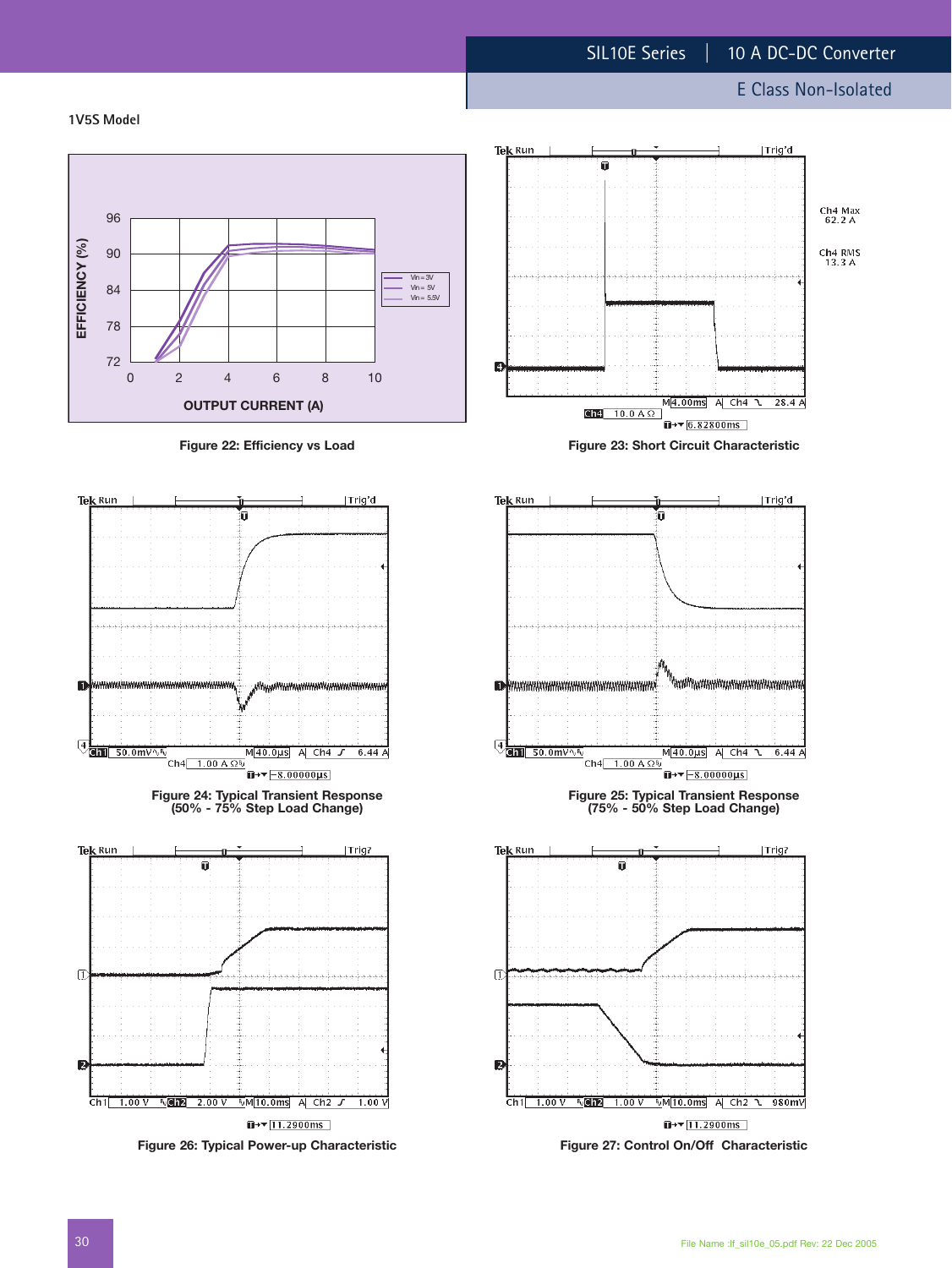E Class Non-Isolated

**1V5S Model**



**Figure 28: Typical Ripple and Noise**

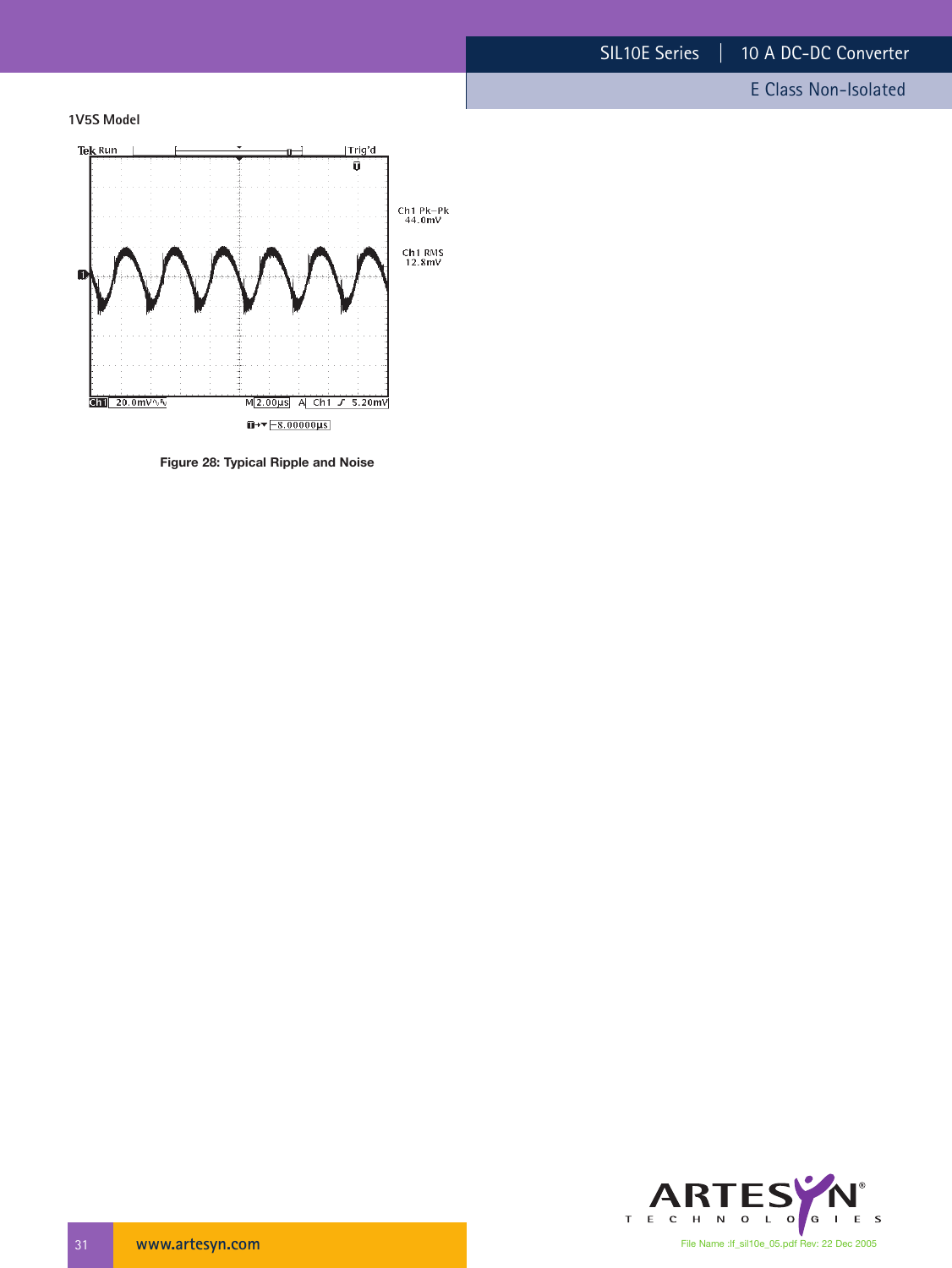#### **1V8S Model**









**Figure 33: Typical Power-up Characteristic**



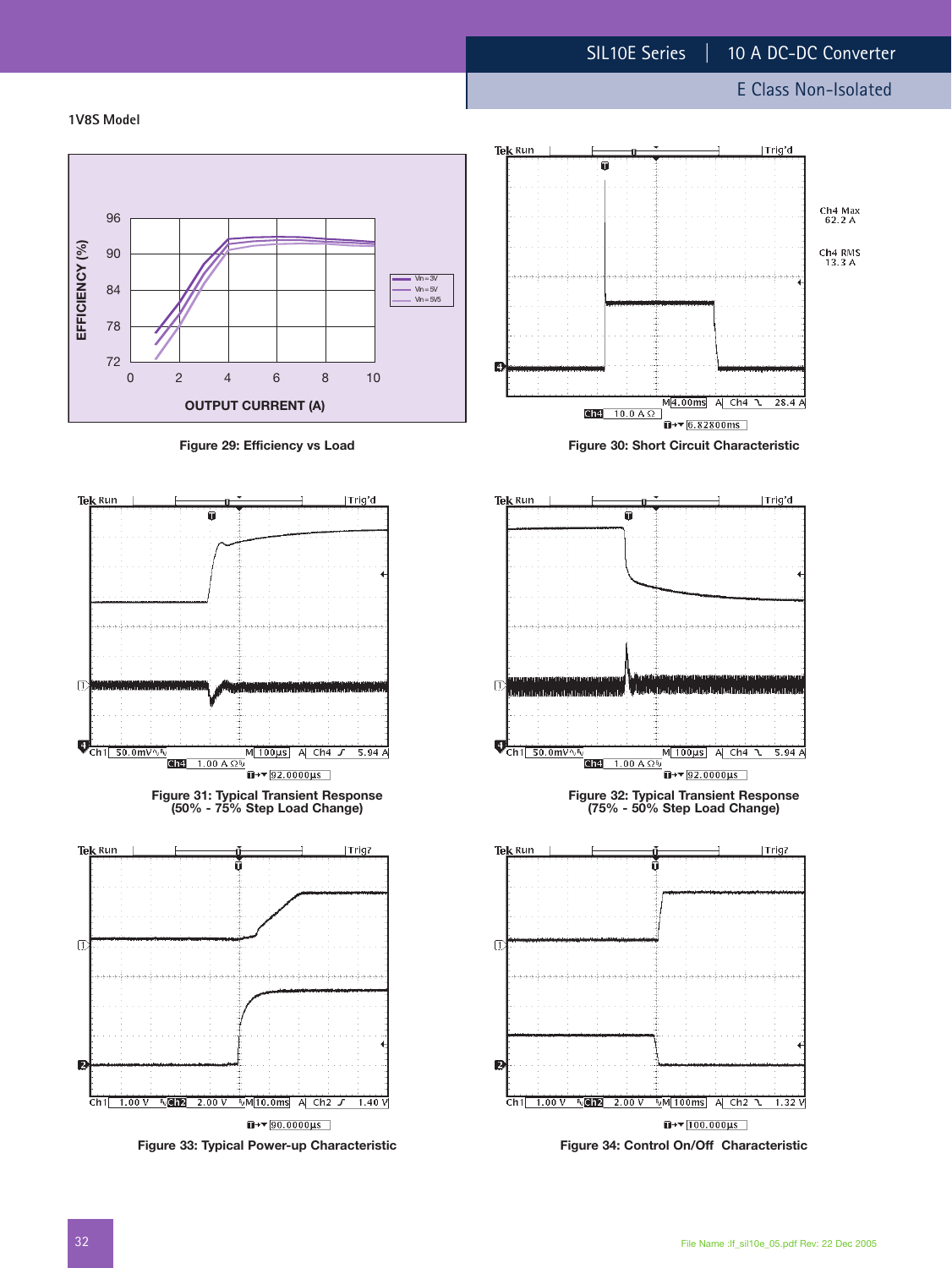E Class Non-Isolated

**1V8S Model**



**Figure 35: Typical Ripple and Noise**

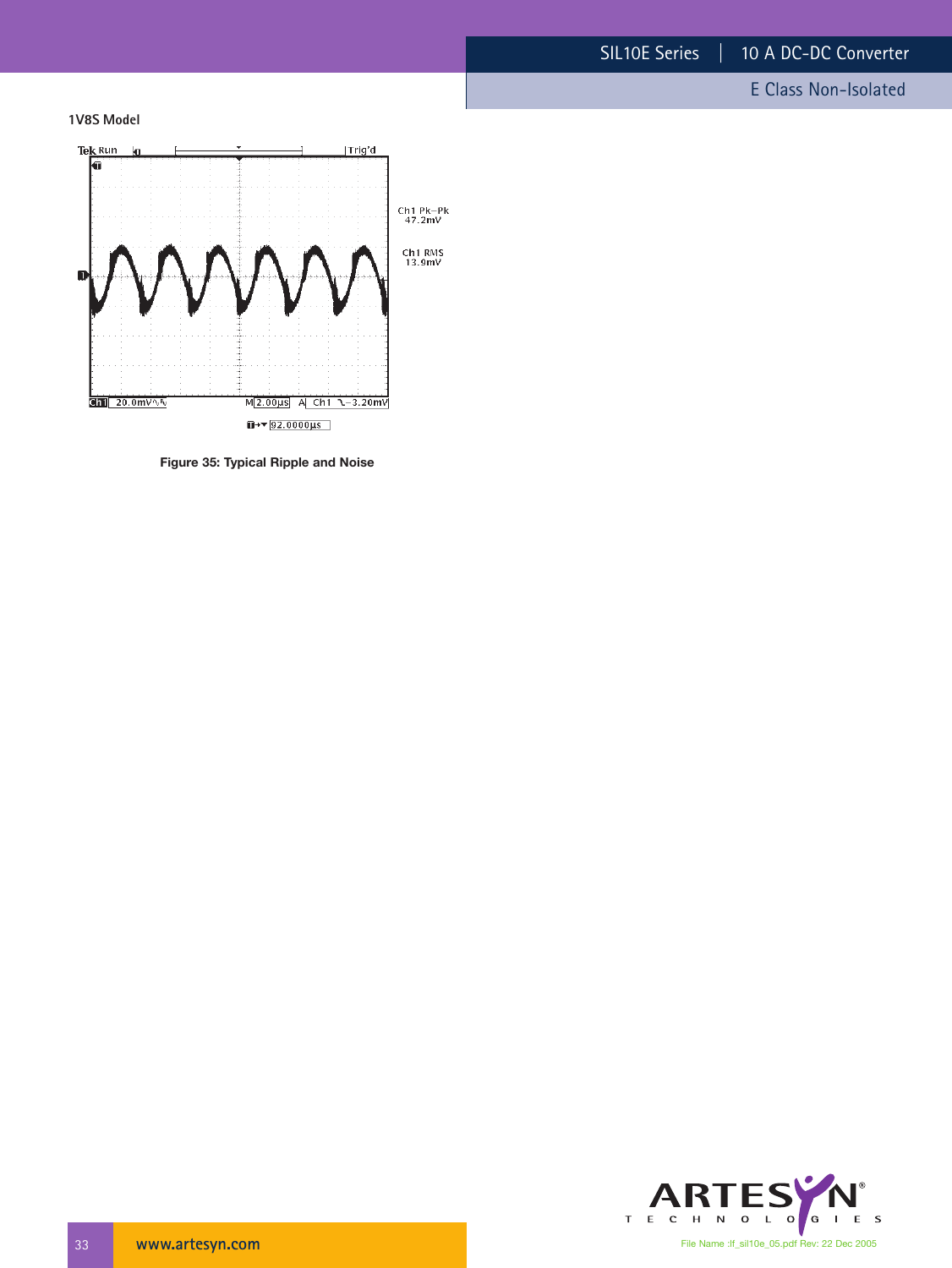ň

Trig'd

E Class Non-Isolated

**2V0S Model**



**Figure 40: Typical Power-up Characteristic**

 $\overline{u}$  +  $\sqrt{11.2900}$  ms

 $1.00V$ 

 $Ch1$  1.00 V % **CIP** 2.00 V % M 10.0ms A Ch2 J



 $\overline{a}$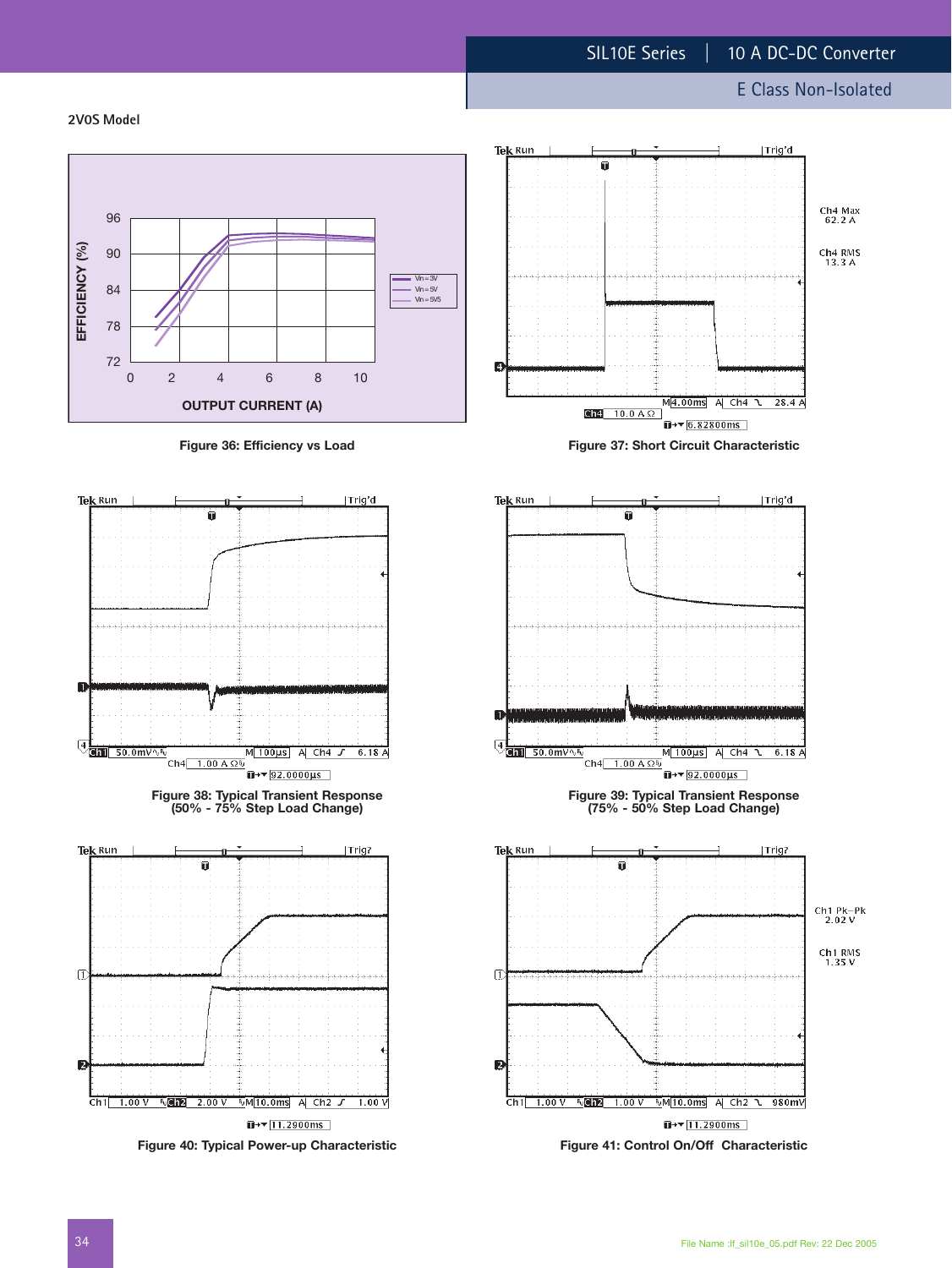E Class Non-Isolated

**2V0S Model**



**Figure 42: Typical Ripple and Noise**

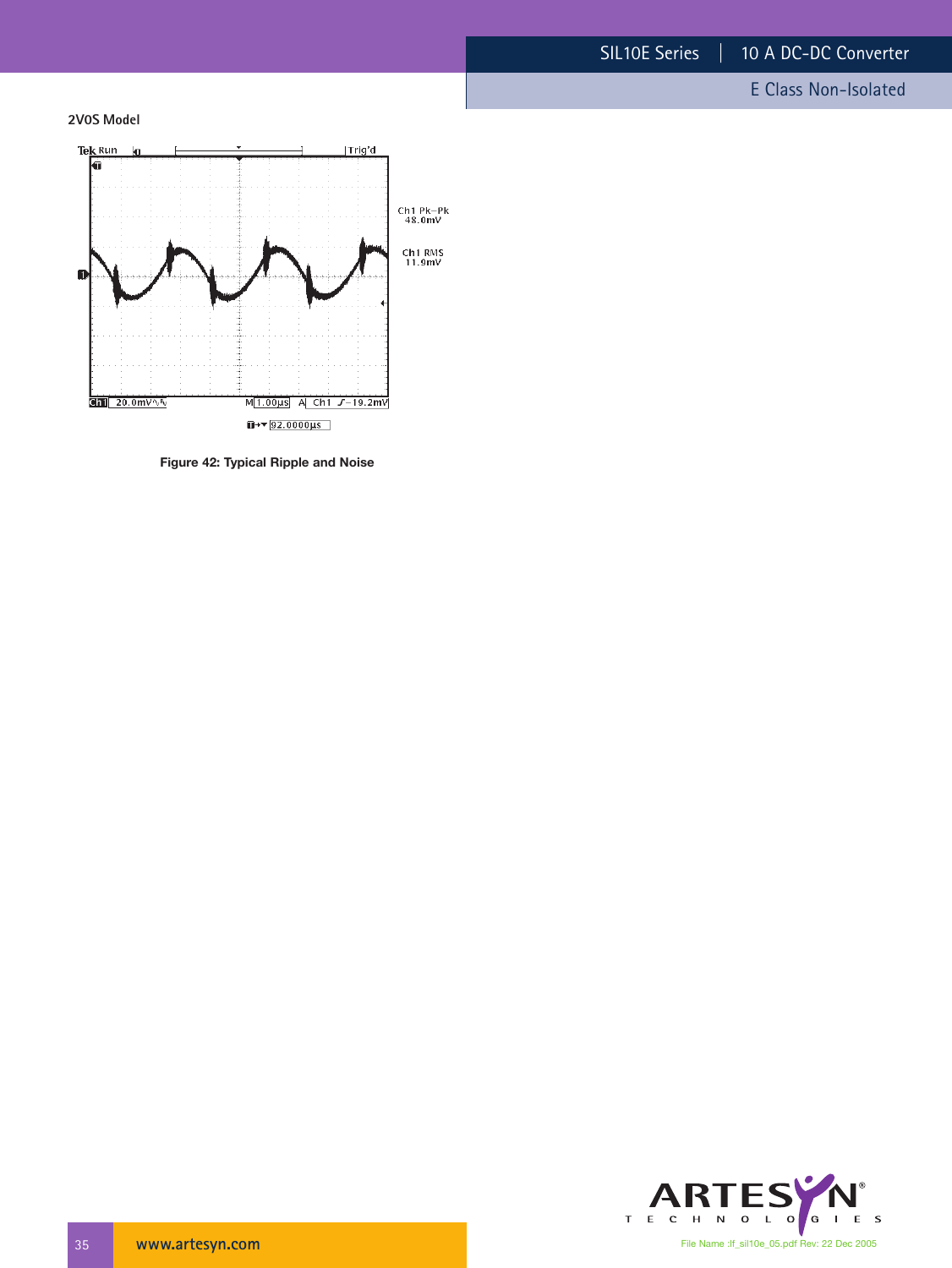**2V5S Model**



**Figure 43: De-rating Curve** with  $V_{in}$  = 3.3V and No Trim





**Figure 47: Typical Transient Response (50% - 75% Step Load Change)**



**Figure 44: De-rating Curve with Vin = 5V and No Trim**



**Figure 45: Efficiency vs Load Figure 46: Short Circuit Characteristic**



**Figure 48: Typical Transient Response (75% - 50% Step Load Change)**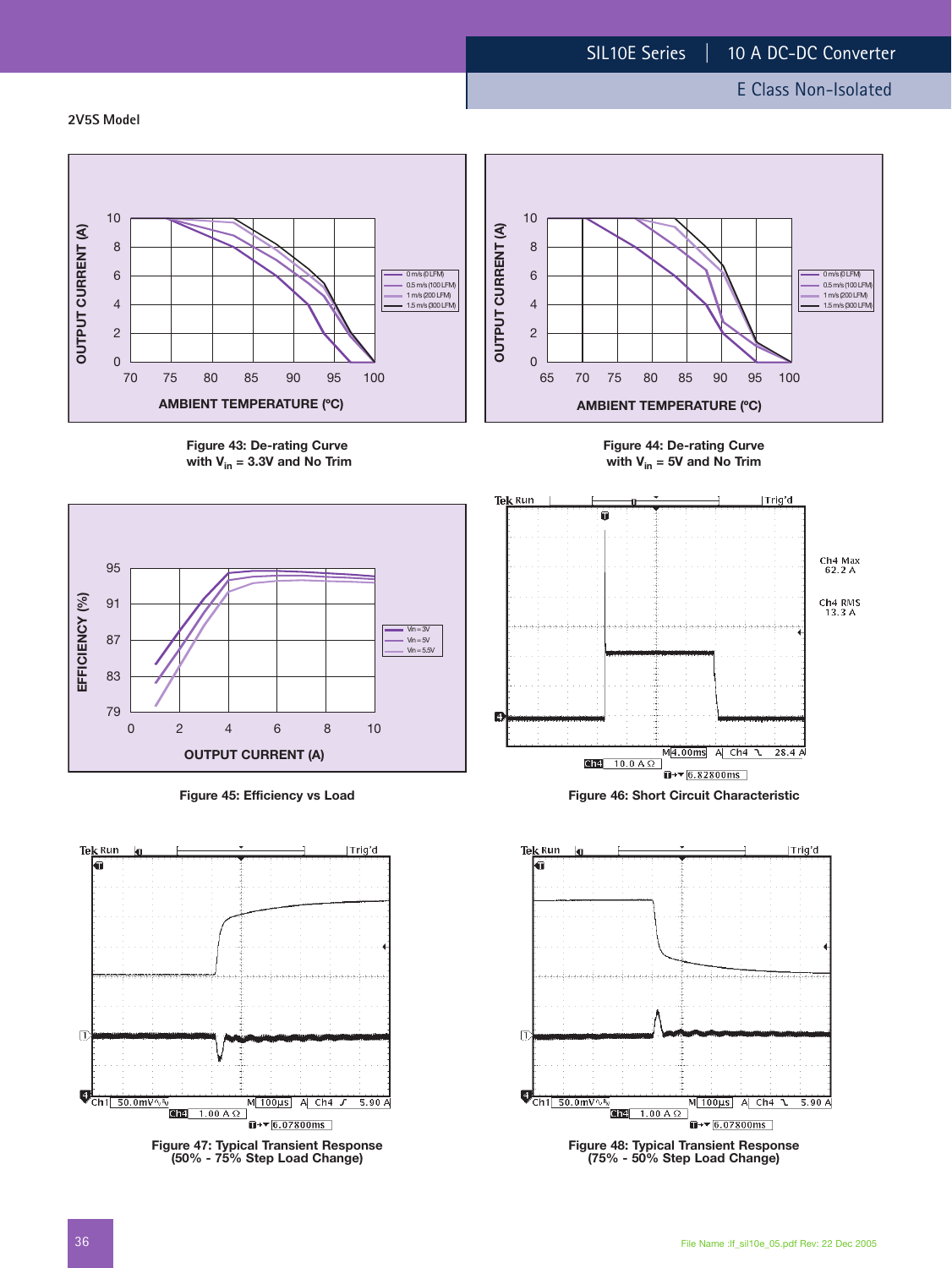**2V5S Model**





**Figure 51: Typical Ripple and Noise**

 $\overline{u}$  +  $\sqrt{0.000005}$ 

M<sub>1.00</sub>us A Ch1 / 8.40mV



**Figure 50: Control On/Off Characteristic**



 $\boxed{1}$  20.0mV $\sqrt{ }$ 

File Name :lf\_sil10e\_05.pdf Rev: 22 Dec 2005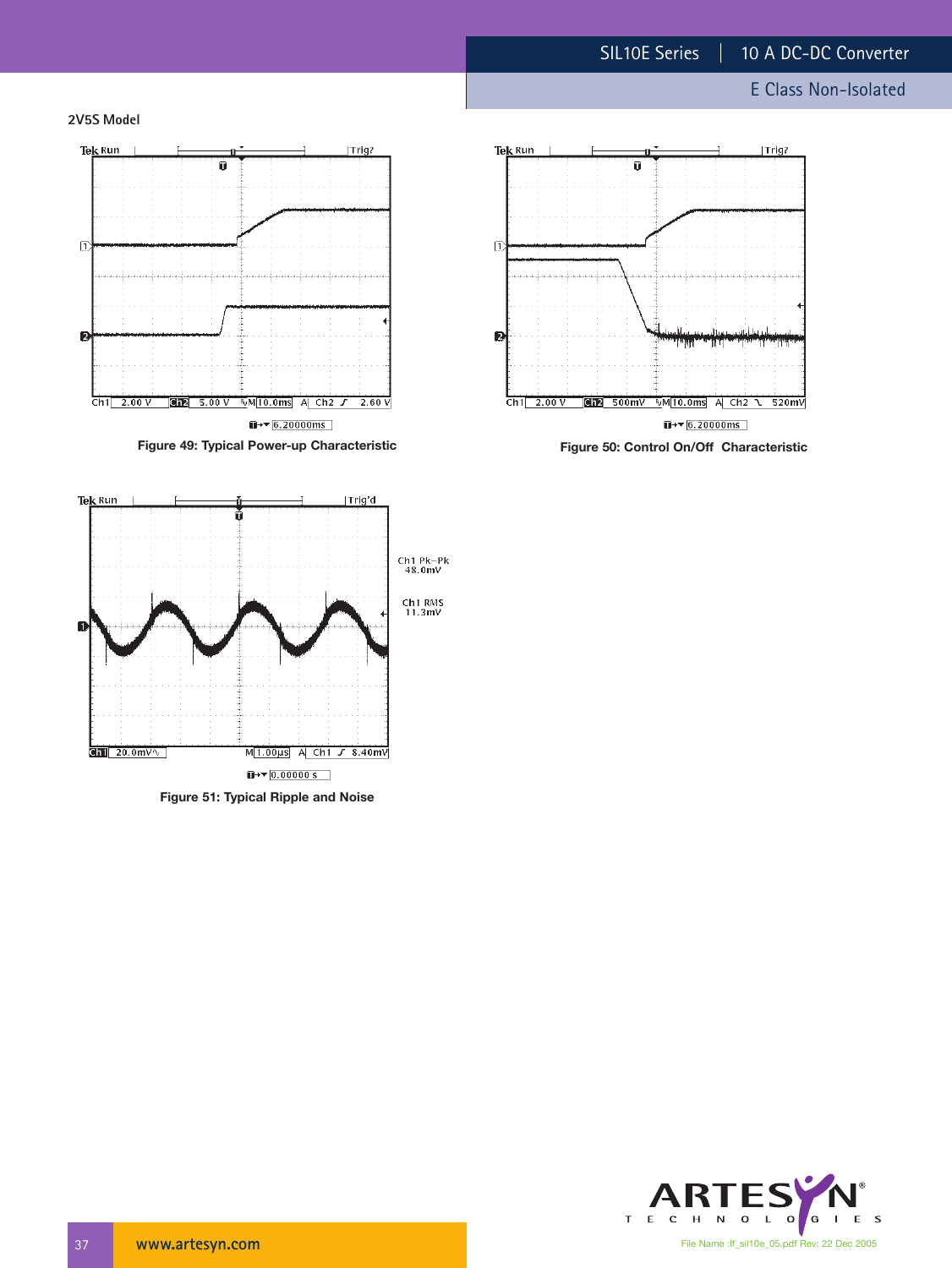**3V3S Model**

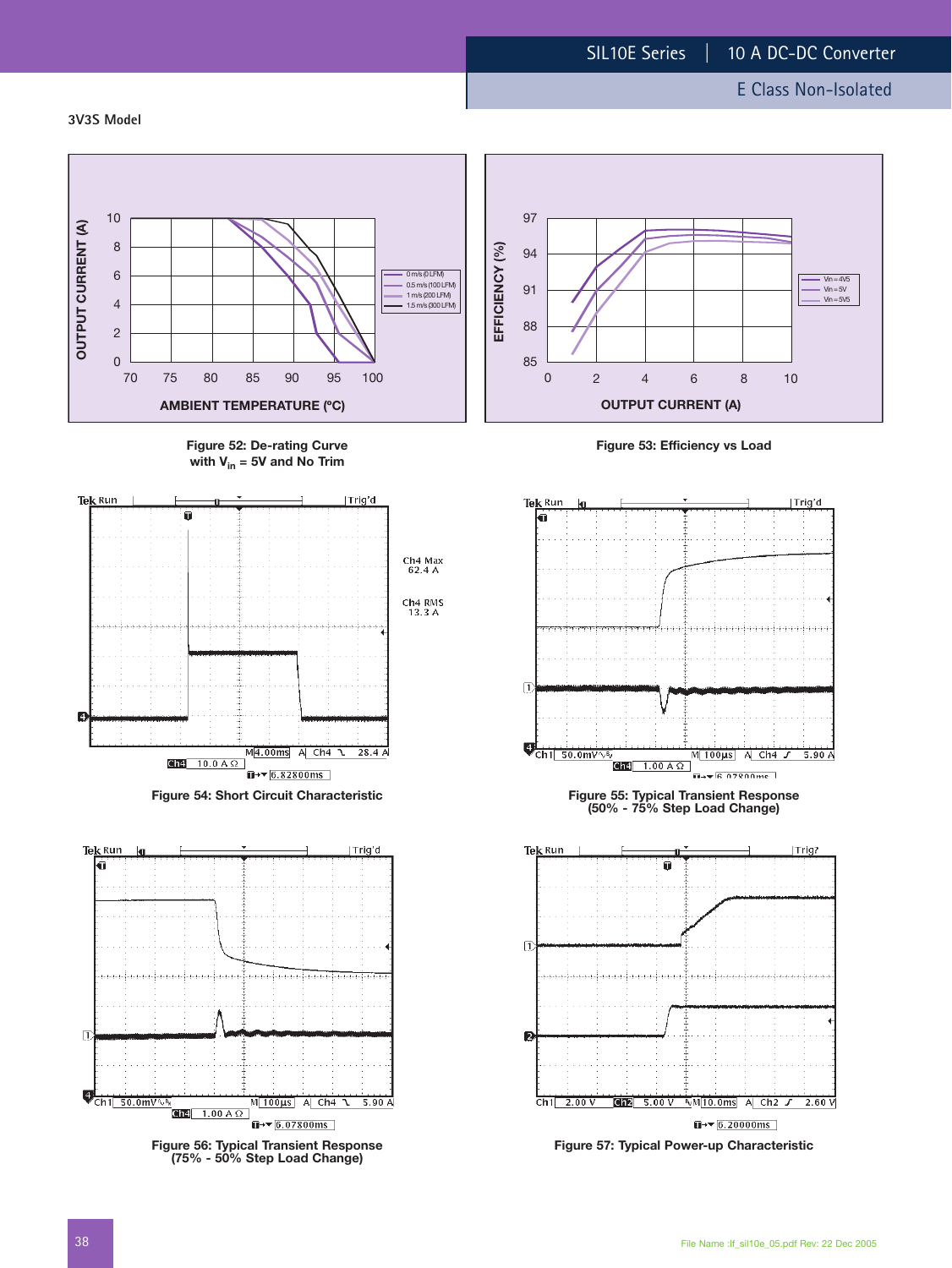





Figure 58: Control On/Off Characteristic **Figure 59: Typical Ripple and Noise** 



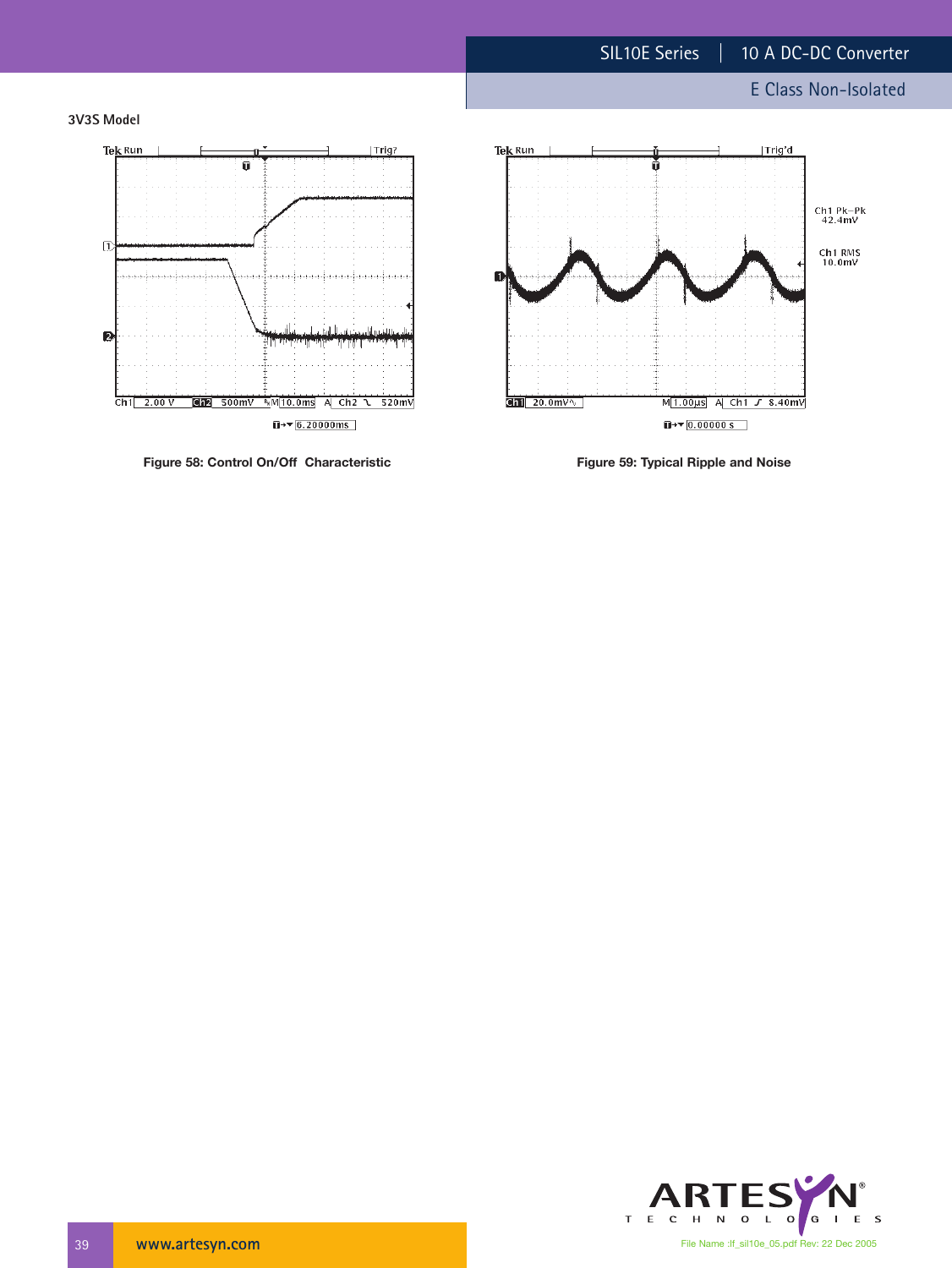**3V3W Model**



**Figure 60: De-rating Curve** with  $V_{in}$  = 5V and Vout = 3.3V



**Figure 62: Efficiency vs Load**



**Figure 64: Typical Transient Response (50% - 75% Step Load Change)**



**Figure 61: De-rating Curve** with  $V_{in}$  = 5V and Vout = 0.8V



**Figure 63: Short Circuit Characteristic**



**Figure 65: Typical Transient Response (75% - 50% Step Load Change)**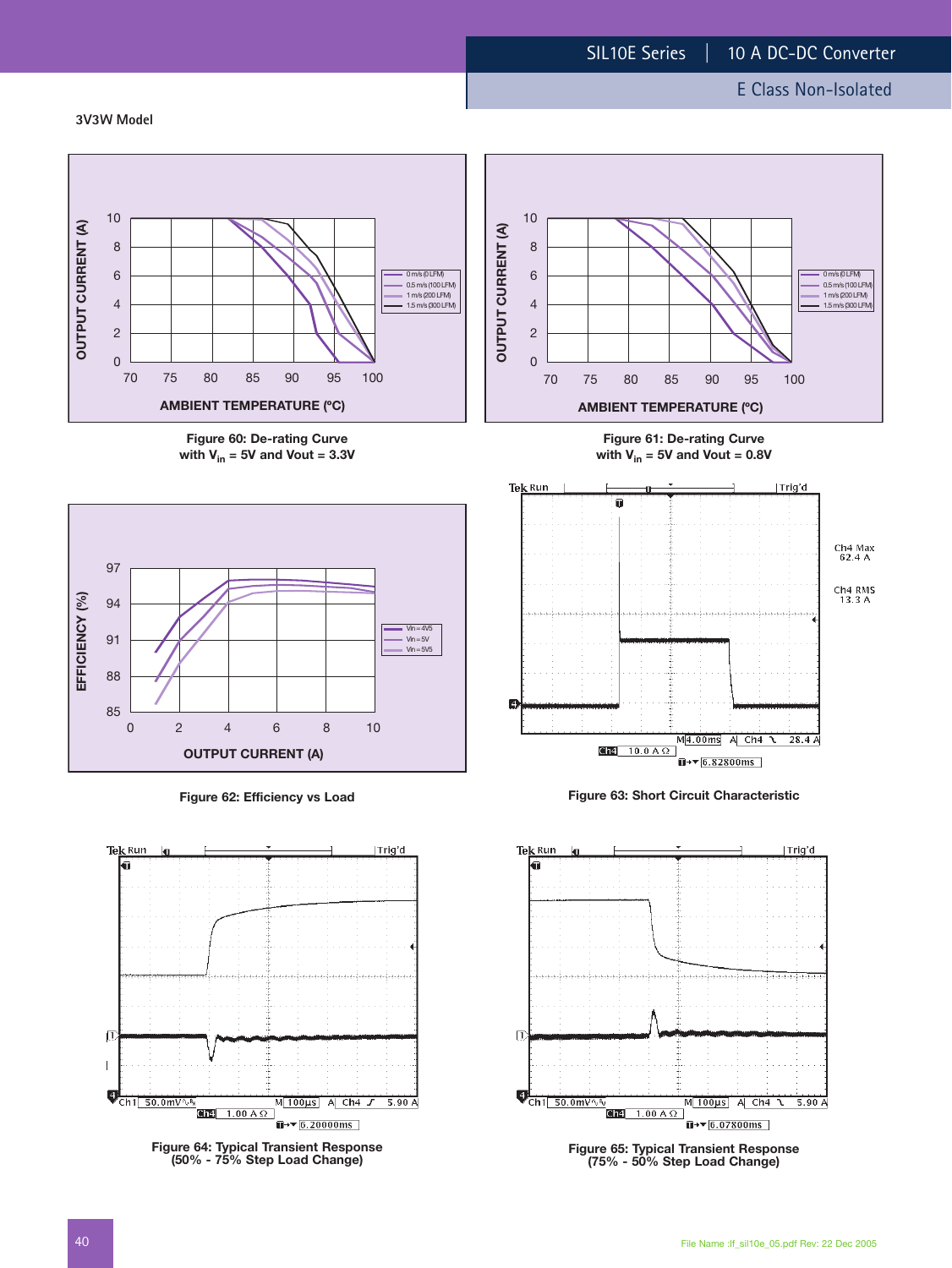E Class Non-Isolated







**Figure 68: Typical Ripple and Noise**



**Figure 66: Typical Power-up Characteristic Figure 67: Control On/Off Characteristic**

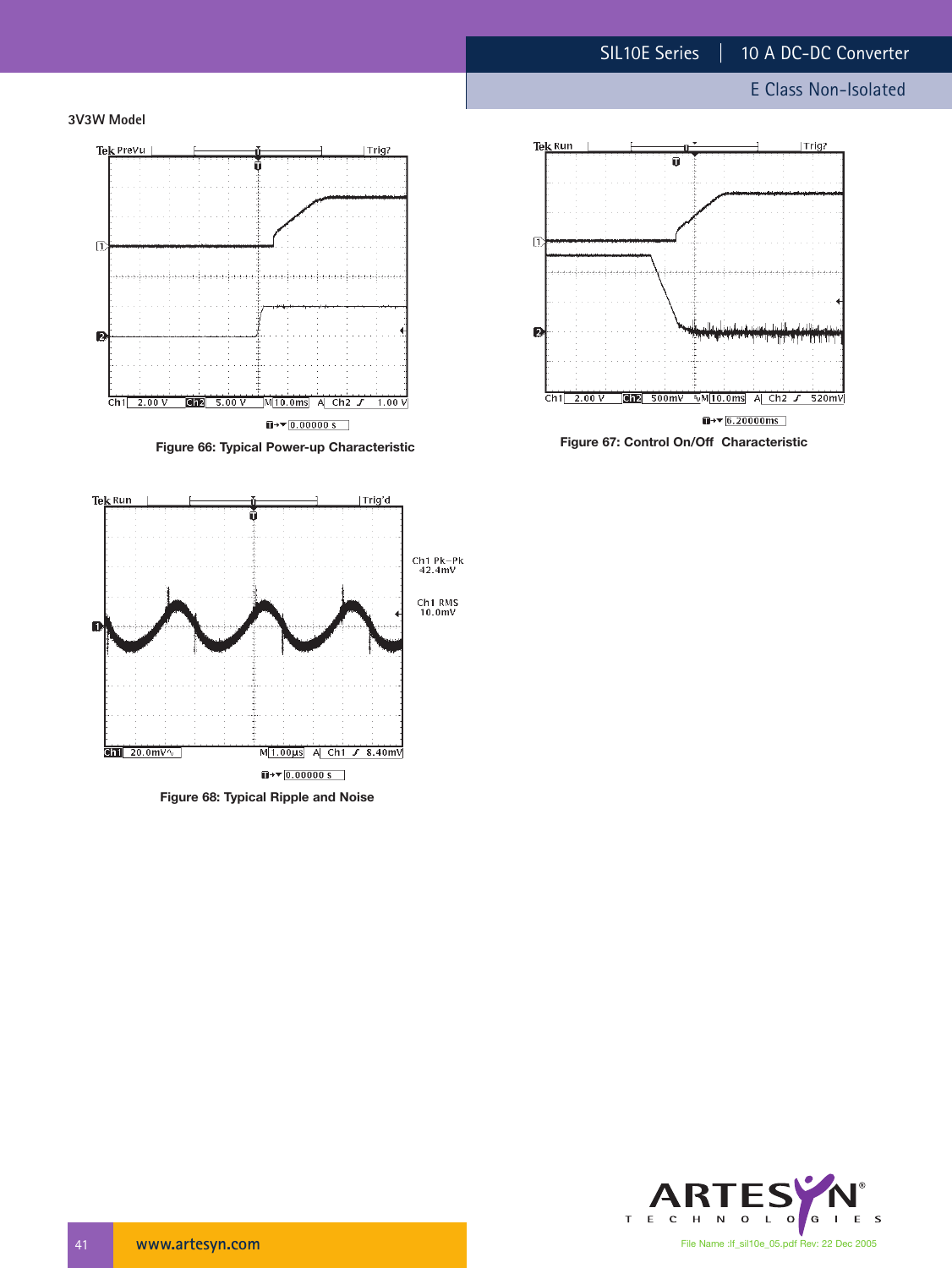





**Figure 70: Mechanical Drawing - Vertical**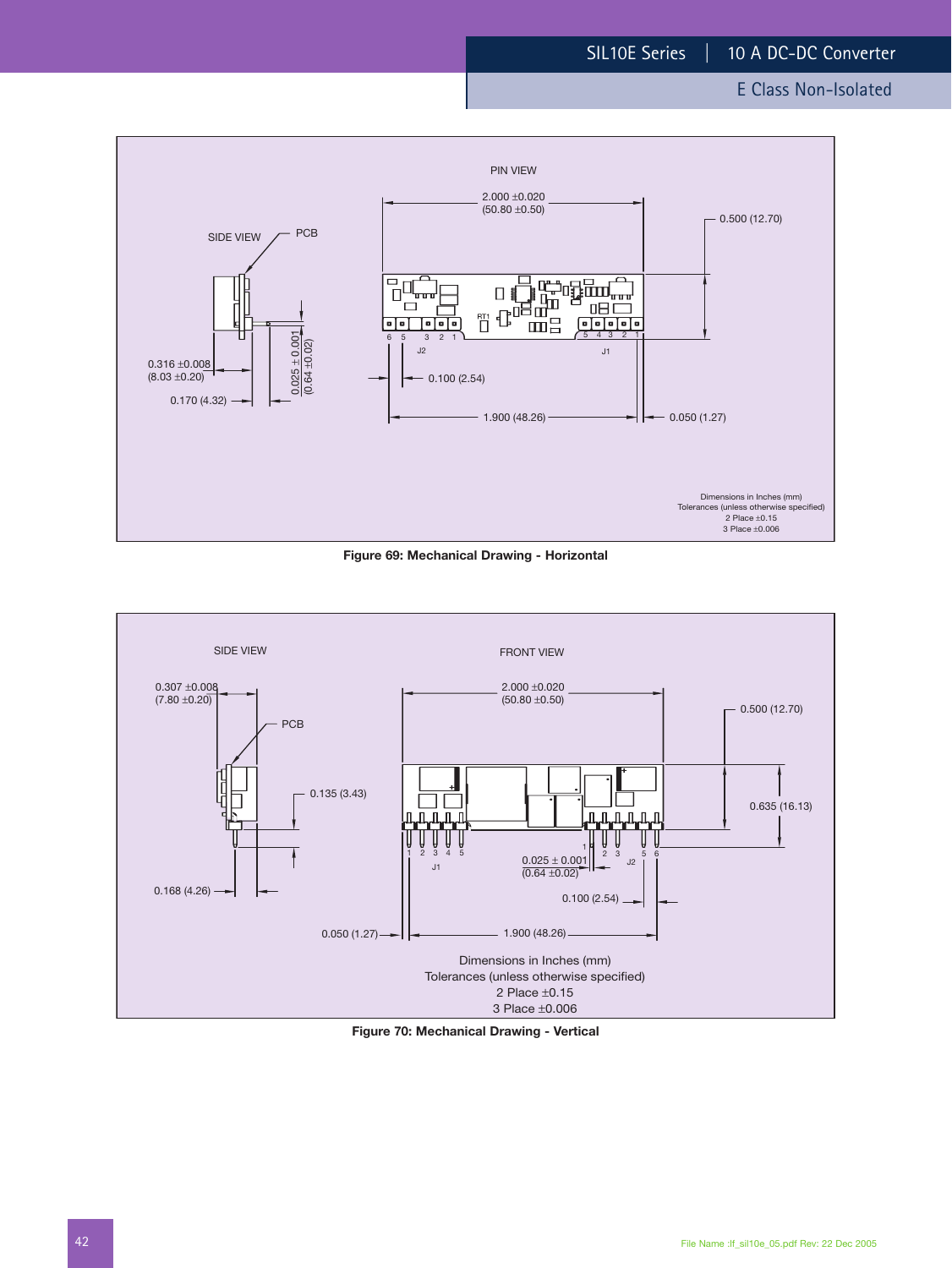#### *Note 1*

Thermal Reference Point is defined as the highest temperature measured at any one of the specified thermal reference points. See Figure 71: Thermal reference points.

#### *Note 2*

The Remote ON/OFF pin is referenced to ground.

#### *Note 3*

The SIL10E features a 'Negative Logic' Remote ON/OFF operation. If not using the Remote ON/OFF pin, leave the pin open (the converter will be on). The Remote ON/OFF pin is referenced to ground.

The following conditions apply for the SIL10E:

| <b>Configuration</b>                               | <b>Converter Operation</b> |
|----------------------------------------------------|----------------------------|
| Remote pin open circuit                            | Unit is ON                 |
| Remote pin pulled low                              | Unit is ON                 |
| Remote pin pulled high [Von/off >1.2V] Unit is OFF |                            |

A 'Positive Logic' Remote ON/OFF version is also possible with this converter. Please consult the factory for details.

#### *Note 4*

Thermal reference set up: Unit mounted on an edge card test board 215mm x 115mm. Test board mounted vertically. For test details and recommended set-up see Application Note 134 .

**CAUTION:** Hazardous internal voltages and high temperatures. Ensure that unit is accessible only to trained personnel. The user must provide the recommended fusing in order to comply with safety approvals.





| <b>Pin Connections</b> |                  |
|------------------------|------------------|
| Pin No.                | <b>Function</b>  |
| $J1-1$                 | $+$ Vout         |
| $J1-2$                 | $+$ Vout         |
| $J1-3$                 | Remote Sense (+) |
| $J1 - 4$               | $+$ Vout         |
| $J1-5$                 | Ground           |
| $J2-1$                 | Ground           |
| $J2-2$                 | $+V$ in          |
| $J2-3$                 | $+V$ in          |
| $J2-4$                 | No Pin           |
| $J2-5$                 | Trim             |
| $J2-6$                 | Remote ON/OFF    |

**Figure 72: Pinout**